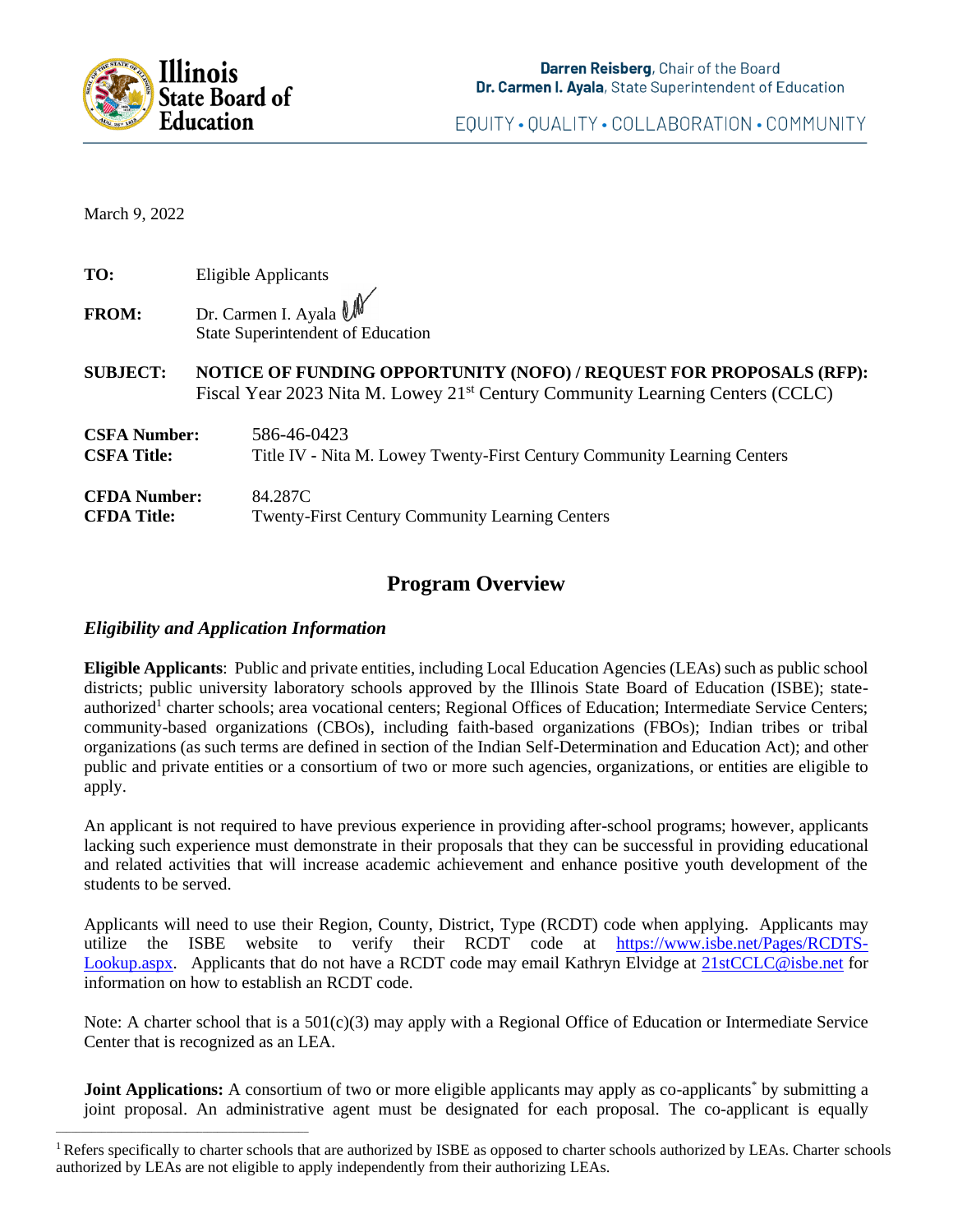responsible for the implementation of the grant and will sign off on all certifications and assurances. Joint proposals must have a Memorandum of Understanding (MOU) between co-applicants that includes the signature of each district superintendent or official authorized to submit the proposal signifying that they agree to participate in the joint application. **Joint applications that do not include an MOU at time of submission will not be scored**. Coapplicants in a consortium may submit multiple proposals in response to this NOFO/RFP. A co-applicant is required in order to receive priority points as a jointly submitted application.

In addition, proposals that are submitted as a joint application between at least one LEA receiving funds under Title I Part A **and** at least one public or private community organization may address the following priority areas:

- **Comprehensive or Targeted Eligible Schools and Joint Applications:** These are programs that serve the state's comprehensive or targeted schools (as designated by the 2020-21 Illinois Report Card).
- **Tier 1 or Tier 2 School Districts Not Served and Joint Applications:** These are programs that serve schools from Tier 1 or Tier 2 districts (status determined by Evidence-Based Funding [EBF] for FY 2022 found at: [https://www.isbe.net/Pages/ebfdistribution.aspx\)](https://www.isbe.net/Pages/ebfdistribution.aspx) identified as not having 21<sup>st</sup> CCLC services funded in Cohorts 15, 19, 21, and 22.
- **Middle and High Schools and Joint Applications:** These are programs that serve eligible middle schools or high schools**.**
- **Rural Schools and Joint Applications:** These are programs that propose to serve students who attend 40 percent or higher low-income rural schools**.**

For the purpose of this NOFO/RFP, all priority areas are further defined in the Grant Competition Priorities section beginning on page 10.

**Population to be Served:** The law requires that 21st CCLC awards be granted only to applicants that will primarily serve students who attend schools with a high concentration of students from low-income families (defined as not less than 40 percent of the students being eligible for free or reduced-price meals). Students who and schools that meet this criterion are the intended beneficiaries of the grant services and are hereafter referred to as either *eligible students* or *eligible schools*. To this end, each applicant **must** propose to serve high-poverty schools or schools eligible for *schoolwide* programs under [Section 1](https://www2.ed.gov/documents/essa-act-of-1965.pdf)114 of the Elementary and Secondary Education Act (ESEA), as amended by the Every Student Succeeds Act (ESSA) Title I Part A (i.e., schools in which not less than 40 percent of the children are from low-income families). Applications proposing services to schools with less than 40 percent low-income students as reported on the 2020-21 Illinois Report Card **will not be considered**. **Failure to identify the school site to be served, its RCDT code, NCES locale code, and low-income rate from the Illinois School Report Card, will result in the application not being scored for funding.**

Note: Elementary schools may use the number of students eligible for free and reduced-price meals to calculate the low-income count. The free and reduced-price count generated at a middle or high school or from the elementary schools that feed into the middle and/or high schools may be used to establish the low-income count at the receiving middle or high school.

**Applicant Status**: Applicants may submit multiple proposals in response to this NOFO/RFP. Applicants are advised to review the specifications and proposal requirements. All proposals will be entered into the same competition for 21st CCLC funds. All applicants will be restricted to receiving a maximum of three funded grants in response to the proposals received for this NOFO/RFP.

Note: An applicant cannot propose to serve any school already receiving services under a 21st CCLC grant. As such, applications that propose services to schools that are currently being served by another 21st CCLC grant will not be funded. A list of schools currently receiving services is posted at [https://www.isbe.net/Documents/schools\\_served.pdf.](https://www.isbe.net/Documents/schools_served.pdf) Any schools proposed to be served under this NOFO/RFP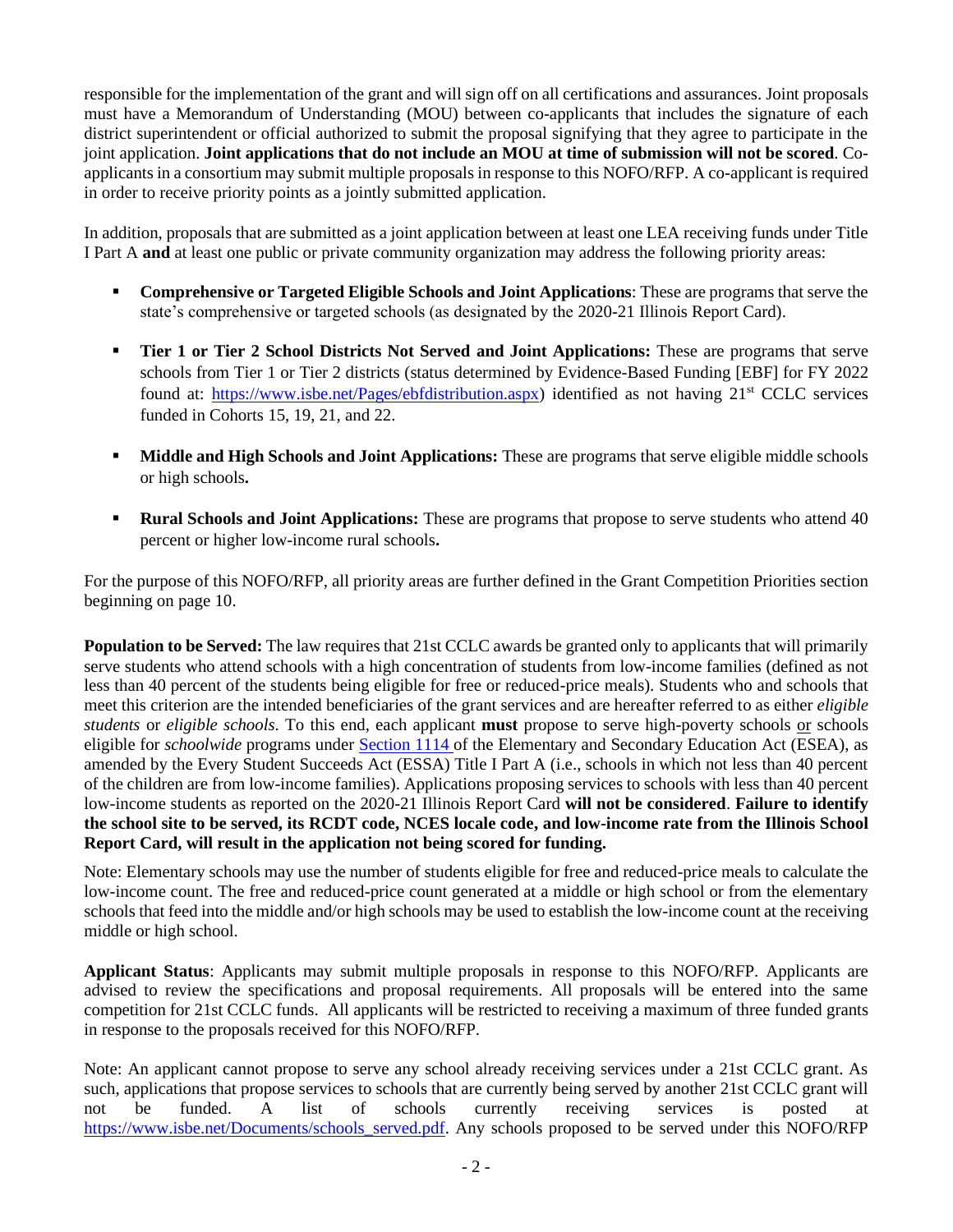must either not be receiving services under a 21st CCLC grant OR the 21st CCCLC grant providing services must expire June 30, 2022 or have an approved continuation application to extend until August 31, 2022.

Those entities wishing to apply to provide services to public school(s) in the City of Chicago must obtain appropriate permission via original signature from the designated official with authority to act on behalf of Chicago Public Schools District 299. Additional information required for applications proposing to serve Chicago Public School Districts 299 is posted with RFP information on the ISBE 21<sup>st</sup> [CCLC webpage.](https://www.isbe.net/Pages/21st-Century-Community-Learning-Centers.aspx)

Currently funded 21st Century grantees within the last five fiscal years applying to serve additional schools under this NOFO/RFP must be considered in Good Standing to be eligible for 21st Century funds under this NOFO/RFP. Good Standing refers to the status of a current grantee's completion of program reporting requirements. **Good Standing for 21st Century grantees refers to all of the following conditions being met:**

- A. All biannual call reports for grantee have been submitted prior to the reporting deadline and have been found to be complete to the satisfaction of ISBE;
- B. All expenditure reports for grantees have been submitted prior to the reporting deadline and have been found to be complete to the satisfaction of ISBE;
- C. All annual outcome-based data and Annual Performance Report data for grantees has been submitted prior to the reporting deadline and have been found to be complete to the satisfaction of ISBE;
- D. All local evaluations for the grantee have been submitted by or prior to the deadline and are found to be complete to the satisfaction of ISBE;
- E. All monitoring findings and corrective action plans for grantees have been found to be resolved or are in the process of being resolved to the satisfaction of ISBE;
- F. All annual audit findings for grantees have been found to be resolved or are in the process of being resolved to the satisfaction of ISBE; and
- G. All Federal Program Monitoring findings for grantees have been found by the ISBE to be resolved or are in the process of being resolved to the satisfaction of ISBE.

If the applicant is determined to be in Good Standing at the time the application is submitted to ISBE and if all other submission requirements are met, the application will be moved forward in the review process. If the applicant is not in Good Standing at the submission deadline, the applicant will be disqualified.

**NOTE:** The State of Illinois Grant Accountability and Transparency Act (GATA) requires applicants to complete Pre-qualification requirements before applying for any grant. This includes completion of the Grantee Registration and Pre-qualification process through the Illinois GATA Web Portal at <https://www2.illinois.gov/sites/GATA/Grantee/Pages/default.aspx> . Grant applications must be submitted by the application deadline indicated in this NOFO/RFP. Applicants are advised to complete the pre-qualification Applicants are advised to complete the pre-qualification requirements well in advance of the NOFO/RFP deadline

Successful grant applicants will be required to complete an FY 2023 Fiscal and Administrative Risk Assessment in the form of an Internal Controls Questionnaire (ICQ) available through the GATA Web Portal, an FY 2023 Organizational Risk Assessment through the ISBE Web Application Security System, and the FY 2023 Programmatic Risk Assessment that is found within the electronic Grant Management System budget. Grant awards will not be executed until the FY 2023 ICQ, Organizational Risk Assessment and Programmatic Risk Assessment are completed.

**Dun and Bradstreet Universal Numbering System (DUNS) Number and System for Award Management (SAM):** Each applicant (unless the applicant is an individual or federal or state awarding agency that is exempt from those requirements under 2 CFR § 25.110(b) or (c), or has an exception approved by the federal or state awarding agency under  $2 \text{ CFR } \S$  25.110(d)) is required to:

- (i) Be registered in SAM before submitting its application. If you are not registered in SAM, you may do so at [www.sam.gov;](http://www.sam.gov/)
- (ii) Provide a valid DUNS number in its [application;](https://fedgov.dnb.com/webform) and
- (iii)Continue to maintain an active SAM registration with current information at all times during which it has an active federal, federal pass-through or state award or an application or plan under consideration by a federal or state awarding agency. The Illinois State Board of Education (ISBE) may not consider an application for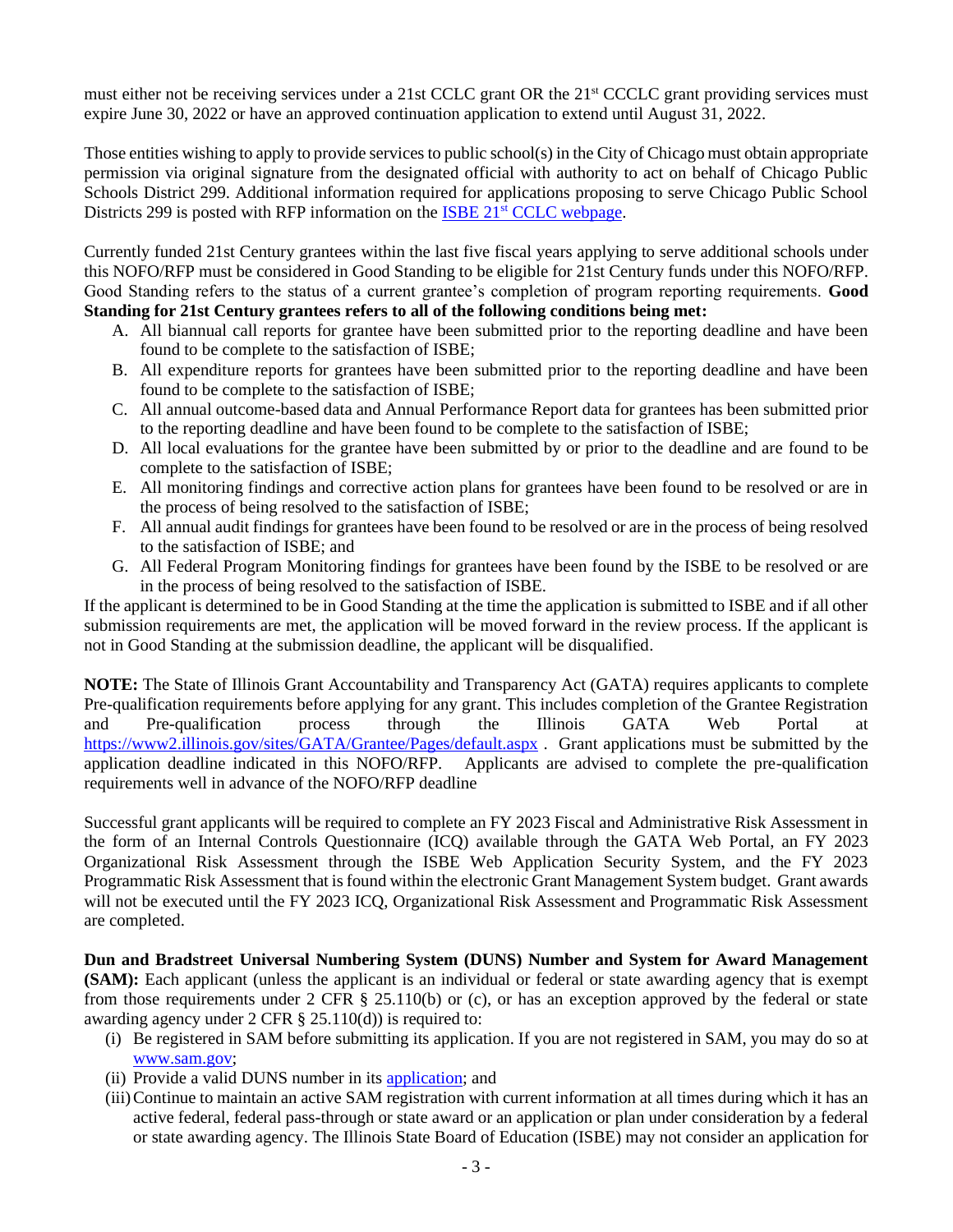a federal pass-through or state award to an applicant until the applicant has complied with all applicable DUNS and SAM requirements.

**Code of Federal Regulations / Title 2 - Grants and Agreements / Vol. 1 / 2014-01-01192:** Guidance is found at<https://www.gpo.gov/fdsys/pkg/CFR-2013-title2-vol1/pdf/CFR-2013-title2-vol1.pdf>

### **This grant is subject to the provisions of**:

- Grant Accountability and Transparency Act, 30 ILCS 708/1 et seq. <http://www.ilga.gov/legislation/ilcs/ilcs3.asp?ActID=3559&ChapterID=7>
- Administrative Rules for GATA, 44 Ill. Admin. Code Part 7000 [https://ilga.gov/commission/JCAR/admincode/044/04407000sections.html.](https://ilga.gov/commission/JCAR/admincode/044/04407000sections.html)

**Merit-Based Review and Selection Process for Competitive Grants:** ISBE is required to design and execute a merit-based review and selection process for applications. This process is incorporated by reference in all applicable funding opportunities. Applicants are advised to refer to the ISBE merit-based review policy, which can be found at [https://www.isbe.net/Documents/Merit\\_Based\\_Review\\_Policy.pdf.](https://www.isbe.net/Documents/Merit_Based_Review_Policy.pdf)

**Grant Award/Cost Sharing or Matching**: The amount of federal funding anticipated to be available in FY 2023 is approximately \$10 million. For purposes of compliance with Section 511 of P.L. 101-166 (the Stevens Amendment), applicants are advised that 100 percent of the funds for this program are derived from federal sources.

Annual grant awards will be a minimum of \$50,000 and a maximum of \$600,000, with individual awards not exceeding \$150,000 **per site** (i.e., the physical location where grant-funded services and activities are provided to participating students and adults).

Applicants are eligible to apply for funding based on the amount needed to operate the proposed program AND the minimum number of 21st CCLC participants they are proposing to serve for at least 45 hours or more during the program year.

Funding tiers per site are as follows:

- $$50,000 = 25-40$  minimum students served 45 hours or more
- $\$75,000 = 41-55$  minimum students served 45 hours or more
- $\approx$  \$100,000 = 56-70 minimum students served 45 hours or more
- $$125,000 = 71-85$  minimum students served 45 hours or more
- $\text{ $150,000 = 86 \& up minimum students served 45 hours or more}$

A cost sharing or matching component is not required for these funds. The amount of the grant award will be determined based on the need identified in the proposal and the total federal appropriation for the program. Applicants may submit any number of applications; however, only their three top scoring applications will be eligible for funding. Allocations are preliminary, and payment under this grant for these programs is subject to passage of a sufficient appropriation by the Illinois General Assembly and sufficient appropriation by the U.S. Congress. Obligations of ISBE will cease immediately without further obligation should the agency fail to receive sufficient federal funds for this program.

Additional funding information can be found beginning on page 21.

Proposals must receive 60 points to be eligible for priority points. Proposals that score under 80 points will not be funded.

**Grant Period**: The grant period will begin no sooner than July 1, 2022, and will extend from the execution date of the grant until June 30, 2023. Successful applicants may reapply via continuing application for up to two additional years (i.e., FYs 2024 and 2025). Funding in the subsequent years will be contingent upon compliance with federal and state law, state grant-making rules, passage of sufficient appropriations for the program, and satisfactory performance in the preceding grant period. No promise or undertaking made in this NOFO/RFP is an assurance that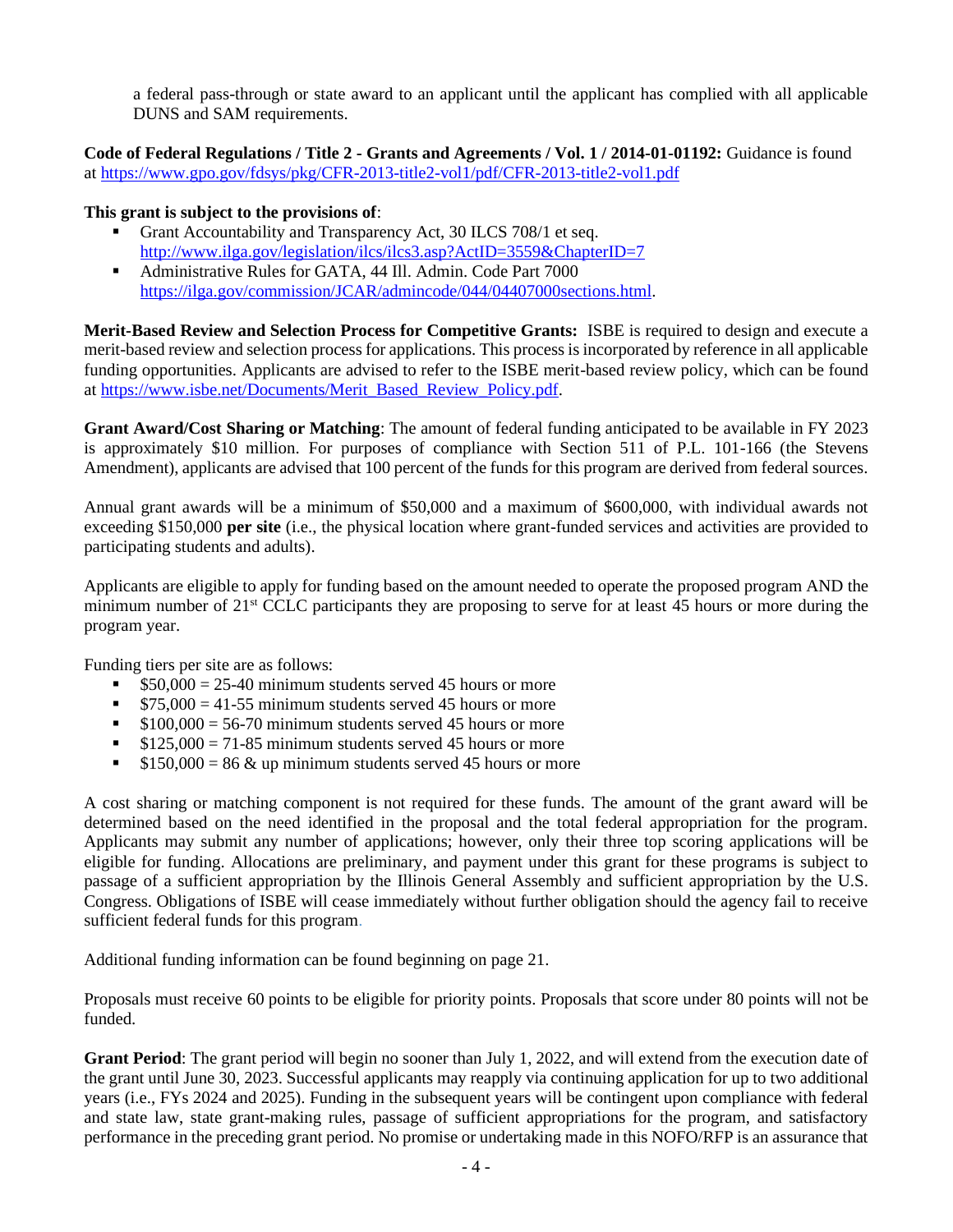a grant agreement will be renewed, nor does this NOFO/RFP create any right to or expectation of renewal. Funding in subsequent years will also be contingent upon a grantee's ability to spend 85 percent of their funds in Year 1 and 92 percent in Year 2. Grantee must also meet terms outlined to remain in Good Standing per ISBE. (See page 3 of this NOFO/RFP). **Grantees that fail to meet identified thresholds may be subject to defunding.** 

Grantees failing to submit all required application materials within 45 days of notification of grant award may be subject to defunding. No promise or undertaking made in this NOFO/RFP is an assurance that a grant agreement will be renewed, nor does this NOFO/RFP create any right to or expectation of renewal.

Applicants that propose to offer summer programs may request a two-month extension period from July 1 to August 31 in each year of the grant. Extension requests may be made by indicating the proposed end date on Attachment 2A.

**Submission Dates and Times/Other Submission Requirements**: Proposals can be submitted electronically through the ISBE Attachment Manager, mailed, or hand-delivered no later than **4 pm April 25, 2022**. Directions for each submission method are found below. Only proposals submitted using official ISBEprovided attachments and required applicant-generated attachments A-E will be considered. **Additional documents and attachments will not be evaluated.**

Electronic Submission: Completed proposals submitted electronically should be scanned into one PDF with all supporting documents and required signatures. File name should include name of applying entity. The ISBE Attachment Manager is found a[t https://sec1.isbe.net/attachmgr/default.aspx.](https://sec1.isbe.net/attachmgr/default.aspx) Choose "21st CCLC RFP" from the drop-down menu in Receiver Information. Submit the application using the button at the bottom of the page.

Mailed Proposals: Mail the original and one paper copy plus an electronic copy of the proposal on a USB flash drive to Kathryn Elvidge, Illinois State Board of Education, Wellness Department, Mail Code E-222, 100 North First Street, Springfield, Illinois, 62777-0001 to ensure the NOFO/RFP response is in the ISBE offices no later than **4 pm April 25, 2022**. It is advised to use certified mail with guaranteed delivery date and a return receipt requested.

Hand-Delivered: Proposals may be hand-delivered to the following location:

Springfield Office Reception Area 1st Floor 100 North First Street

## **Late proposals will not be accepted.**

**Grant Award Notice:** It is anticipated that successful applicants will receive a Notice of Award via email approximately 90 days after the application deadline. The award letter is NOT an authorization to begin performance or expenditures. After the merit-based appeal timeframe has ended, awardees will receive additional information from the program area that includes the next steps for finalizing the grant. Awarded entities will have 45 days from notification of grant award to submit all required application materials to ISBE or risk forfeiture of award. Monies spent prior to programmatic approval are done so at the applicant's own risk.

**Technical Assistance Session**: A virtual technical assistance session will be held at 10 am March 17, 2022. Registration information is found a[t https://register.gotowebinar.com/register/4967208026659617035.](https://register.gotowebinar.com/register/4967208026659617035) [Attendance is not required. Session recording and associated materials will be posted at](https://www.isbe.net/Pages/21st-Century-Community-Learning-Centers.aspx) https:// www.isbe.net/Pages/21st-Century-Community-Learning-Centers.aspx.

**[Changes to NOFO/RFP:](https://www.isbe.net/Pages/Request-for-Proposals.aspx)** ISBE will post any changes made to the NOFO/RFP prior to April 18, 2022, https://www.isbe.net/Pages/Request-for-Proposals.aspx. Applicants are advised to check the site before submitting atproposal.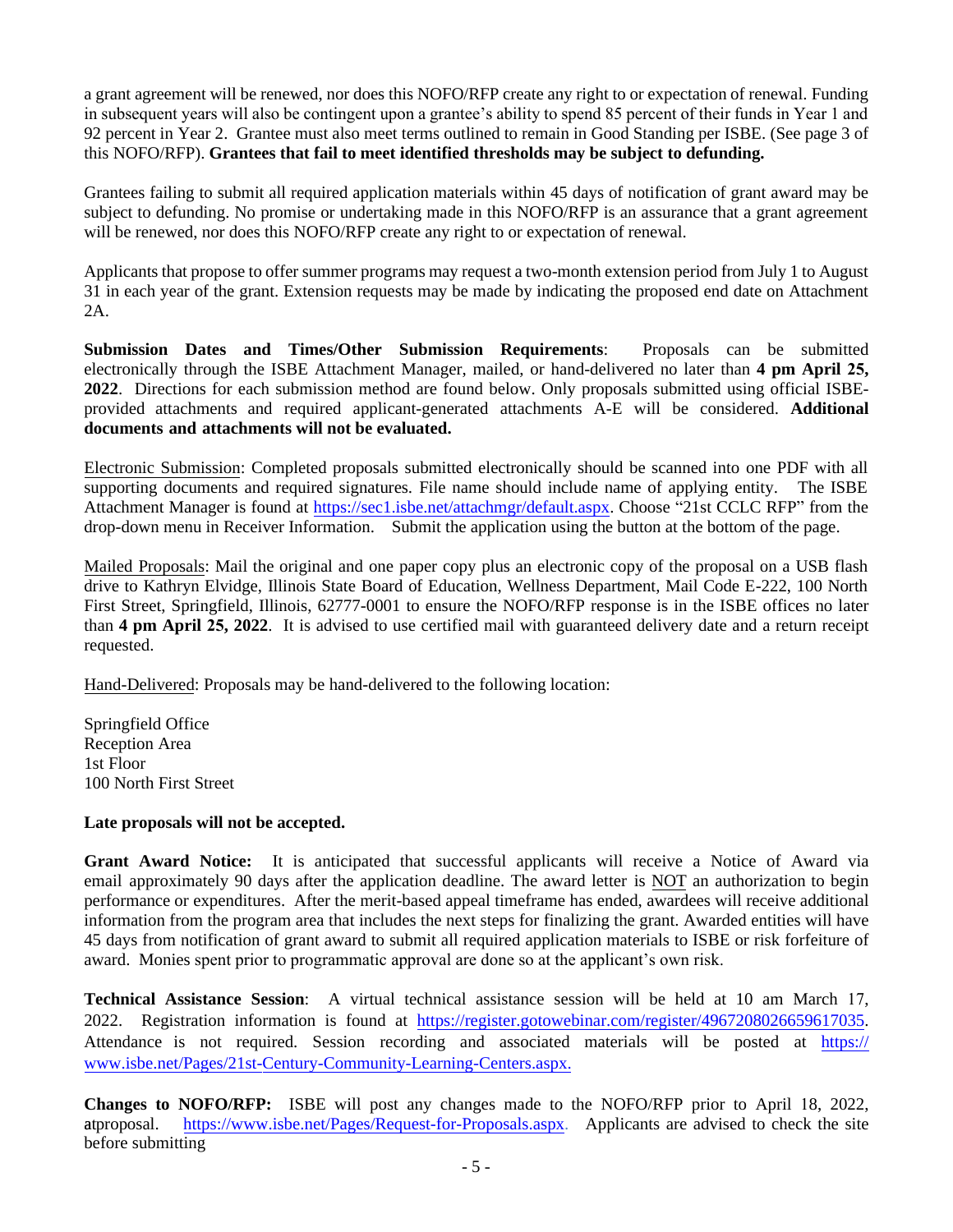**Agency Contact**: For more information on this NOFO/RFP, contact Kathryn Elvidge at (217) 782-5270 or [21stcclc@isbe.net.](mailto:21stcclc@isbe.net) Email is the preferred method of contact. All questions asked concerning this NOFO/RFP will be responded to in a Frequently Asked Questions document found at [https://www.isbe.net/Pages/21st-Century-](https://www.isbe.net/Pages/21st-Century-Community-Learning-Centers.aspx)[Community-Learning-Centers.aspx](https://www.isbe.net/Pages/21st-Century-Community-Learning-Centers.aspx) so all respondents can see all questions and the responses to the questions. Changes to the FAQ will not be made after April 8, 2022. Applicants are advised to check the site before submitting a proposal.

Letter of Intent: Applicants that plan to submit a proposal are asked to send a letter of intent by April 8, 2022. A letter template is included as Appendix A of this NOFO/RFP. The letter is not required to submit a proposal **but is highly encouraged**. The information will assist ISBE in planning the proposal review process. Letters of intent should be emailed to 21 stcclc@isbe.net.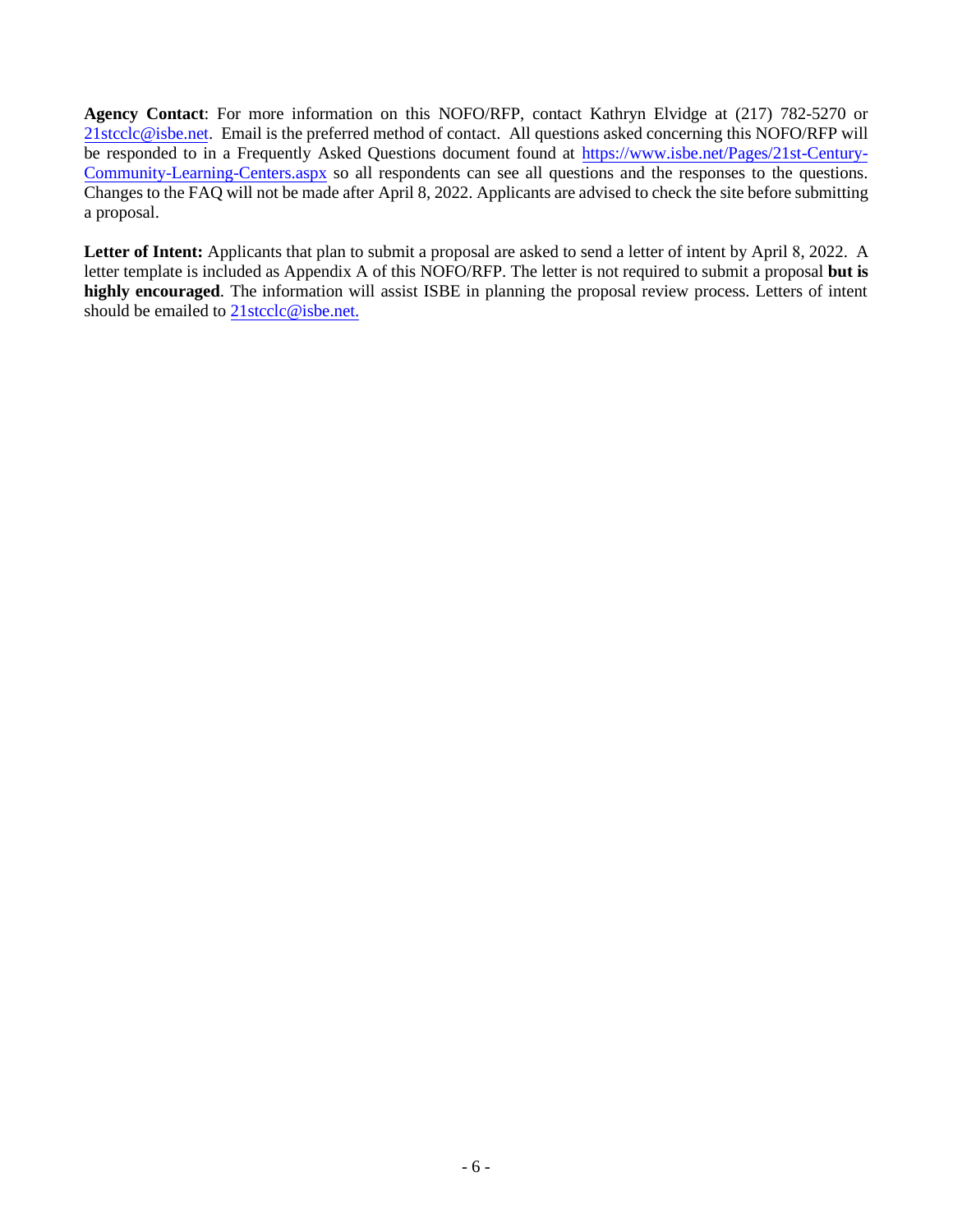# **General Information**

## *Program Background and Description*

#### **Program Purpose:**

Policy Requirements: The Every Student Succeed Act (ESSA) authorizing legislation can be found at [https://www2.ed.gov/documents/essa-act-of-1965.pdf.](https://www2.ed.gov/documents/essa-act-of-1965.pdf) (See pages 233 through 244 of the legislation.) Purpose of 21st CCLC: Under the Program Authority: Title IV, Part B of the Elementary and Secondary Education Act (ESEA), as amended by ESSA (20 U.S.C. 7171-7176) on pages 233 through 244. The purpose of 21st CCLC programs is to provide opportunities for communities to establish or expand activities in community learning centers that:

- 1. Provide opportunities for academic enrichment, including providing tutorial services to help students (particularly students who attend low-performing schools), to meet the challenging state academic standards;
- 2. Offer students a broad array of additional services, programs, and activities, such as youth development activities; service learning; nutrition and health education; drug and violence prevention programs; counseling programs; arts, music, physical fitness, and wellness programs; technology education programs; financial literacy programs; environmental literacy programs; mathematics, science, and career and technical education (CTE) programs; internship or apprenticeship programs; and other ties to an in-demand industry sector or occupation for high school students that are designed to reinforce and complement the regular academic program of participating students; and
- 3. Offer families of students served by community learning centers opportunities for active and meaningful engagement in their children's education, including opportunities for literacy and related educational development.

The purposes listed above for 21st CCLC are aligned to ESSA. The allocation of funds to State Education Agencies (SEA) continues to be appropriated by formula. There are several changes in ESSA requirements. Among them are requirements that SEAs use 93 percent of their state formula grants to make competitive subgrants, that SEAs give priority to partnerships between LEAs receiving Title I Part A funds and CBOs or other public or private entities, and that federal funds must supplement and may not supplant state and local funds. [Section 4204](https://www2.ed.gov/documents/essa-act-of-1965.pdf) of ESSA requires that SEAs make awards only to eligible entities that propose to serve (a) primarily students who attend schools eligible for schoolwide programs under [Section 1114](https://www2.ed.gov/documents/essa-act-of-1965.pdf) or schools that serve a high percentage of students from lowincome families, and (b) the families of the students to be served by the program. In addition, the requirement to provide equitable services to eligible private school students in [Section 8501](https://www2.ed.gov/documents/essa-act-of-1965.pdf) of ESSA may not be waived.

#### **Program Description**:

The program is designed to provide academically focused after-school opportunities, particularly to students who attend high-poverty, low-performing schools, to help those students meet state and local performance standards in core academic subjects and to offer families of participating students opportunities for literacy and related educational development.

#### **Federal Description**:

This program supports the creation of community learning centers that provide academic enrichment opportunities during non-school hours for children, particularly students who attend high-poverty and low-performing schools. The program helps students meet state and local student standards in core academic subjects, such as reading and math; offers students a broad array of enrichment activities that can complement their regular academic programs; and offers literacy and other educational services to the families of participating children.

#### **Program Background/History**:

The Nita M. Lowey 21st Century Community Learning Centers program was created in 1994 by ESEA and expanded in 2001 by the No Child Left Behind Act (NCLB) to provide students in high-need, high-poverty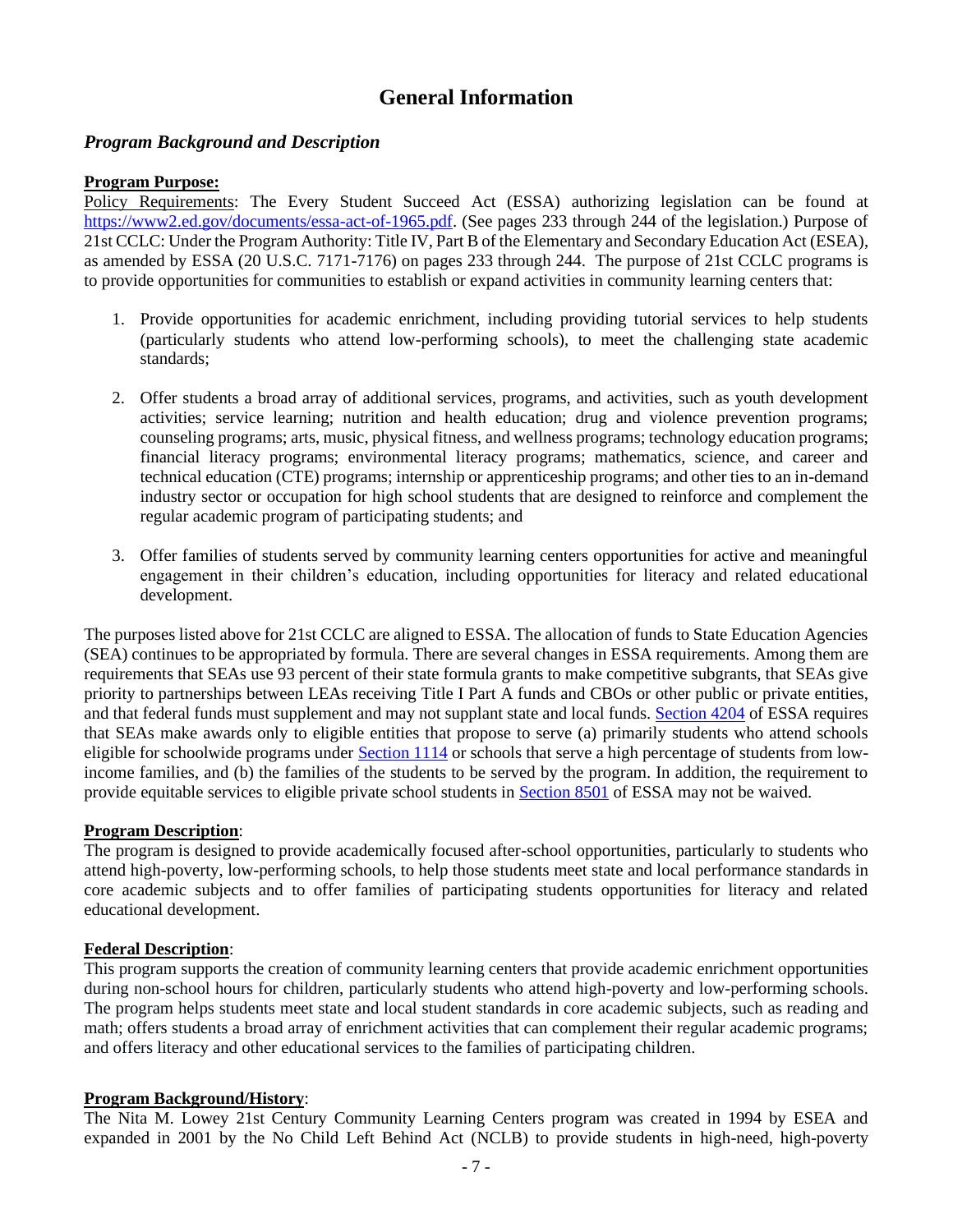communities the opportunity to participate in after-school programming. These academic enrichment and youth development programs are present in all 50 states, the District of Columbia, and three territories and are designed to enhance participants' well-being and academic success. States were given the 21st CCLC funds from the U.S. Department of Education (ED) as formula funds in 2002 to be managed as statewide competitions and award grants to eligible entities.

**Resource Information:** Further information about 21st CCLC and the types of activities that can be funded can be found on the ED Website at [http://www2.ed.gov/programs/21stcclc/legislation.html.](http://www2.ed.gov/programs/21stcclc/legislation.html) All applicants are encouraged to carefully review the legislation as well as the federal [non-regulatory guidance](https://www2.ed.gov/programs/21stcclc/guidance2003.pdf) before submitting a proposal. A list of resources providing information about before- and after-school programs can also be found on [ISBE's 21st](https://www.isbe.net/Pages/21st-Century-Community-Learning-Centers.aspx)  [CCLC program website.](https://www.isbe.net/Pages/21st-Century-Community-Learning-Centers.aspx)

### **Program Objectives**:

The purpose of the 21st CCLC program is to provide opportunities for communities to establish or expand activities for academic enrichment, including tutorial services, to help students (particularly students who attend lowperforming schools) meet the challenging state academic standards.

The program objectives of Illinois Nita M. Lowey 21st Century Community Learning Centers are:

Objective 1: Schools will improve student achievement in core academic areas.

Objective 2: Schools will show an increase in student attendance and graduation from high school.

Objective 3: Schools will see an increase in the social-emotional skills of their students.

Objective 4: Programs will collaborate with the community.

Objective 5: Programs will coordinate with schools to determine the students and families with the greatest need.

Objective 6: Programs will provide ongoing professional development to program personnel.

Objective 7: Programs will collaborate with schools and community-based organizations to provide sustainable programs.

The program purpose can be achieved by addressing the following:

- a. Provide academic enrichment opportunities for children in grades prekindergarten through 12, particularly to help children who attend high-poverty and low-performing schools meet state and local student academic achievement standards in core subjects. Activities are expected to improve student academic achievement as well as overall student success.
- b. Provide core academic subjects, including English, reading or language arts, mathematics, science, foreign languages, civics and government, economics, fine arts, history, and geography.
- c. Offer academic, artistic, and cultural enrichment opportunities to students and their families.
- d. Provide student activities during non-school hours (before or after school) or periods when school is not in session (including holidays, weekends, or summer recess). Family activities, however, are not restricted to non-school hours and may take place at any time.
- e. Offer Expanded Learning Time (ELT), which may occur only if it aligns to the 21st CCLC activities. No more than 25 percent of the total budget can be allocated to ELT activities.
	- i. ELT is the time that an LEA or school extends its normal school day, week, or year to provide additional instruction or educational programs for all students beyond the state-mandated requirements for the minimum hours in a school day, days in a school week, or days or weeks in a school year.
	- ii. Applicants seeking 21st CCLC funds for ELT programs must provide *ALL* students at the school with at least 300 additional program hours before, during, or after the traditional school day programming.
- f. Offer students a broad array of additional services, programs, and activities that are designed to reinforce and complement the regular academic programs of participating students.
	- i. Activities may include youth development activities; drug and violence prevention programs; counseling programs; art, music, and recreation programs; technology education programs; and character education programs.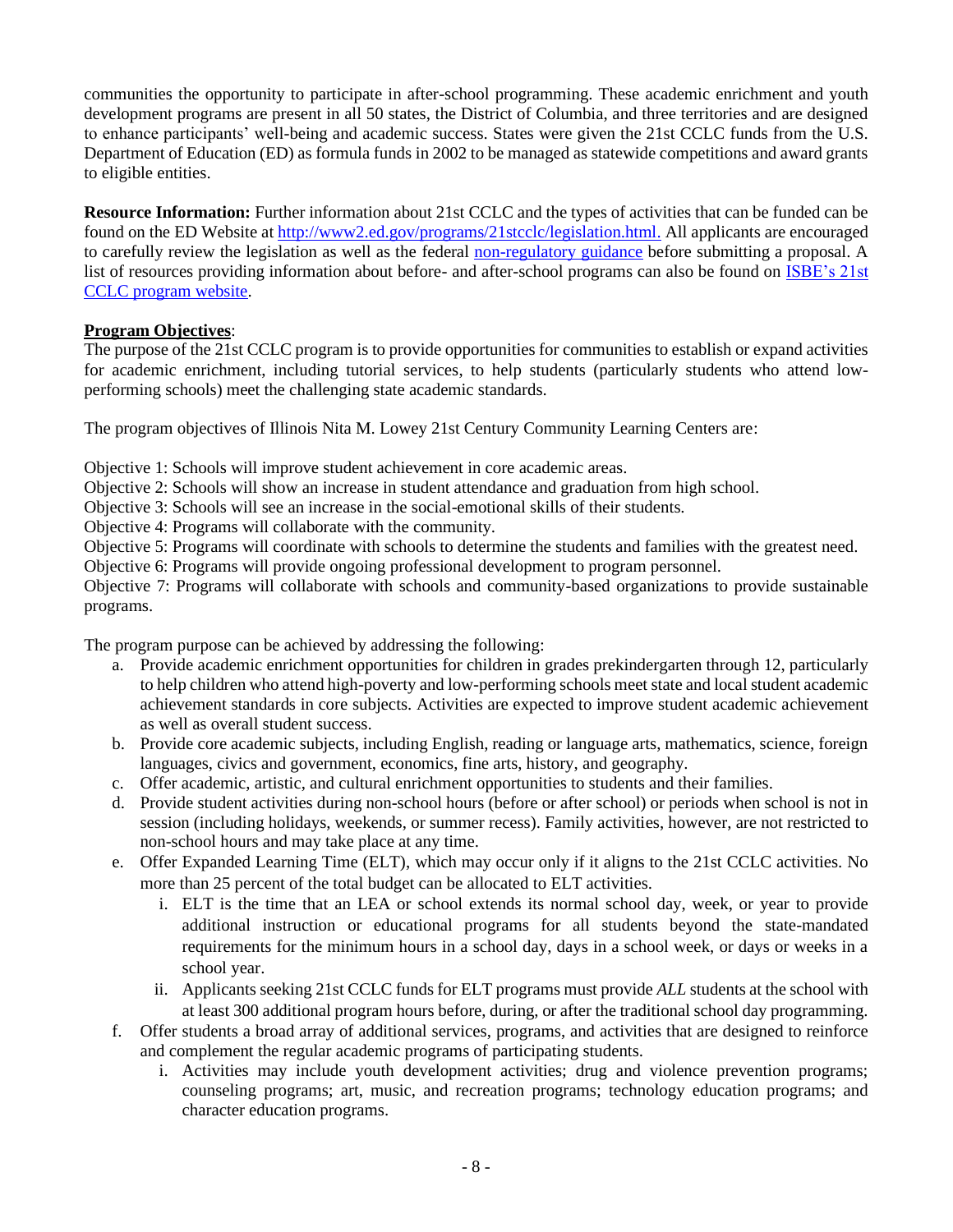- g. Provide a safe environment for students when school is not in session, including safe travel accommodations to and from the center and home for community learning centers established under the 21st CCLC program.
- h. Offer families of students served by community learning centers opportunities for active and meaningful engagement in their children's education, including opportunities for literacy and related educational development.

#### **Full-Service Community Schools**

Elements of Full-Service Community Schools (FSCSs) can be offered by 21st CCLCs. FSCSs, as described by ED's Full-Service Community Schools Program, encourage coordination of academic, social, and health services through partnerships among (1) public elementary and secondary schools; (2) the schools' LEAs; and (3) community-based organizations, nonprofit organizations, and other public or private entities.

FSCSs provide comprehensive academic, social, and health services for students, students' family members, and community members that will result in improved educational outcomes for children. These services may include high-quality early learning programs and services; remedial education aligned with academic supports and other enrichment activities that provides students with a comprehensive academic program; family engagement, including parental involvement, parent leadership, family literacy, and parent education programs; mentoring and other youth development programs; community service and service learning opportunities; programs that provide assistance to students who have been chronically absent, truant, suspended, or expelled; job training and career counseling services; nutrition services and physical activities; primary health and dental care; activities that improve access to and use of social service programs and programs that promote family financial stability; mental health services; and adult education, including instruction of adults in English as a second language. A list of other allowable FSCS activities is provided on page 14 of this NOFO/RFP. See further information regarding the [federal FSCS](https://www2.ed.gov/programs/communityschools/index.html) program.

#### **Community Learning Center**

The term "community learning center" means an entity that:

- A. Assists students to meet the challenging state academic standards by providing the students with academic enrichment activities and a broad array of other activities.
- B. Offers activities during non-school hours or periods when school is not in session (such as before and after school or during summer recess) that:
	- a. Reinforce and complement the regular academic programs of the schools attended by the students served: and
	- b. Are targeted to the students' academic needs and aligned with the instruction students receive during the day.
- C. Offers families of students served by such center opportunities for active and meaningful engagement in their children's education, including opportunities for literacy and related educational development.

#### **Policy Requirements**:

There are no State Board of Education policy requirements for this posting.

#### **Performance Measures**:

Measures include the following:

Ten percent increase in proficiency and growth in core academic areas for program participants who attend 45 hours or more during the program year by the end of the grant award period.

Ten percent higher attendance rates or increased homework completion rates, or positive changes toward school for 20 percent of student participants by the end of the program year.

#### **Targets:**

Semiannual increases of 2.5 percent in proficiency and growth in core academic areas for program participants who attend 45 hours or more during the program year.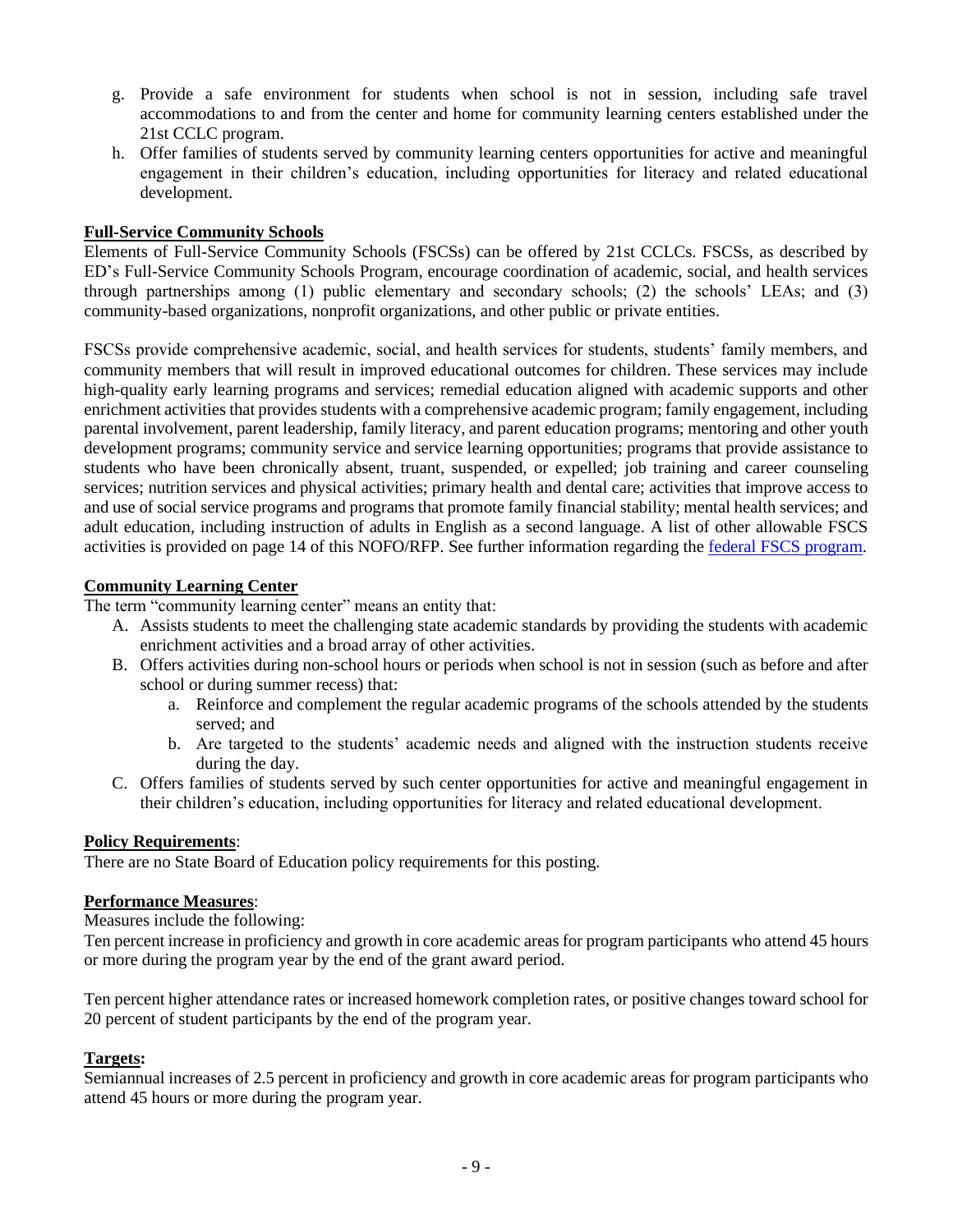Attendance rates that are 2.5 percent higher, increased homework completion rates, and positive changes toward school for student participants quarterly.

#### **Performance Standards**:

Five percent annual growth in core academic areas for program participants who attend 45 hours or more during the program year.

Five percent annual higher attendance rates or increased homework completion rates, or positive changes for student participants.

#### **Deliverables and Milestones**:

Deliverable 1: Completion of annual local evaluation.

Deliverable 2: Completion of spring survey as part of the statewide evaluation.

Deliverable 3: Completion of annual performance report via submission to the integrated tool developed by the Illinois State Board of Education.

Deliverable 4: Completion of two biannual calls and corresponding data information form.

Deliverable 5: Attendance at ISBE-sponsored workshops and trainings, such as New Grantee Workshop, Annual Fall Kickoff Workshops, Annual Spring Workshops, and other professional development opportunities as they become available.

Deliverable 6: Administer teacher survey to core academic teachers of student participants in grades 1-5.

#### **Grant Competition Priorities**

ISBE has established four areas in which applicants can receive competitive priority points for the FY 2023 21st CCLC grant competition. Proposals that receive a base score of 60 points or higher (out of 100 total points), as explained in the Application Review and Selection Process section, on page 34, will be eligible for up to 30 competitive priority points. Proposals may address the following priority areas in order to receive competitive priority points:

**Detailed Explanation of Four Priority Areas -** In order to be eligible for any priority points, proposals must be submitted as a joint application between at least one LEA receiving funds under Title I Part A **and** at least one public or private community organization.

**1. Comprehensive or Targeted Eligible Schools and Joint Applications:** *5 priority points*

These are programs that serve the state's comprehensive or targeted schools (as designated by the 2020-21 Illinois Report Card) and are submitted as a joint application between at least one LEA receiving funds under Title I Part A **and** at least one public or private community organization.

- **2. Tier 1 or Tier 2 School Districts Not Served and Joint Applications:** *10 priority points* These are programs that serve schools from Tier 1 or Tier 2 districts (status as determined by EBF in FY 2022 found at [https://www.isbe.net/Pages/ebfdistribution.aspx\)](https://www.isbe.net/Pages/ebfdistribution.aspx) identified as not having  $21^{st}$ CCLC services funded in Cohorts 15, 19, 21 **and** 22 **and** are submitted as a joint application between at least one LEA receiving funds under Title I Part A **and** at least one public or private community organization.
- **3. Middle and High Schools and Joint Applications:** *5 priority points*

These are programs that serve eligible middle schools or high schools **and** are submitted as a joint application between at least one LEA receiving funds under Title I Part A **and** at least one public or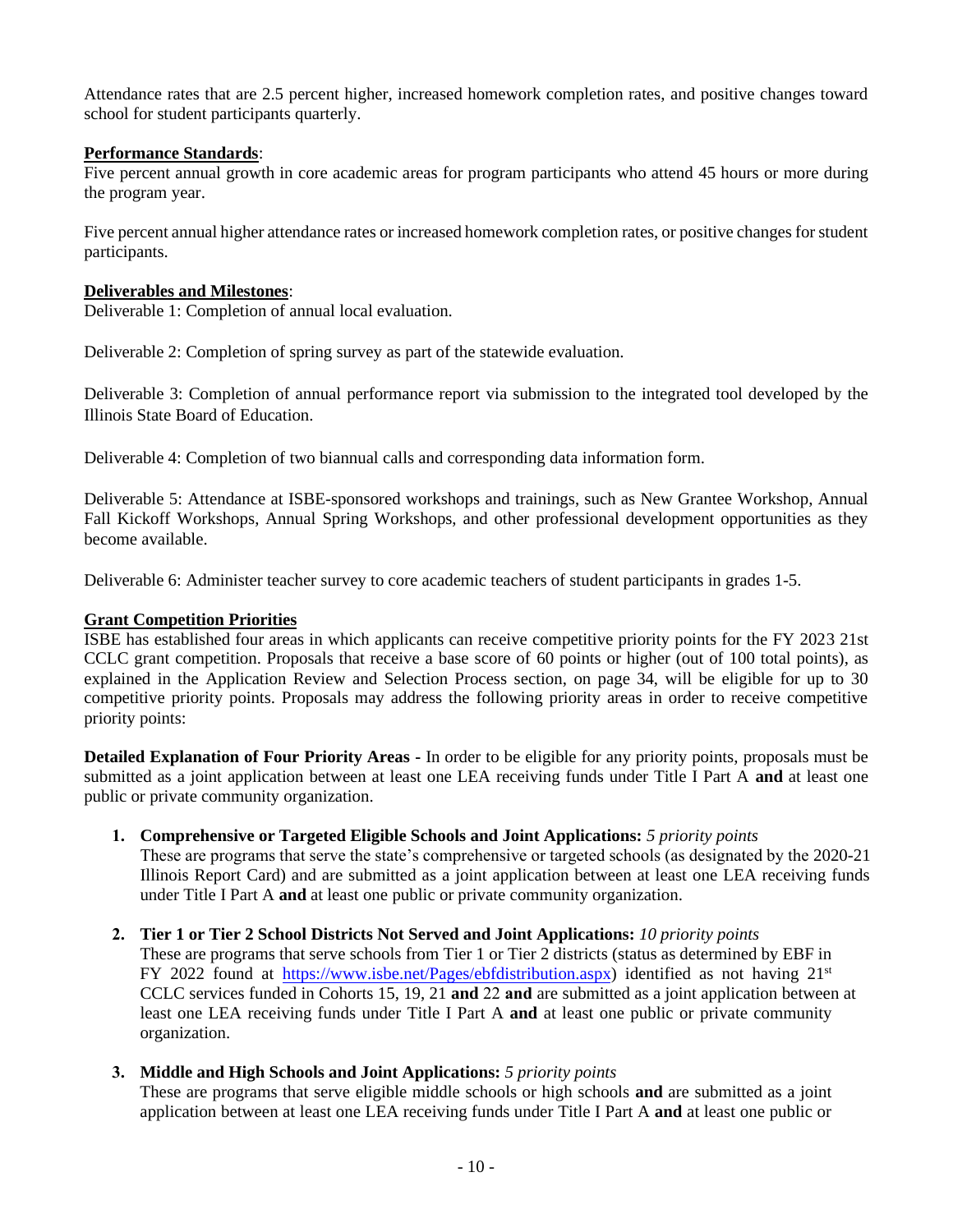private community organization ("eligible schools" as indicated in the Population to be Served section on page 2 of this NOFO/RFP).

For the purpose of this NOFO/RFP, middle schools are defined as eligible schools that contain exclusively grades 5 through 8, 6 through 8, or 7 and 8. High schools are defined as eligible schools that serve any combination of grades 9 through 12 that grant a diploma upon completion.

#### **4. Rural Schools and Joint Applications:** *10 priority points*

These programs propose to serve students who attend 40 percent or higher low-income rural schools **and**  are submitted as a joint application between at least one LEA receiving funds under Title I Part A **and** at least one public or private community organization.

Rural schools as defined by [National Center for Education Statistics](https://nces.ed.gov/surveys/ruraled/definitions.asp) at may be one of the following three:

41- Rural Fringe: Census-defined rural territory that is less than or equal to 5 miles from an urbanized area, as well as rural territory that is less than or equal to 2.5 miles from an urban cluster.

42- Rural Distant: Census-defined rural territory that is more than 5 miles but less than or equal to 25 miles from an urbanized area, as well as rural territory that is more than 2.5 miles but less than or equal to 10 miles from an urban cluster.

43-Rural Remote: Census-defined rural territory that is more than 25 miles from an urbanized area and is also more than 10 miles from an urban cluster.

Verification of rural status will be made by using the National Center for Education Statistics provided by ED at [https://nces.ed.gov/ccd/schoolmap/.](https://nces.ed.gov/ccd/schoolmap/) Rural status will be assessed based upon the status of the school(s) proposing to be served. Further information regarding the criteria that will be used to evaluate proposals can be found in the Application Review and Selection Process section on page 34.

#### *PROGRAM SPECIFICATIONS*

The 21st CCLC programs provide activities and support that are expected to improve student academic achievement as well as overall student success.

The following section is separated into three distinct parts for the purpose of describing the 21st CCLC program specifications. The three parts are (1) Program Design, (2) Evaluation and Monitoring, and (3) Community Connections.

#### **Program Design**

- **A. Program Purpose:** The 21st CCLC program offers high-quality academic, artistic, and cultural enrichment opportunities to students and their families. These programs are especially important for students who attend high-poverty and low-performing schools and are designed to assist students in meeting state and local academic achievement standards in core subjects. ESSA specifically indicates services are to be provided outside the regular school day or during periods when school is not in session, but activities targeting adult family members and prekindergarten children or ELT services may take place during regular school hours, as these times may be the most suitable for serving these populations. The ELT program must align to the 21st CCLC requirements. The proposal must detail the reason for providing the 21st CCLC program. There will be goals and objectives in the program that should align to the performance standards and focus on improving student academic achievement as well as overall student success.
- **B. Needs Assessment:** Applicants must conduct a local needs **and** resources assessment prior to submitting the application in order to determine how to best serve the needs of the students, families, and communities. The needs assessment should include an appraisal of the cognitive, social, emotional, physical, and moral development needs of the youth population to be served.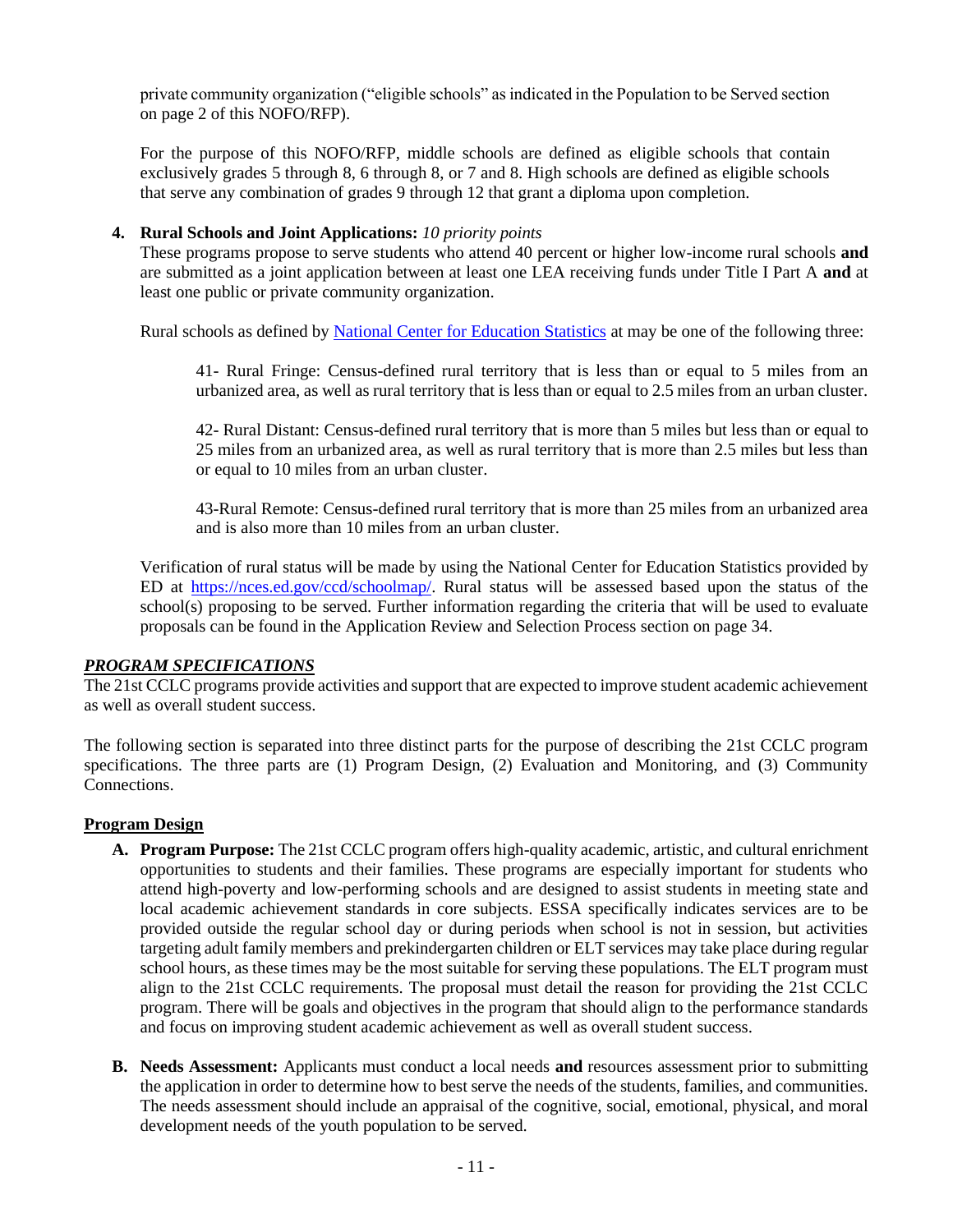The needs and resources assessment should be conducted prior to the submission of the application and include, at a minimum, an appraisal of the availability of community resources (e.g., drug and violence prevention programs; counseling programs; art, music, and recreation programs; technology education programs; and character education programs). A gap analysis must be conducted on the data collected, including an identification of the strengths and weaknesses of the youth developmental needs, parent and family engagement needs, and available community services.

- **C. Collaboration Requirement:** Each non-LEA applicant must actively collaborate with the LEAs and school(s) from which participating students attend to develop and implement the proposed program. Evidence of the collaboration must be illustrated by documentation that includes references to shared vision-building, planned results or outcomes, mutually identified goals, intervention strategies, and activities. The terms of the partnership must be established in a written agreement or an MOU that clearly articulates how each partner will contribute to the project. For example, collaboration may include shared space, in-kind services, janitorial services, and security for the school. LEA applicants must share appropriate information and data, including grades, test scores, content-area standards, and curriculum, with those non-LEA applicants involved in the program at no cost as part of the partnership. All student data must be treated in accordance with the [Illinois School Student Records Act.](http://www.ilga.gov/legislation/ilcs/ilcs3.asp?ActID=1006&ChapterID=17)
- **D. Allowable Activities:** Each eligible entity that receives an award may use the award funds to carry out a broad array of activities that advance student academic achievement and support student success, including:
	- Academic enrichment learning programs, mentoring programs, remedial education activities, and tutoring services that are aligned with the challenging state academic standards and any local academic standards;
	- Local curricula that are designed to improve student academic achievement;
	- Well-rounded education activities, including such activities that enable students to be eligible for credit recovery or attainment;
	- **Exercise 1** Literacy education programs, including financial literacy programs and environmental literacy programs;
	- **•** Programs that support a healthy and active lifestyle, including nutritional education and regular, structured physical activity programs;
	- **EXECUTE:** Services for individuals with disabilities;
	- **•** Programs that provide after-school activities for students who are English Learners that emphasize language skills and academic achievement;
	- Cultural programs;
	- **•** Telecommunications and technology education programs;
	- Expanded library service hours:
	- **•** Parenting skills programs that promote parental involvement, family engagement, and family literacy;
	- Programs that provide assistance to students who have been truant, suspended, or expelled to allow the students to improve their academic achievement;
	- **•** Drug and violence prevention programs and counseling programs;
	- **•** Programs that build skills in science, technology, engineering, and mathematics (STEM), including computer science, and that foster innovation in learning by supporting nontraditional STEM education teaching methods; and
	- Programs that partner with in-demand fields of the local workforce or build career competencies and career readiness and ensure that local workforce and career readiness skills are aligned with Strengthening Career and Technical Education for the 21<sup>st</sup> Century Act (Perkins V) and the Workforce Innovation and Opportunity Act (29 U.S.C. 3101 et seq.).
- **E. Other Allowable Activities:** 21st CCLC funds are available to support FSCSs by providing comprehensive academic, social, and health services for students, students' family members, and community members that will result in improved educational outcomes for children. These services may include: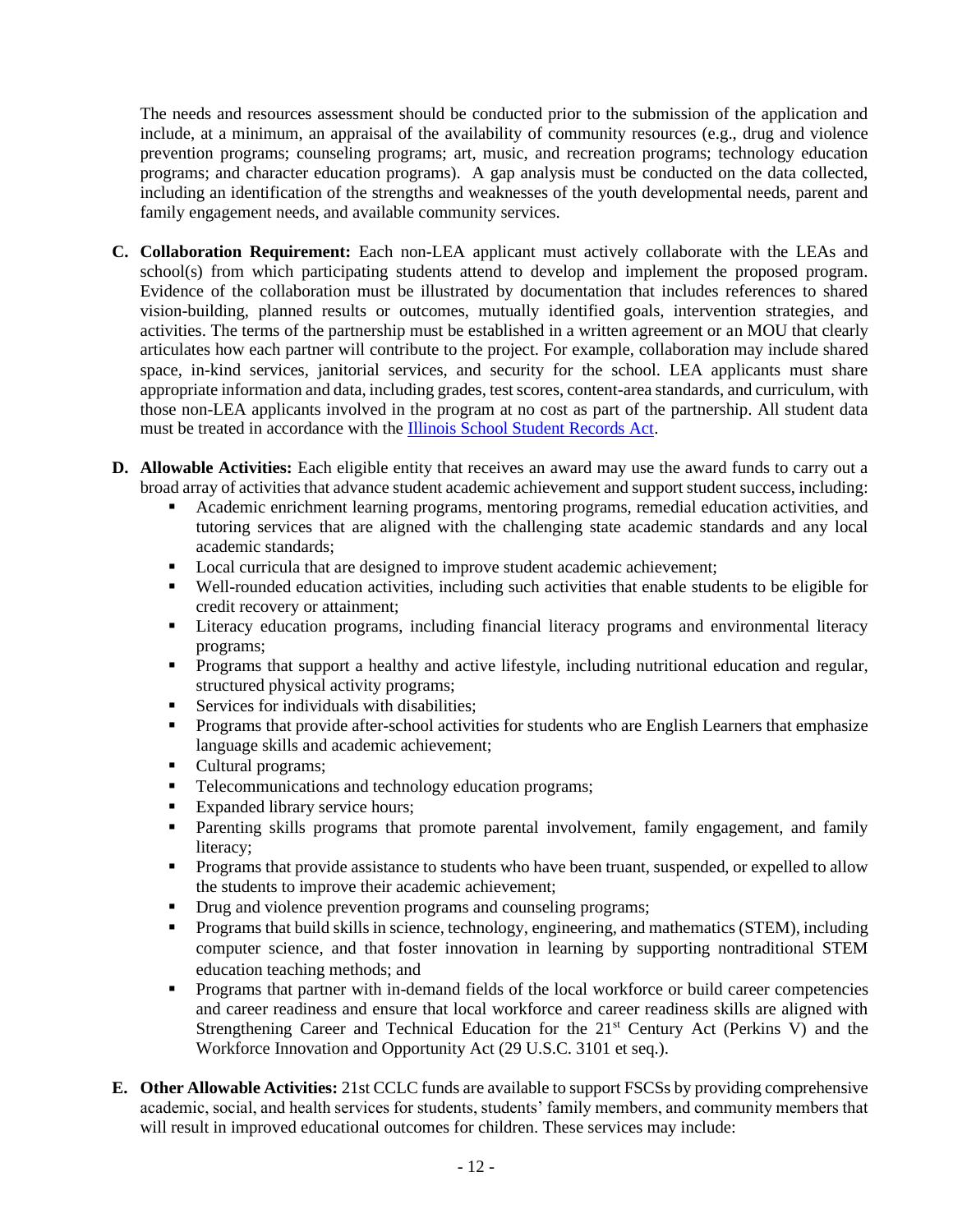- High-quality early learning programs and services;
- Remedial education aligned with academic supports and other enrichment activities that provide students with a comprehensive academic program;
- Family engagement activities, including parental involvement, parent leadership, family literacy, and parent education programs;
- **Mentoring and other youth development programs;**
- Community services and service learning opportunities;
- **•** Programs that provide assistance to students who have been chronically absent, truant, suspended, or expelled;
- Job training and career counseling services;
- Nutrition services and physical activities;
- **•** Primary health and dental care;
- Activities that improve access to and use of social service programs and programs that promote family financial stability;
- **•** Mental health services; and
- Adult education, including instruction of adults in English as a second language.
- **F. Implementing Activities Based on Evidence-Based Practices or Research:** The authorizing statute provides *measures of effectiveness* (see Evaluation and Monitoring on page 17) to guide applicants in successfully identifying and implementing programs and activities that can directly enhance student learning, one of which includes activities based on evidence-based practices or research.

Accordingly, 21st CCLC programs must employ strategies that are evidence- or research-based and, where possible, incorporate college and career-readiness skills.

**G. Innovative and Evidence-Based Practices Programs:** The chart that begins below includes resources for evidence-based programs that can be implemented in the proposed 21st CCLC. These programs must supplement what is already being provided and cannot take the place of programs currently being implemented. The programs must utilize evidence-based practices and include strategies that will make an impact on improving student achievement, closing achievement gaps, decreasing dropout rates, increasing high school graduation rates, or increasing college enrollment. Applicants may choose from any number of innovative promising practices. ISBE does not endorse any particular program or organization; the accompanying list, although not exhaustive, is provided to exemplify high-quality innovative programs.

For purposes of this NOFO/RFP, evidence-based means the proposed project component is supported by one or more of strong evidence, moderate evidence, promising evidence, or evidence that demonstrates a rationale (Title 34 Subsection 77.1). For more information on best practices, see [Expanding Minds and](https://www.expandinglearning.org/)  [Opportunities Leveraging the Power of Afterschool and Summer Learning for Student Success.](https://www.expandinglearning.org/)

| <b>Type of Program</b>     | <b>Organization</b>          | <b>Link</b>                               |
|----------------------------|------------------------------|-------------------------------------------|
| <b>21st Century Skills</b> | Partnership for 21st         | http://www.p21.org/about-us/p21-framework |
|                            | Century Skills               |                                           |
| Science, Technology,       | PBS Teachers STEM            | https://illinois.pbslearningmedia.org     |
| <b>Engineering</b> , and   | <b>Education Resource</b>    |                                           |
| <b>Mathematics (STEM)</b>  | Center                       |                                           |
|                            | For Inspiration and          | https://www.firstinspires.org             |
|                            | Recognition of Science       |                                           |
|                            | and Technology               |                                           |
|                            | (FIRST)                      |                                           |
|                            | <b>NASA STEM</b>             | https://www.txstate-epdc.net/educators/   |
|                            | <b>Educator Professional</b> |                                           |
|                            | Development                  |                                           |
|                            | Collaborative                |                                           |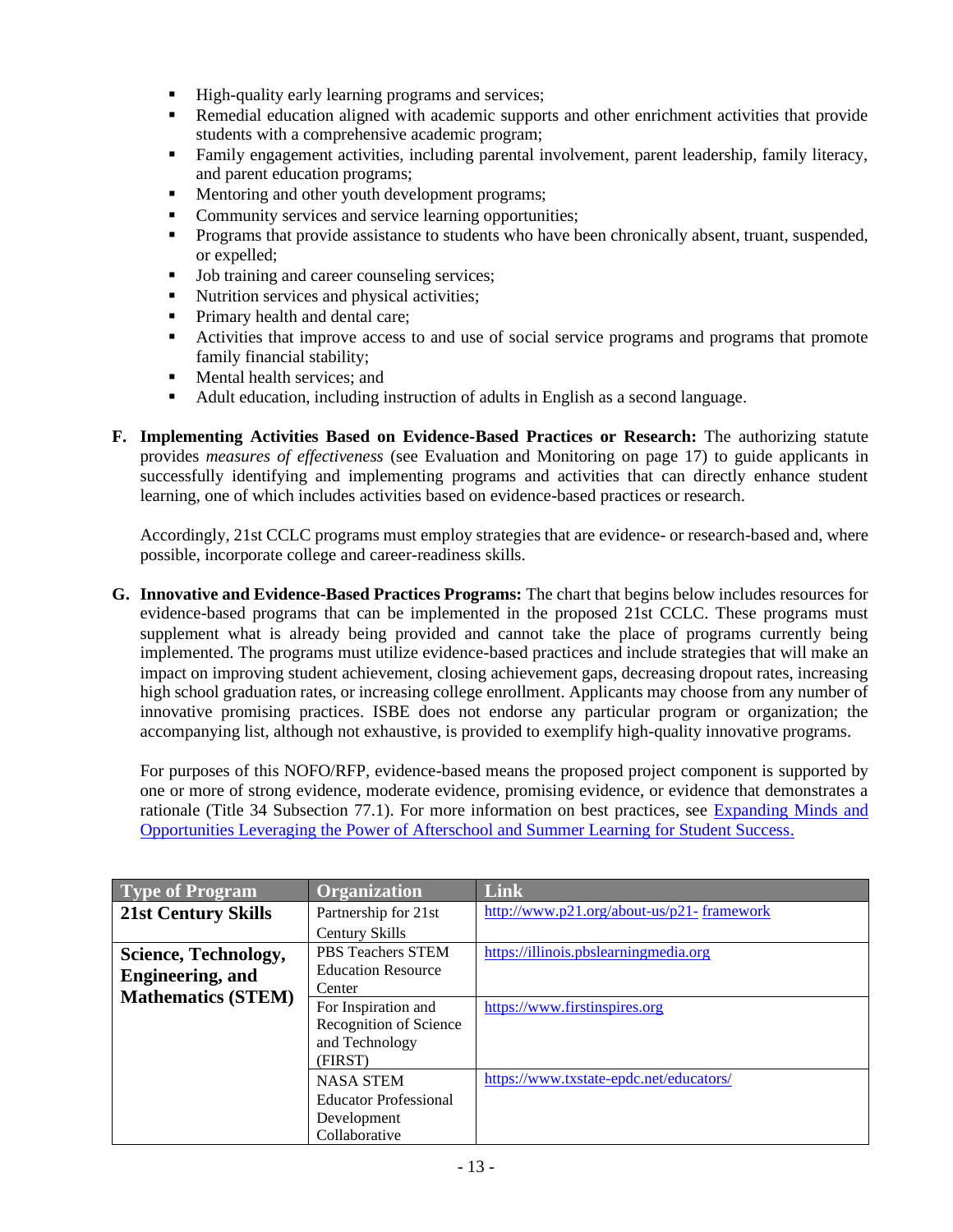| <b>Career Competencies</b>  | <b>Career Cruising</b>                 | http://www.careercruising.com/                              |
|-----------------------------|----------------------------------------|-------------------------------------------------------------|
| and Career Readiness        | CTE: Learning that                     | https://careertech.org/resource-center                      |
|                             | Works                                  |                                                             |
|                             | <b>Resource Center</b>                 |                                                             |
|                             | Illinois Work Net                      | https://www.illinoisworknet.com                             |
|                             | Career                                 |                                                             |
|                             | planning tools                         |                                                             |
|                             | <b>Illinois Student</b>                | http://www.isac.org                                         |
|                             | <b>Assistance Commission</b>           |                                                             |
|                             | College Career<br>Planning             |                                                             |
|                             | <b>Illinois Career</b>                 | https://portal.ilcis.intocareers.org                        |
|                             | <b>Information System</b>              |                                                             |
|                             | U.S. Department of                     | https://www2.ed.gov/about/offices/list/ovae/pi/cte/vso.html |
|                             | <b>Education Office of</b>             |                                                             |
|                             | Career, Technical, and                 |                                                             |
|                             | <b>Adult Education</b>                 |                                                             |
| <b>Social and Emotional</b> | Illinois State Board of                | https://www.isbe.net/Pages/Social-Emotional-                |
| <b>Learning Programs</b>    | Education                              | Learning.aspx                                               |
| and Practices               |                                        |                                                             |
| <b>Well-Rounded</b>         | <b>Generator School</b>                | https://community-wealth.org/content/national-service-      |
| <b>Education Activities</b> | Network: National                      | learning-clearinghouse                                      |
|                             | Service-Learning                       |                                                             |
|                             | Clearinghouse                          |                                                             |
|                             | Mikva Challenge                        | http://www.mikvachallenge.org/                              |
|                             | Consortium for                         | http://www.entre-ed.org                                     |
|                             | Entrepreneurs                          |                                                             |
|                             | in Education                           |                                                             |
|                             | National Foundation for                | http://nfte.com                                             |
|                             | Teaching                               |                                                             |
|                             | Entrepreneurship<br>Junior Achievement | https://www.juniorachievement.org/web/ja-usa/home           |
|                             | <b>Illinois Environmental</b>          | https://www2.illinois.gov/epa/Pages/default.aspx            |
|                             | Protective Agency                      |                                                             |
| <b>Supports for Sub-</b>    | <b>Mott Foundation</b>                 | http://www.expandinglearning.org/                           |
| <b>Group Populations</b>    | Compendium                             |                                                             |
|                             |                                        |                                                             |

- **H. Academic Programs**: Programs designed to provide academic opportunities and activities to students, targeting those most in need of academic assistance, in low-performing, high-poverty schools may be supported with 21st CCLC program funds. Academic programs must help students meet the Illinois Learning Standards as well as local standards in the core academic subjects. In this regard, academic programs must be aligned to the respective schools' curricula, and they must complement and enhance the academic performance, achievement, and *positive youth development* of the students. *Positive youth development* refers to a philosophy and approach to working with young people that recognizes that (1) multiple domains of young people's development (i.e., cognitive, social, emotional, physical, and moral) are interconnected; (2) all young people have strengths and prior knowledge that serve as a platform for subsequent development; and (3) young people are active agents of their own growth and development.
- **I. High School Credit:** In some circumstances, 21st CCLC program funds may be used to offer programs or activities for which participants may receive credit toward high school graduation. Funds used for this purpose must supplement and not supplant other federal, state, and locally funded programs. In other words, 21st CCLC funds may not be used to pay for activities or programs that are otherwise provided from other State of Illinois funds in the absence of the 21st CCLC program.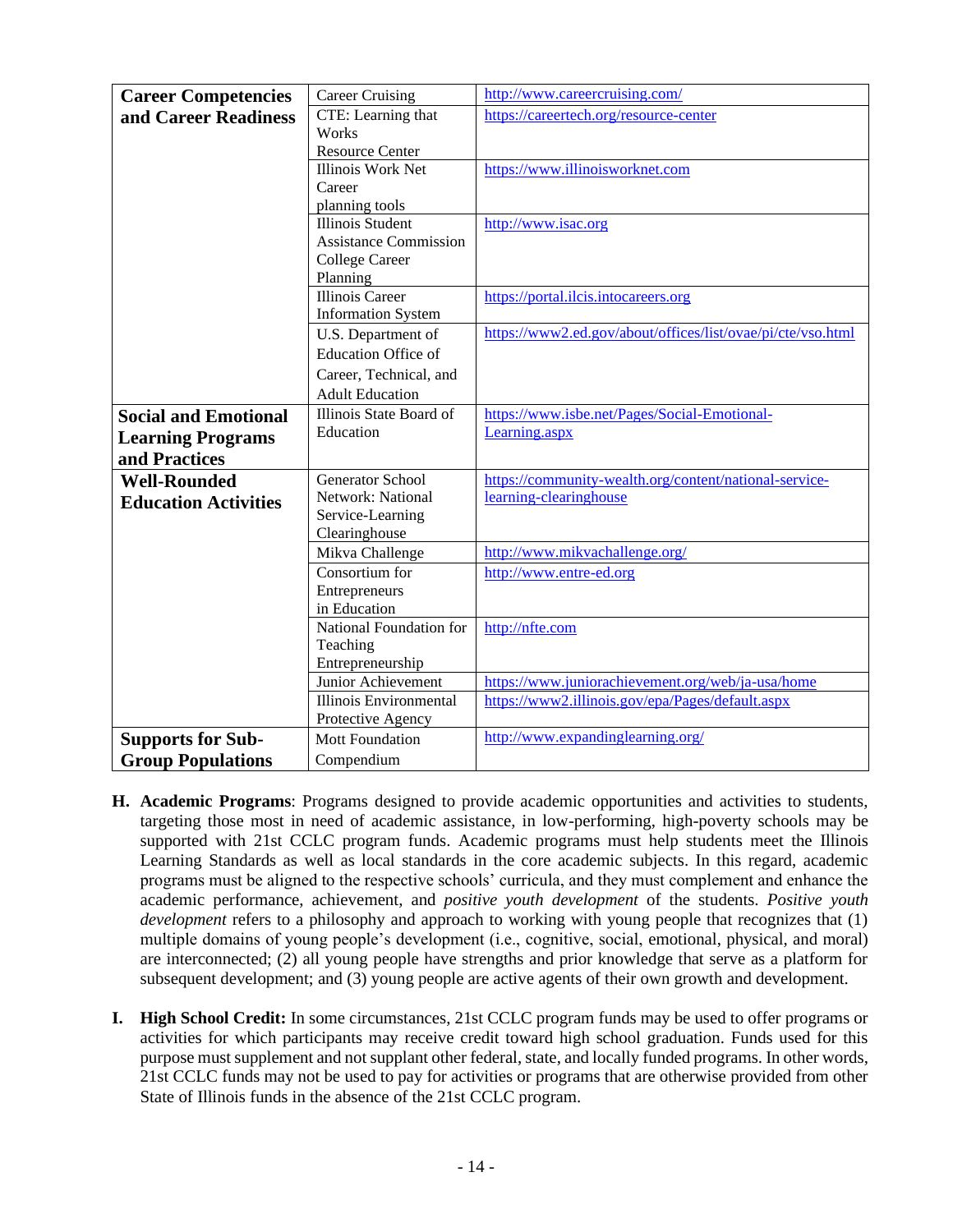The following criteria apply to programs and activities for which participants may receive credit toward high school graduation requirements:

- The program or activity is an expansion of the options for receiving high school credit in a particular area that is unable to be provided in the regular school program; and
- The program or activity does not replace or reduce the courses and programs normally provided by a school district or private school (i.e., there is no reduction in the course offerings or costs in the particular academic area).

All Illinois school districts are required to provide sufficient coursework during the regular school day that is necessary for students to meet the state graduation requirements set forth i[n Section 27-22](http://ilga.gov/legislation/ilcs/fulltext.asp?DocName=010500050K27-22) of the School Code. For this reason, applicants are advised to carefully consider which courses may be offered by the 21st CCLC program to be counted toward high school graduation. The federal guidance regarding supplanting indicates that the courses must be those not offered in the regular school program and would not have otherwise been available without funding from the 21st CCLC program. All courses provided for graduation credit must be taught by individuals who are appropriately licensed/qualified to teach the courses.

21st CCLC funds may also be used to offer summer school programs for students who failed required courses during the regular school term to retake the courses for credit toward graduation.

Applicants proposing to offer high school courses for credit must complete Attachment 12.

- **J. Hours of Operation:** Applicants should propose programming based on the needs of families within the community. Therefore, centers should establish consistent and dependable hours of operation. Research suggests that high-quality programs typically provide a minimum of 36 weeks of programming per project year, not including summer programming. 21st CCLC programs funded under this NOFO/RFP, however, must operate **a minimum of 12 hours a week for a minimum of 28 weeks per year**. Applicants are encouraged to propose services that exceed the minimum operational requirements and aim for the higher standards established by research. See [Expanding Minds and Opportunities Leveraging the Power of](https://www.expandinglearning.org/)  Afterschool and Summer Learning for Student Success</u>. Any proposed summer programming will be considered in addition to the 12-hour, 28-week requirement and will have a three-week minimum requirement.
- **K. Secular Programs:** All programs and services provided to students and their families must be secular, neutral, and non-ideological. No funds provided pursuant to the 21st CCLC program may be expended to support religious practices, such as religious instruction, worship, or prayer. It is recognized that FBOs do offer non-secular activities, but funds under the 21st CCLC program may not be used for this purpose. All programs, including FBOs, must comply by using applicable cost accounting practices in accordance with 23 Illinois Administrative Code 100 (Requirements for Accounting, Budgeting, Financial Reporting, and Auditing) found at <https://www.isbe.net/Documents/100ARK.pdf> and as established by policy in the [State](https://www.isbe.net/Documents/fiscal_procedure_handbk.pdf#search=state%20and%20federal%20handbook)  [and Federal Grant Administration Policy, Fiscal Requirements, and Procedures](https://www.isbe.net/Documents/fiscal_procedure_handbk.pdf#search=state%20and%20federal%20handbook) handbook.

The following types of religious activities are prohibited in 21st CCLC programs:

- Bible verses for handwriting,
- **•** Praying before snack,
- Memory exercises with religious verses,
- Bible trivia, and
- **•** Spelling religious words.
- **L. Family Services:** For purposes of this program, the terms *family* and *parent* include caregivers; guardians; or others, such as grandparents, aunts, uncles, cousins, and siblings of the mother and father, who act in the stead of parents. 21st CCLC programs may provide ongoing services to the families of children who are served in the program.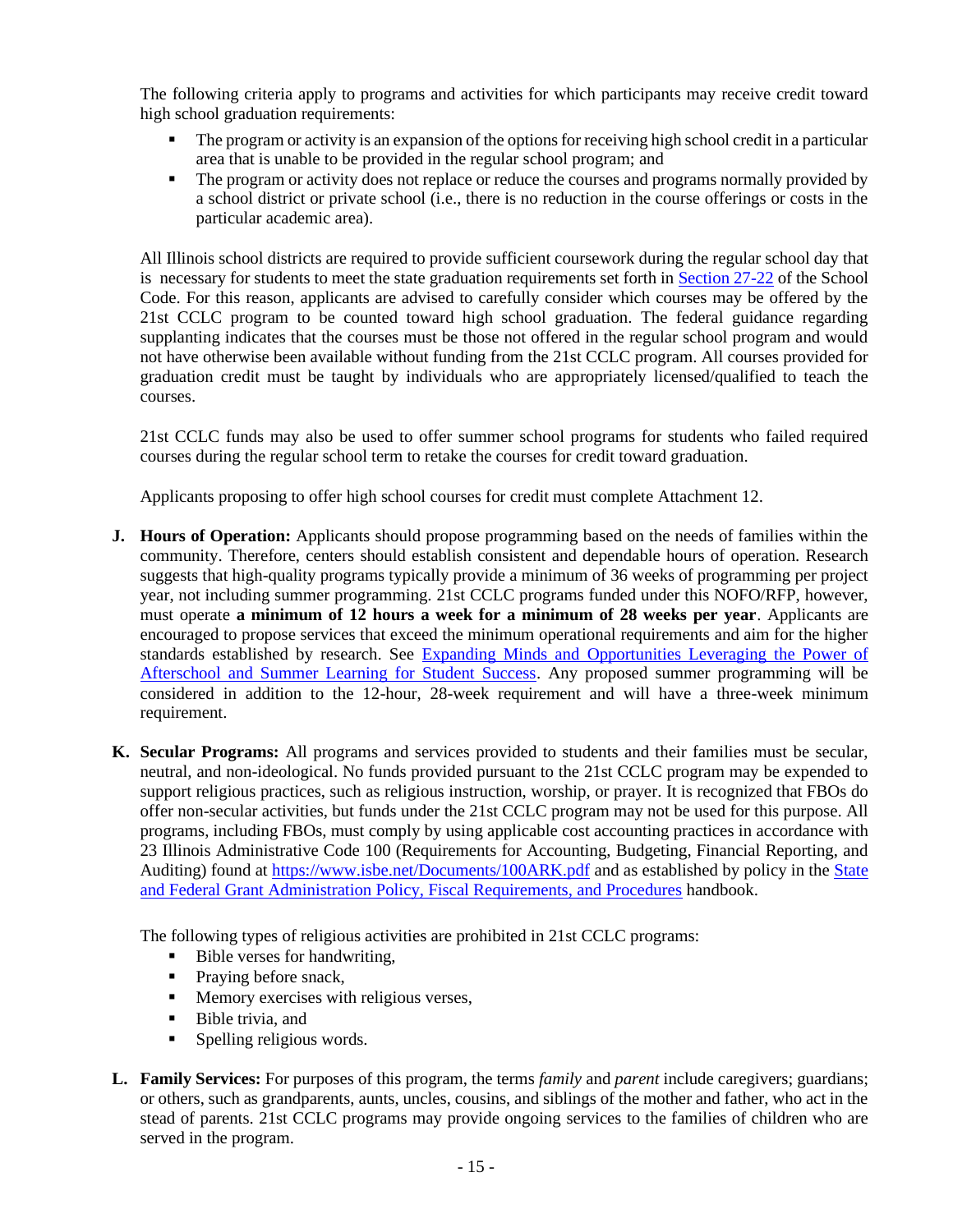Services provided with 21st CCLC funds to adult family members must be meaningful and ongoing. Accordingly, services that are episodic or non-recurring, such as Family Nights and special events, do not fulfill the mission of the program and should not be proposed for funding. Examples of services that may be funded by 21st CCLC include, but are not limited to ESL classes, literacy and numeracy classes, General Education Development test preparation classes, computer classes, citizen preparation classes, social services, and recreational and enrichment opportunities.

Services for family members may be provided during the school day, if this is the most appropriate time to do so. *The total hours and days of family services, however, must not exceed the hours and days of the student activities, which is three hours a day, four days a week*.

- **M. Prekindergarten Services:** 21st CCLC programs may provide services for prekindergarten children. School-aged students are designated in statute as the intended beneficiaries of the program, but ED allows younger children who will become students in the schools that are served by the program to receive services. Proposed prekindergarten activities must be designed to prepare the preschool children to succeed in school.
- **N. Equitable Participation of Private and Public School Students**: Students, teachers, and other educational personnel are eligible to participate in 21st CCLC programs on an equitable basis. A public school or other public or private entity that is awarded a grant must provide equitable services to private and public school students and their families. Grantees designing a program that meets this requirement must provide comparable opportunities for the participation of both private and public school students in the area served by the grant. Thus, a private school that is awarded a grant must provide equitable services to the public school students and families and vice versa.

Applicants must consult with private and public school officials during the design and development of the 21st CCLC program on issues, such as how the children's needs will be identified and what services will be offered. The applicants should provide services that will meet those needs, such as, but not limited to, tutoring, social emotional, math, and reading reinforcement (Attachments 11A and 11B). Services and benefits provided to private school students must be secular, neutral, and non- ideological. Private schools may apply for this grant and are likewise held to the standard requirements of equitable participation and timely and meaningful consultation.

*Private school grantees must provide equitable access to the program for all public school students and their families who reside in the geographic area of the private school, and vice versa.* Private schools, where applicable, must consult with public schools (Attachment 11B); public schools, where applicable, must consult with private schools (Attachment 11A).

**O. Professional Development**: 21st CCLC funds are available for professional development activities that support the delivery of high-quality programs. Applicants may propose professional development activities pursuant to the needs of their programs. Specifically, grant funds may be used to support professional development activities for 21st CCLC program staff to ensure that all have access to and the opportunity for participation in professional development activities that provide curriculum integration and instructional methods that can enhance student learning.

Requests to attend national conferences, other than the 21st CCLC Summer Symposium, must receive prior approval from ISBE. All requests must be made using the designated out-of-state travel form at least 45 days prior to using grant funds for this purpose. All out-of-state travel must receive prior approval from ISBE.

ISBE will also provide professional development opportunities to increase statewide capacity for delivering 21st CCLC services. ISBE-sponsored workshops and trainings are designed to improve the quality of the program and to give technical assistance to program staff for continuous improvement. All grantees must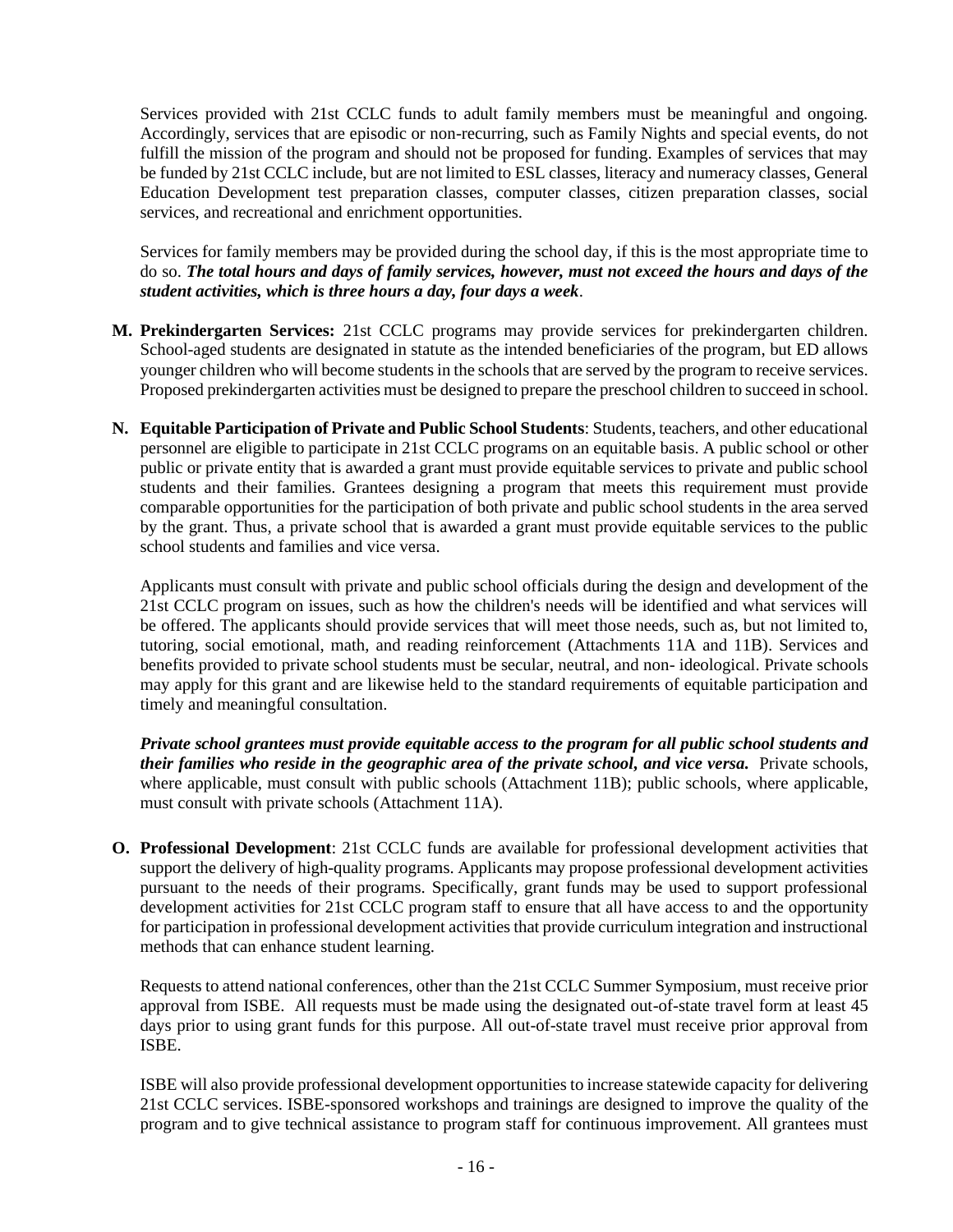attend ISBE-sponsored workshops and trainings. Applicants are advised to include funding requests in their proposals appropriate to the travel costs associated with attendance at required professional development activities. ISBE will host the following required professional development workshops:

- 1. New Grantee Workshop for all grantees awarded under this NOFO/RFP (one year only),
- 2. Annual Fall Kickoff Workshops,
- 3. Annual Spring Workshops, and
- 4. Other professional development opportunities as they become available.

At its discretion, ISBE may provide a peer mentor in an effort to assist first-year grantees with program implementation. The peer mentor's duties include, but are not limited to, providing training and technical assistance to the grantees, making required site visits to local programs throughout the year, and providing regional workshops. Assignment of a mentor is in addition to participation in required workshops and trainings and is done at no additional cost to the grantees.

ED has created the [You for Youth](https://y4y.ed.gov/) portal to provide professional development, technical assistance, and resource tools to 21st CCLC program staff. Applicants shall incorporate the You for Youth portal in their professional development plan.

#### **Evaluation and Monitoring**

#### **A. Measures of Effectiveness:**

(1) A program or activity developed pursuant to this part must meet the measures of effectiveness as monitored by the State Education Agency. Such program or activity shall:

(A) Be based upon an assessment of objective data regarding the need for before-and after-school (or summer recess) programs and activities in the schools and communities;

(B) Be based upon an established set of performance measures aimed at ensuring the availability of high-quality academic enrichment opportunities;

(C) If appropriate, be based upon evidence-based research that the program or activity will help students meet the challenging state academic standards and any local academic standards;

(D) Ensure that measures of student success align with the regular academic program of the school and the academic needs of participating students and include performance indicators and measures; and

(E) Collect the data necessary for the measures of student success described in subparagraph (D).

(2) Periodic evaluation must be conducted to assess the program's progress toward achieving the goal of providing high-quality opportunities for academic enrichment and overall student success.

(A) Use of Results: The results of evaluations under subparagraph (A) shall be:

(i) Used to refine, improve, and strengthen the program or activity, and to refine the performance measures;

(ii) Made available to the public upon request, with public notice of such availability provided; and

- (iii) Used by the state to determine whether a subgrant is eligible to be renewed.
- **B. Program Evaluation**: The statute governing 21st CCLC programs requires each state to develop performance indicators and performance measures that it will use to evaluate the programs and activities. Illinois' objectives and measures can be found in the Program Objectives section on page 8. Accordingly, each grantee will be required to participate in the state evaluation process and to submit a local evaluation report on a timeline prescribed by ISBE. The evaluation requirements are provided below.
	- **1. State Evaluation**: Illinois began its statewide evaluation of 21st CCLC programs during the 2005-06 school year. It has since provided recommendations for improvements in the implementation of projects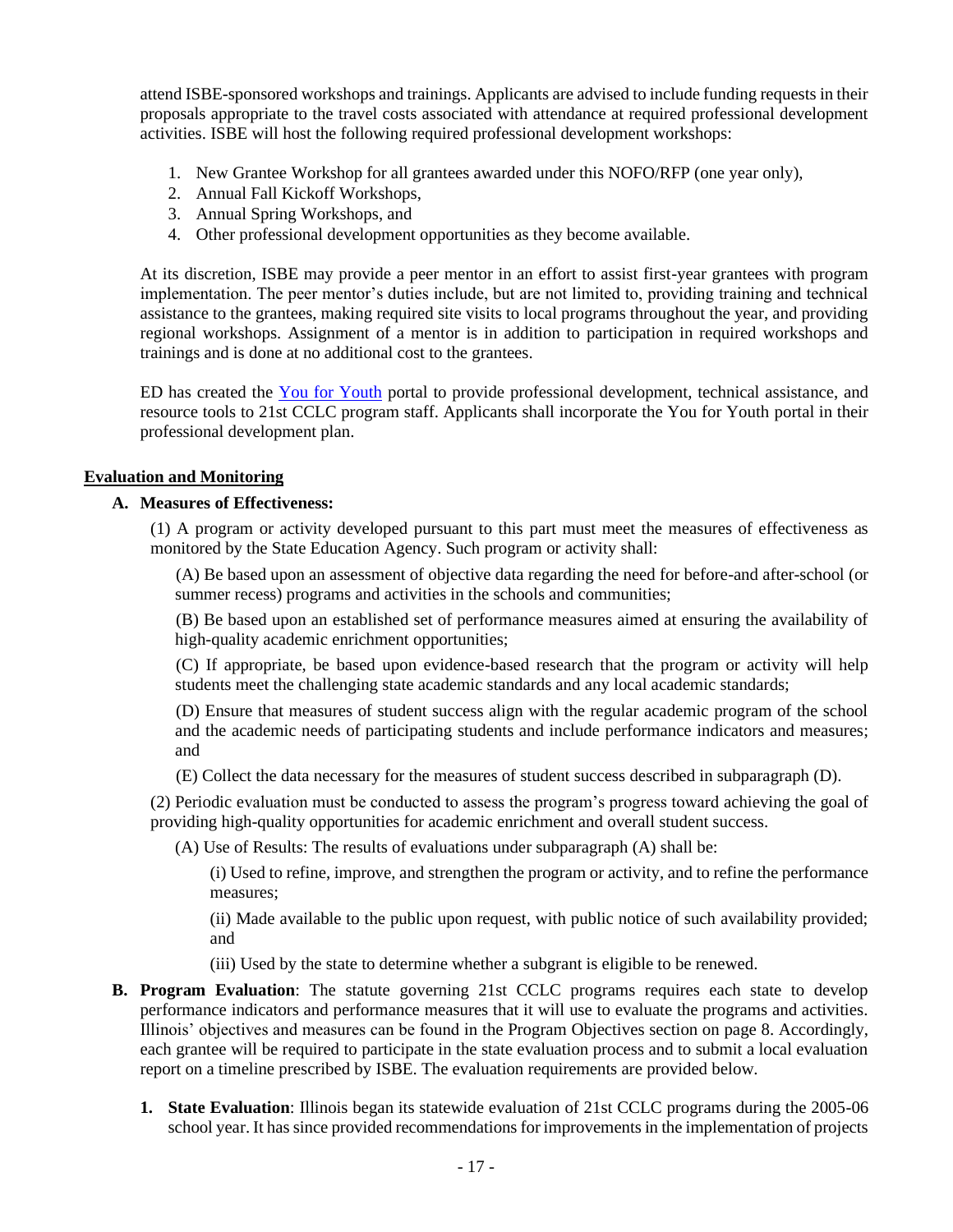at the local level and in the provision of technical assistance and professional development at the state level. All grantees are required to participate in all data collection processes required for the state evaluation.

**2. Local Evaluation**: Grantees are required to annually evaluate programs funded with 21st CCLC funds. At minimum, the local evaluation must assess the quality of the academic enrichment component; the scope, substance, and quality of the programming; and the relationship between program offerings and the academic progress of the children enrolled in the 21st CCLC program. The evaluation must also be based on the *measures of effectiveness*. At a minimum, grantees must evaluate local efforts toward the accomplishment of the statewide goals and objectives and the local goals and objectives submitted as part of the initial grant proposal. (Attachment 8) Local goals and objectives must align to the state performance objectives provided in the Program Objectives section on page 8. The local evaluation should follow the template provided annually on the ISBE  $21<sup>st</sup> CCLC$  webpage.

The results of the local evaluation must be:

- A. Used to show progress toward meeting program goals and objectives;
- B. Used to refine, improve, and strengthen the program;
- C. Submitted to ISBE when requested to inform the statewide evaluation; and
- D. Made available to the public upon request.

To this end, local evaluation plans must be designed to document and demonstrate the successes and challenges of the program with regard to increased academic achievement of the students who participate in the program. The plan must, at a minimum, include the following information and be submitted as part of the proposal (Attachment 6):

- 1. Indicate who will be responsible for conducting the evaluation (i.e., name of individual and/or company) along with rationale for selecting evaluator;
- 2. Have a compelling rationale for the selected evaluation approach;
- 3. Be technically sound with regard to the evaluation design and measurement of the program toward goals and objectives;
- 4. Be clearly tied to the state and local goals and objectives;
- 5. Describe the methods to be used to gather, organize, summarize, analyze, and present data;
- 6. Identify the quantitative and qualitative data to be collected. Describe and/or include the data collection tools, if applicable. Data collection efforts must be aligned to Illinois' 21st CCLC goals, objectives, performance measures, targets, and performance standards as outlined in the Program Objectives, Performance Measures, Targets, and Performance Standards, of this NOFO/RFP and aligned to local goals and objectives as submitted in Attachment 8 of the NOFO/RFP forms;
- 7. Facilitate the collection of both formative and summative evaluation data;
- 8. Provide the organizational structures that will be employed to oversee the evaluation process;
- 9. Indicate how the resulting recommendations will be incorporated into the program on an annual basis for continuous improvement; and
- 10. Describe the process to disseminate the evaluation results to the target audiences.

The cost for the local evaluation must be included in the budget submitted with the proposal. Grant funds should be used primarily to provide services to students, so the cost of the evaluation should not exceed 10 percent of the overall budget. Grantees are encouraged to select an external evaluator, but at a minimum, the evaluator must be an individual who is not affiliated with the  $21<sup>st</sup>$  CCLC program.

Further information about state and local evaluations can be found in Questions H-5 and H-6 of the [non](http://www.ed.gov/programs/21stcclc/guidance2003.pdf)[regulatory guidance.](http://www.ed.gov/programs/21stcclc/guidance2003.pdf)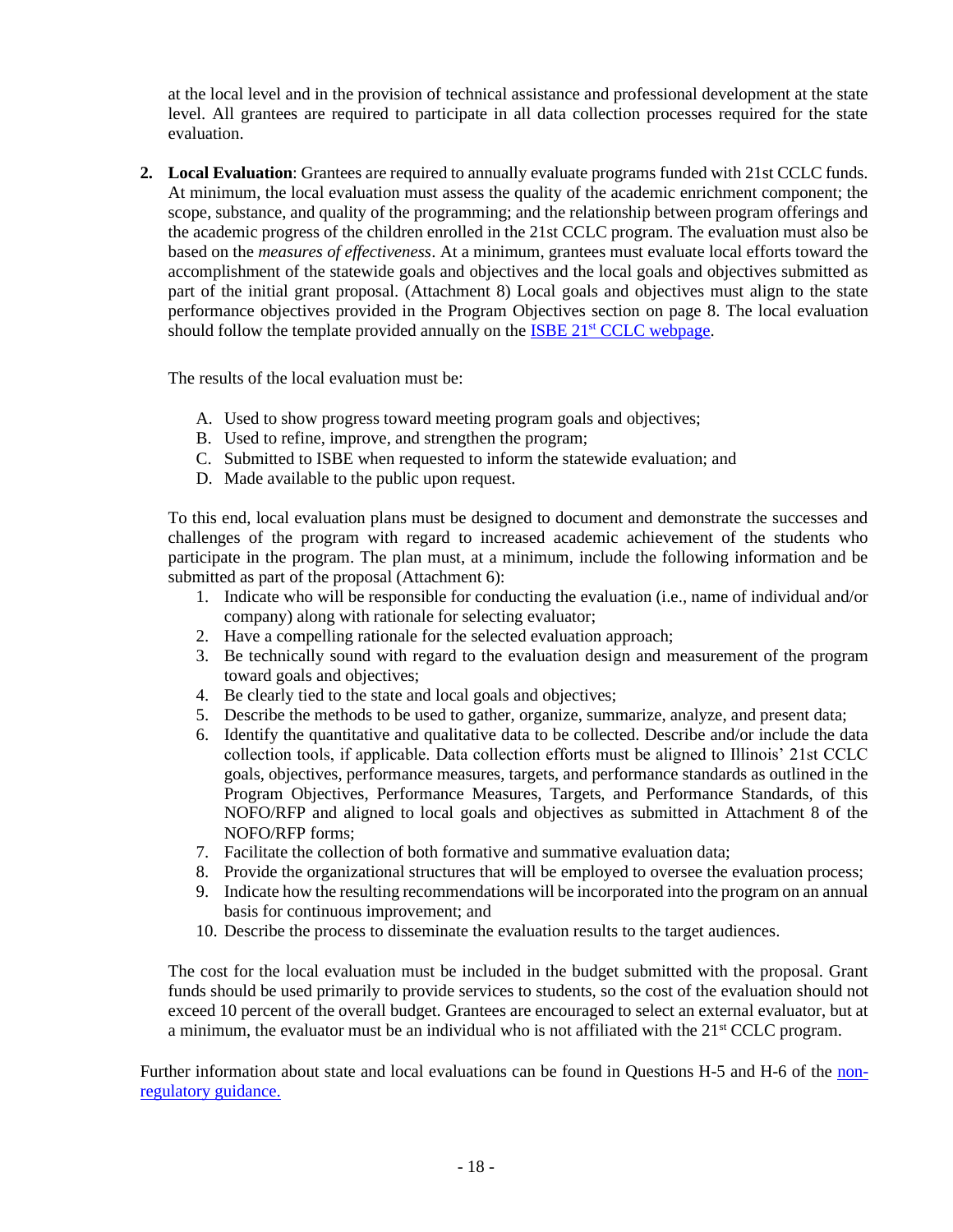**C. Program Monitoring:** Each grantee will be assessed for financial and programmatic risk through GATA as well as monitored for implementation and program fidelity by ISBE. Grantees will be required to participate in biannual calls, desktop monitoring, or on-site monitoring. In addition, some grantees may be identified for financial monitoring conducted by ISBE's Federal and State Monitoring Department. Monitors will check program compliance and adherence to the activities outlined in the original proposals submitted by the grantees. The results of the monitoring visit will also be considered in determining the continuation of funding in subsequent years of the grant.

Additionally, each grantee will be required to complete a spring program survey and regular data submission to the tool developed by ISBE to provide data for the Annual Performance Report (APR) that includes required data collection through the federal reporting system as specified by ED. APR datagathering may include surveys of students, parents, and teachers; a comparison of students' grades; and collection of state assessment scores. ISBE will provide workshops and telephone support to assist grantees with the completion of the required APR.

Grantees who expend \$750,000 or more a fiscal year in total combined federal funds must have a single or program-specific audit conducted in accordance with 2 CFR 200 Subpart F Uniform Audit Requirements for Federal Awards effective 12/19/2014. Information on federal single audit can be obtained at [https://www.isbe.net/Pages/Single-Audit.aspx.](https://www.isbe.net/Pages/Single-Audit.aspx) Where applicable, grantees must submit these audits to ISBE at the end of each fiscal year of the grant.

Failure to comply with any of the above requirements within the timeframe specified by ISBE may result in monitoring findings and potentially a loss of continuation funds. Funds may be frozen until such time that the requirements are fulfilled.

### **Community Connections**

**A. Community Partnerships**: 21st CCLC programs are strongly encouraged to establish collaborative partnerships with community organizations. The purpose of these partnerships is to provide children and their families with opportunities to take advantage of community resources. Alternatively, the partnerships can provide community residents the opportunity to volunteer their time and share their expertise to help students achieve academic standards and master new skills. Applicants must give a 45-day prior notice to the community of their intent to submit an application for a 21st CCLC grant in an effort to generate community partnerships. Notification to the community can be made concurrent with proposal submission. Notification must be disseminated to the community in a manner that is understandable and accessible. The community should be aware that this notice is not a guarantee that an award will be received; it is only the intent to apply. This communication can be accomplished through venues such as newspapers, public websites, and community meetings. Evidence of this action is not required to be submitted as part of the proposal; however, applicants that are awarded a grant must maintain evidence/documentation of the community notice for monitoring purposes.

Once partnerships have been determined, applicants should execute letters of agreement with those entities that will serve as community partners in the 21st CCLC program and include roles and responsibilities of each entity. These letters can be submitted as an attachment to the proposal as evidence of a commitment to partner with community organizations. The letters should describe the roles and responsibilities of the partners in the 21st CCLC, including any cash or in-kind services. The letters should indicate the names of the partners and be signed by the partners' chief executive officers or persons authorized to commit the partner's staff and/or resources to the center.

**Memorandum of Understanding:** Joint applicants must document the commitment to a partnership for the implementation of the 21st CCLC program in an MOU. **The MOU must be established and signed by the LEA superintendent, the principal at each school to be served by the grant, and any other organization included as a co-applicant.** The MOU must outline the terms of the agreement, including the services that will be provided, designation of responsibilities, timelines for actions, and all financial arrangements. All applicants, regardless of co-applicant status, should obtain an MOU or agreement to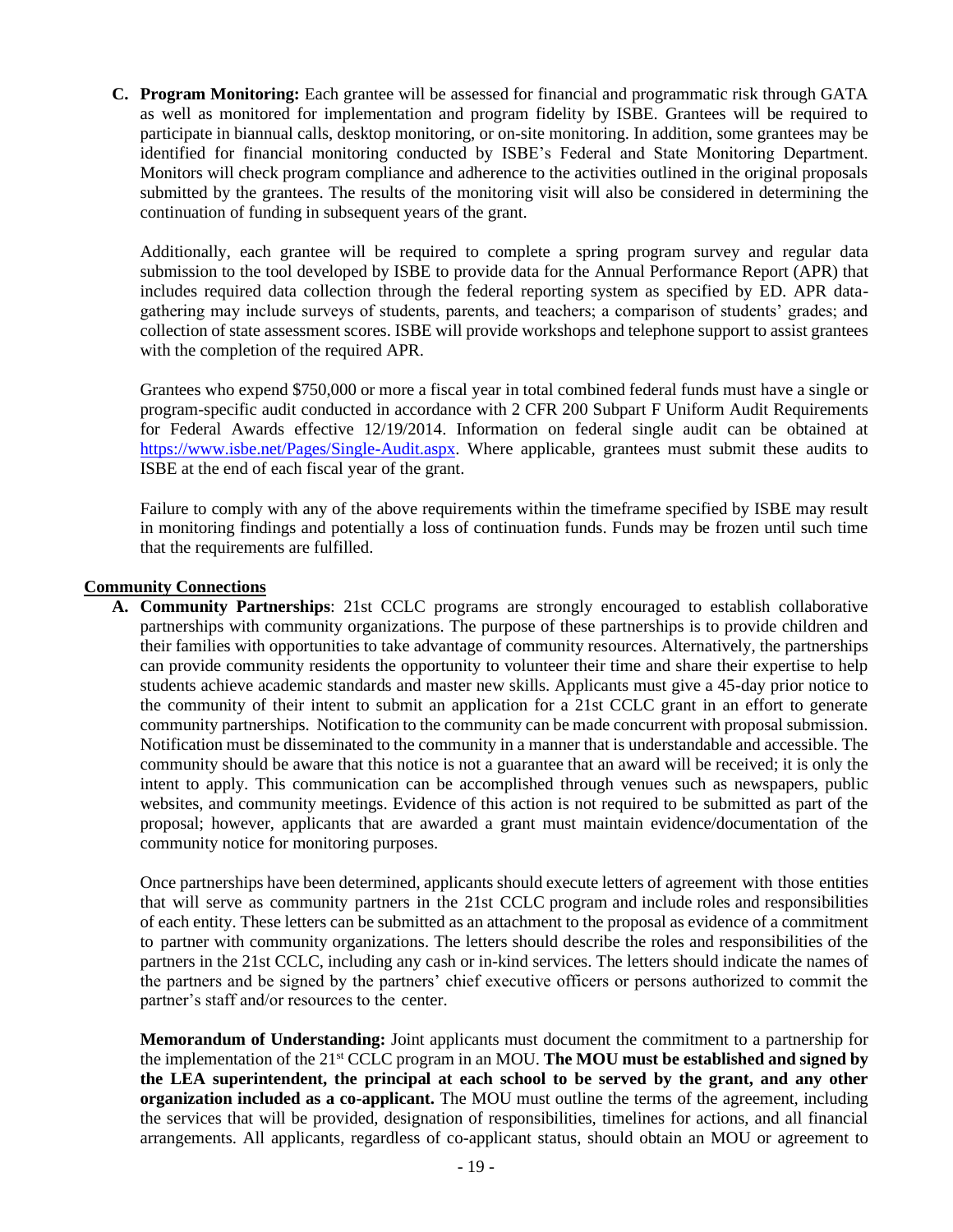formally outline planning, spatial and communication responsibilities between the school district, schools being served, and any partners. All MOUs must be submitted with the proposal as Attachment A. **Applications that do not include an MOU at time of submission will not be scored**.

At a minimum, the MOU must include the following information:

- A. A description of the collaboration among the co-applicants regarding the planning and design of the program;
- B. An assurance that the 21st CCLC program was developed together with the LEA, the building principals, and the teachers, and that the program will be carried out in collaboration with all parties;
- C. A description of each co-applicant's role in the delivery of services;
- D. An explanation of how resources will be shared to carry out each co- applicant's role;
- E. An explanation of how each co-applicant will have significant and ongoing involvement in the management and oversight of the program;
- F. A description of how the students will be chosen for the program;
- G. A clear description of the linkage between the school day and the 21st CCLC programming; and
- H. A description of how and when data, surveys, and information about the 21st CCLC will be collected, compiled, and shared over the term of the grant, including surveys of students, parents, and teachers; a comparison of students' grades for the first and fourth quarters; and the collection of state assessment scores.

Services provided by a co-applicant within the grant and as required by the assurances and the terms of the grant should be provided in partnership and neither party should benefit or profit from services provided or required within the grant.

**B.** Sustainability Plan: Applicants are required to submit a program sustainability plan that describes how the 21st CCLC program will be continued after the grant funding has ended. Attachment 7A is provided for the submission of the sustainability plan.

Applicants must take into account the resources available within the community and explain how they plan to maintain and continue the size and scope of their funded programs, including a minimum of 12 hours of weekly programming for a period of at least 28 weeks, when 21st CCLC funding ends. Applicants must project other sources of funding (e.g., grants received, donations, in-kind services, and fundraising efforts) to continue the program and include the information as part of the sustainability plan submitted with the proposal. Attachment 7A is provided for this purpose.

Examples of program sustainability practices are provided below:

- **i. Program Fees**: 21st CCLC programs may charge a fee to participants; however, staff must ensure equal access to all students (and their families) targeted for services regardless of their ability to pay. Programs that charge fees **may not prohibit** any family from participating due to its financial situation. No student may be denied services due to lack of ability to pay fees. Income collected from fees must be used to fund program activities during the fiscal year in which they are received and as specified in the grant application. Attachment 7B is provided for this purpose. Please se[e https://www.isbe.net/Documents/21st-Century-Program-Income-Guidance.pdf](https://www.isbe.net/Documents/21st-Century-Program-Income-Guidance.pdf) for more program income guidance.
- **ii. Resources:** 21st CCLC programs must seek to leverage resources available from community partnerships and seek contributions of cash or in-kind services to sustain the program in an effort to continue the after-school program when federal funding ends.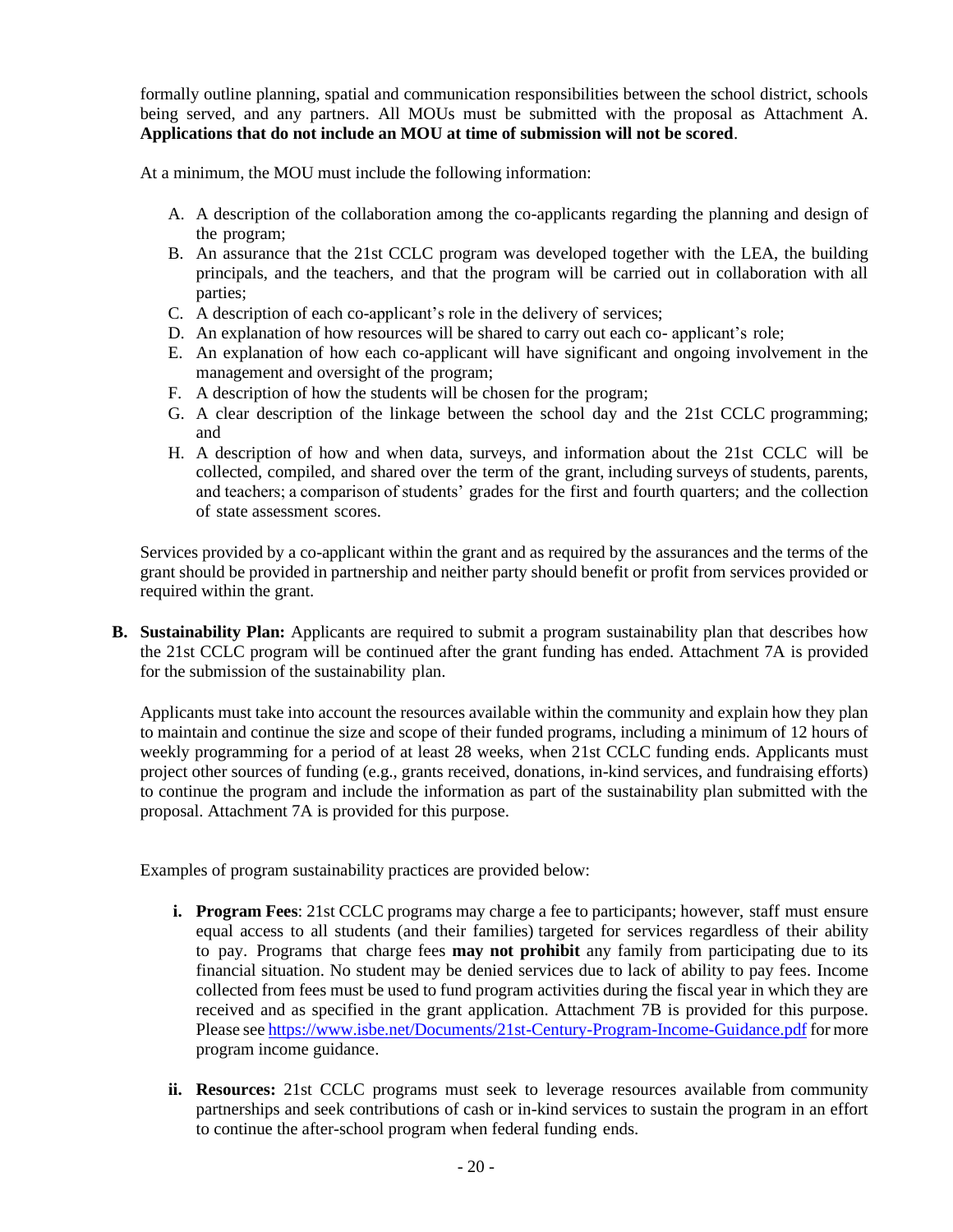## *Funding Information*

## **Introduction**:

All grant funds disbursed to administer the 21st CCLC program and all related services must be handled in accordance with the authorizing legislation; the corresponding federal guidance; the [State and Federal Grant](https://www.isbe.net/Documents/fiscal_procedure_handbk.pdf#search=state%20and%20federal%20grant%20administration%20handbook)  [Administration Policy, Fiscal Requirements,](https://www.isbe.net/Documents/fiscal_procedure_handbk.pdf#search=state%20and%20federal%20grant%20administration%20handbook) and Procedures handbook; and [23 Illinois Administrative Code](https://www.isbe.net/Documents/100ARK.pdf)  [100](https://www.isbe.net/Documents/100ARK.pdf) (Requirements for Accounting, Budgeting, Financial Reporting, and Auditing). Funding levels during the grant period for new grantees and previously funded grantees are anticipated as follows.

All grantees will be level-funded at the initial award amount for each year of the life of the grant.

## **Cost Sharing or Matching**:

A cost sharing or matching component is acceptable but not required for these funds.

## **Indirect Cost Rate**:

The federal Uniform Guidance at 2 CFR 200 requires that grantees be provided the opportunity to seek indirect cost reimbursements based on negotiated indirect cost reimbursement rates. Rates are determined and applied as follows.

Local Education Agencies

- Local Education Agency (LEA) indirect cost rates are developed in accordance with a delegation of authority agreement between ISBE and the U.S. Department of Education (ED). The plan includes both a restricted and unrestricted rate for each individual LEA. Both the restricted and unrestricted LEA rates are published annually on the ISBE website. The FY 2022 rates are available at: [https://www.isbe.net/Pages/Indirect-Cost-](https://www.isbe.net/Pages/Indirect-Cost-Rate-Plan.aspx)[Rate-Plan.aspx.](https://www.isbe.net/Pages/Indirect-Cost-Rate-Plan.aspx) In the past, only the restricted rate was allowed when budgeting indirect cost reimbursements.
- LEAs have the ability to seek indirect cost reimbursement at the published unrestricted rate for any program other than those identified as restricted by ED.
- Newly organized LEAs, Regional Offices of Education Intermediate Service Centers, area vocational centers, charter schools, university laboratory schools and governmental entities formed by a joint agreement among LEAs utilize either the statewide average of LEA unrestricted or restricted indirect rates as appropriate, depending on program.
- LEAs that jointly administer federal program(s) utilize either the approved unrestricted or restricted indirect cost rates for the administrative district of the joint program as appropriate, depending on program.

## Non-LEAs

- Programs eligible for an unrestricted indirect cost rate, not-for-profit entities; community-/faith-based organizations; and other non-LEA, non-university subgrantees utilize rates negotiated through the Governor's Office of Management and Budget centralized process where they will have the option to:
	- o Select the 10% de minimus rate.
	- o Submit documentation supporting a rate determined through negotiation with their federal cognizant agency.
	- o Negotiate a rate.
- Non-LEA, non-university grantees may initiate the unrestricted indirect cost rate negotiation process through the GATA grantee portal at: [https://grants.illinois.gov/portal/.](https://grants.illinois.gov/portal/)
- Federal programs requiring the use of a restricted indirect cost rate, not for profit entities, community-/faithbased organizations and other non-LEA subgrantees shall utilize the 8% default rate described at 34 CFR 76.564.
- Colleges and universities will be limited to a maximum indirect cost rate of 8% or other indirect cost rate calculated by their cognizant federal agency, whichever is less, for grants administered by ISBE.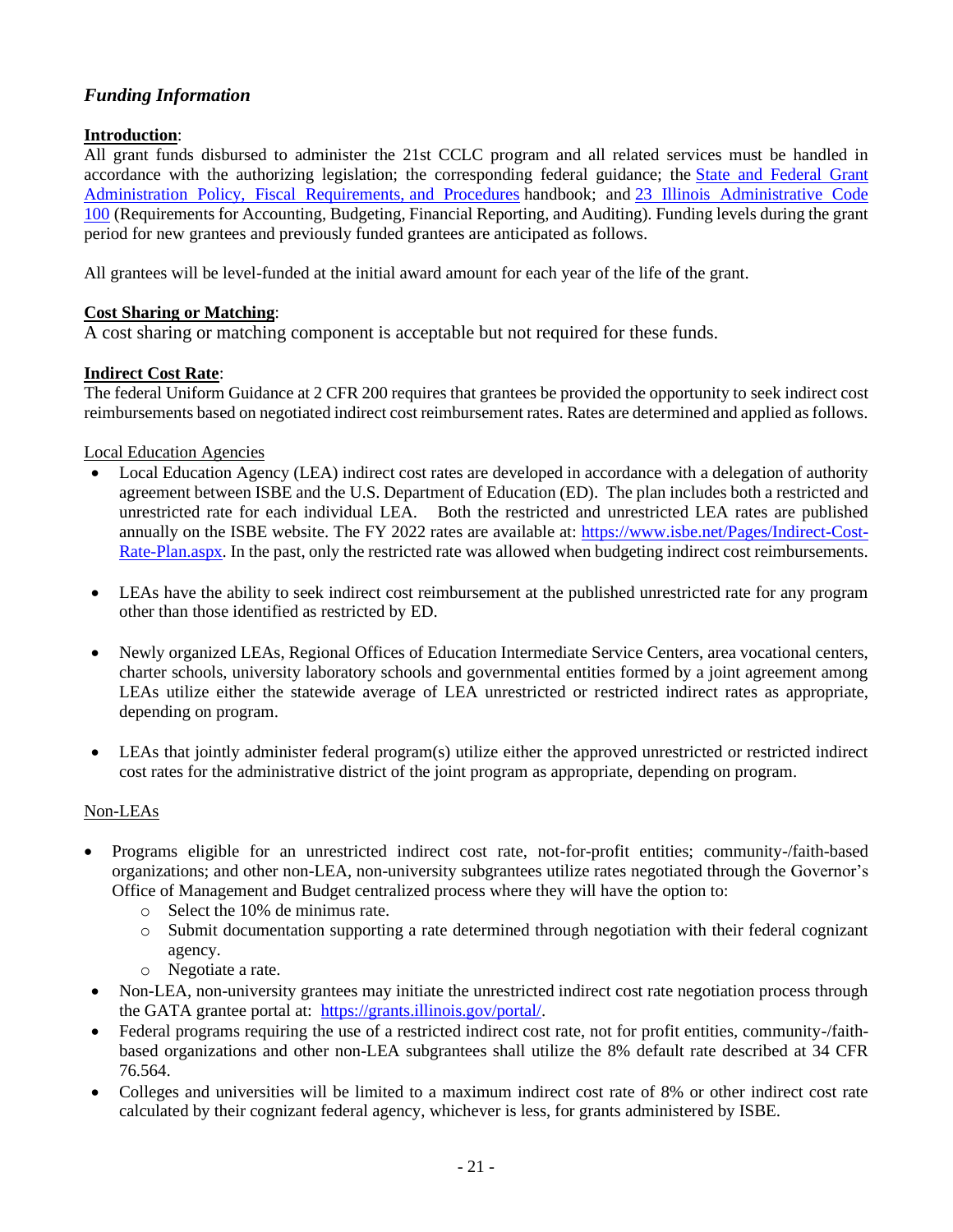Costs associated with Fiscal Support Services (2520), Internal Support Services (2570), Staff Support Services (2640), Data Processing Services (2660) and Direction of Business Support Services (2510) charged to the Educational Fund are properly budgeted as indirect costs.

#### **Funding Restrictions**:

The Nita M. Lowey 21st Century Community Learning Centers program is a federally restricted indirect cost program. Program budgets must supplement not supplant other federal and state funds. The budget shall specify that no more than 5 percent of the total grant award shall be used for administrative and general expenses (General Administration 2300) (Page 56, [Illinois State Plan for Illinois 21st Century Community Learning Centers\)](https://www.isbe.net/Documents/21stCCLC_state_plan0711.pdf).

A budget outlining projected costs of the 21st CCLC program must be included in the proposal. Proposed expenditures must align with the proposed activities, the number of students and families to be served, staffing levels, goals and objectives, and the evaluation of the project. All expenditures must be reasonable and necessary to carry out the program's purpose, goals, and objectives, and all funds must be spent in accordance with the **State** [and Federal Grant Administration Policy, Fiscal Requirements, and Procedures handbook.](https://www.isbe.net/Documents/fiscal_procedure_handbk.pdf) The obligation of funds may not begin until after the official notification of a grant award.

Applicants may submit any number of applications; however, only their three top scoring applications will be eligible for funding. Funded applications cannot exceed \$600,000 each.

### **Allowable Uses of Funds**

Grant funds may be used to provide the types of programs and activities explained in the Program Specifications section on page 11 of this NOFO/RFP. Accordingly, 21st CCLC grant funds may be used for the following:

- **1. Program Implementation Costs:** Supplies and materials necessary to implement the program may be proposed.
- **2. Indirect Costs:** Indirect costs may be requested for some 21st CCLC activities. Indirect costs are subject to the indirect costs rate established by ISBE. For more information on the guidance for indirect costs, review the [State and Federal Grant Administration Policy, Fiscal Requirements, and Procedures handbook](https://www.isbe.net/Documents/fiscal_procedure_handbk.pdf)
- **3. Administration Costs:** General administration costs (i.e., Function 2300), which are direct costs associated with the overall administration of the 21st CCLC program, may be proposed. These costs, however, must be limited to not more than 5 percent of the total funding request. Applicants are advised to refer to the State [and Federal Grant Administration Policy, Fiscal Requirements,](https://www.isbe.net/Documents/fiscal_procedure_handbk.pdf) and Procedures handbook at for budget information. Administration costs are not to exceed 5 percent.
- **4. Professional Development Costs:** ISBE will host the following required professional development workshops:
	- **•** New Grantee Workshop for all grantees awarded under this NOFO/RFP;
	- Annual Fall Kickoff Workshops;
	- Annual Spring Workshops; and
	- Other professional development opportunities as they become available.

Funds may be requested to provide professional development activities for program staff; however, any out-of-state travel proposed by the applicant must be approved by ISBE 45 days prior to the event.

Funds necessary for attendance at the required professional development workshops and trainings hosted by ISBE must be included in the budget proposal. Applicants should include travel costs associated with required workshops as well as other professional development opportunities they wish to provide for staff.

Travel expenses associated with professional development must be processed in accordance with either the written and official travel policy of the fiscal agent or the state's travel policy. The state's travel policy,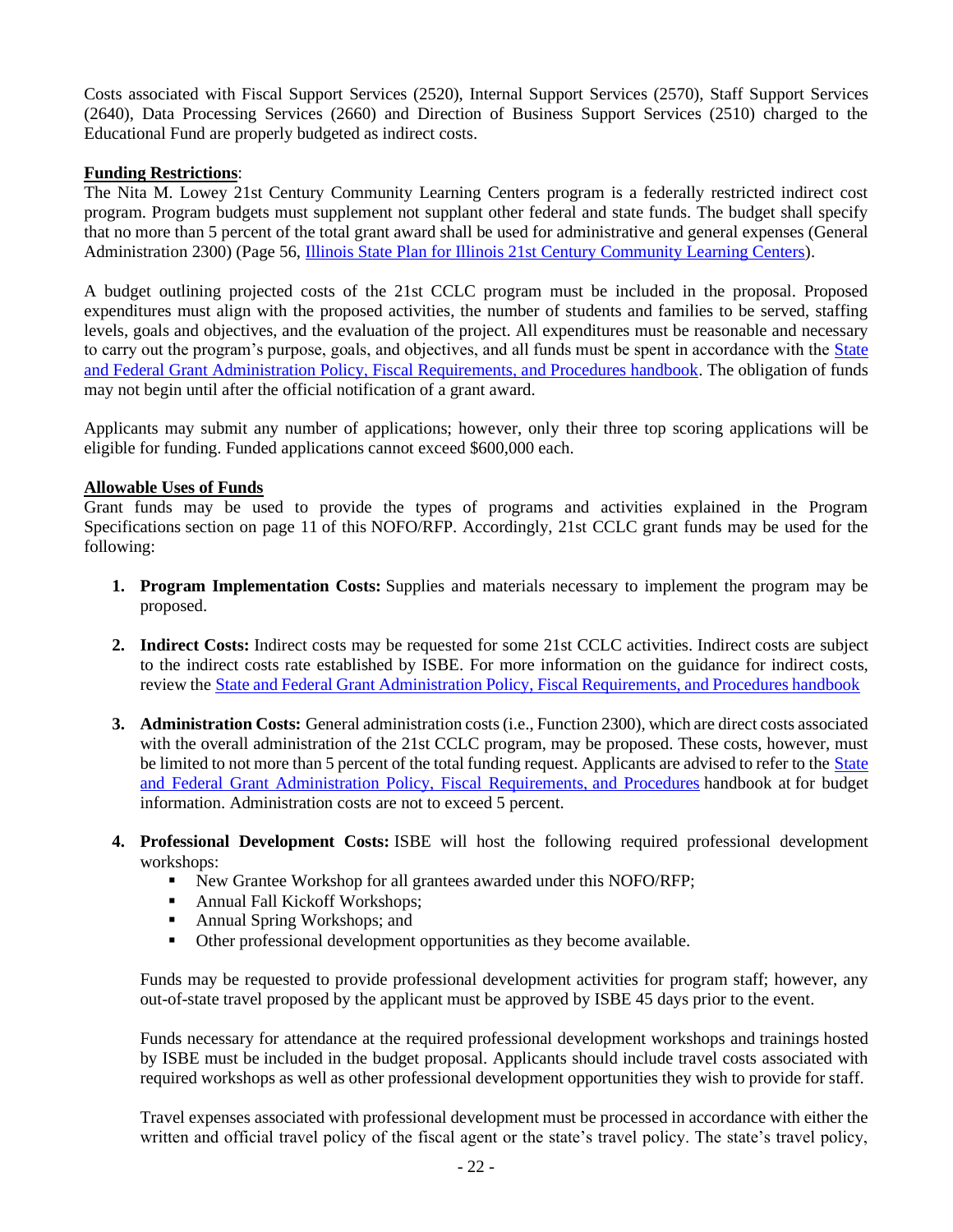including mileage and, where overnight stay is required, lodging and per diem, is governed by the Governor's Travel Control Board and is outlined in the [Reimbursement Schedule of the Travel Guide for](https://www2.illinois.gov/cms/Employees/travel/Pages/TravelReimbursement.aspx)  [State Employees](https://www2.illinois.gov/cms/Employees/travel/Pages/TravelReimbursement.aspx) and any annual changes found therein.

- **5. Instructional Staff Costs:** Funds may be requested to cover expenses for instructional staff who work directly with students. Job descriptions are required for each position that is proposed to be paid with funds from a 21st CCLC grant. Include the job descriptions in your proposal in a document labeled Attachment D. Funds may also be requested to pay staff for pre- and post-program planning activities. Payment for preand post-planning purposes, however, must not exceed four weeks of work within each fiscal year commensurate to each employee's typical weekly work schedule. In other words, a staff member who works 20 hours per week would be eligible for up to 80 total hours of pre- and post-planning employment with 21st CCLC program funds.
- **6. Food Costs:** Funds to purchase food are **only** allowed for the following two purposes.
	- A. Meetings that take place during regular mealtime hours **and** include family members. The purpose of this line item is to encourage parent/family participation. The maximum allowable expense is \$10 per person served. Food costs may be included in the Federal Budget Summary (Attachment 9) under Community Services - Function 3000 and Object 400. The Budget Summary Breakdown (Attachment 10) must include detailed itemization regarding the anticipated numbers of people to be served at each event.
	- B. Use in culinary classes. Food costs may be included in the Federal Budget Summary (Attachment 9) under Instruction - Function 1000 and Object 400. The Budget Summary Breakdown (Attachment 10) must include detailed itemization regarding the anticipated costs relative to the proposed courses as described in the proposal narrative.

Grantees are encouraged to seek other sources of funding for snacks and meals for students, if necessary. The U.S. Department of Agriculture sponsors the After-School Care Program as part of the National School Lunch Program. The program offers cash reimbursement to help schools serve snacks to children in afterschool activities aimed at promoting the health and well-being of children and youth in our communities. More information can be found at <https://www.isbe.net/Pages/National-School-Lunch-Program.aspx> and [www.fns.usda.gov/cnd.](http://www.fns.usda.gov/cnd)

- 7. **Transportation Costs:** Applicants will ensure that students participating in the program carried out by the community learning center will travel safely to and from the center and home. Program funds may be used to cover reasonable transportation costs for program participants. Requests for transportation costs must be clearly and appropriately related to 21st CCLC program activities.
- 8. **Technology Costs:** Funds to purchase technology used in 21st CCLC programs are restricted to the purchase of equipment **for 21st CCLC student or family use only**, such as computers, laptops, printers, scanners, televisions, digital cameras, tablets, or similar items, **and** must be (1) reasonable, (2) allocable, (3) allowable, and (4) directly related to academics and student achievement. All purchased technology is only for use during 21<sup>st</sup> CCLC programming and should be supported by educational lesson plans connecting use to student achievement that can be provided to ISBE upon request. Prior approval from ISBE is required for the purchase of all technology.

Computers purchased with multiple licenses are considered to be technology. Applicants are advised that pursuant to Section 80.32 of the [Education Department General Administrative Regulations,](https://www2.ed.gov/policy/fund/reg/edgarReg/edgar.html) grantees must conduct an inventory of equipment purchased with grant funds at least every two years and reconcile that information with property records.

9. **Subcontracting Costs:** Funds may be used to enter into subcontracting agreements for the provision of 21st CCLC program activities that are beyond the capacity of the grantee. Subcontracted services may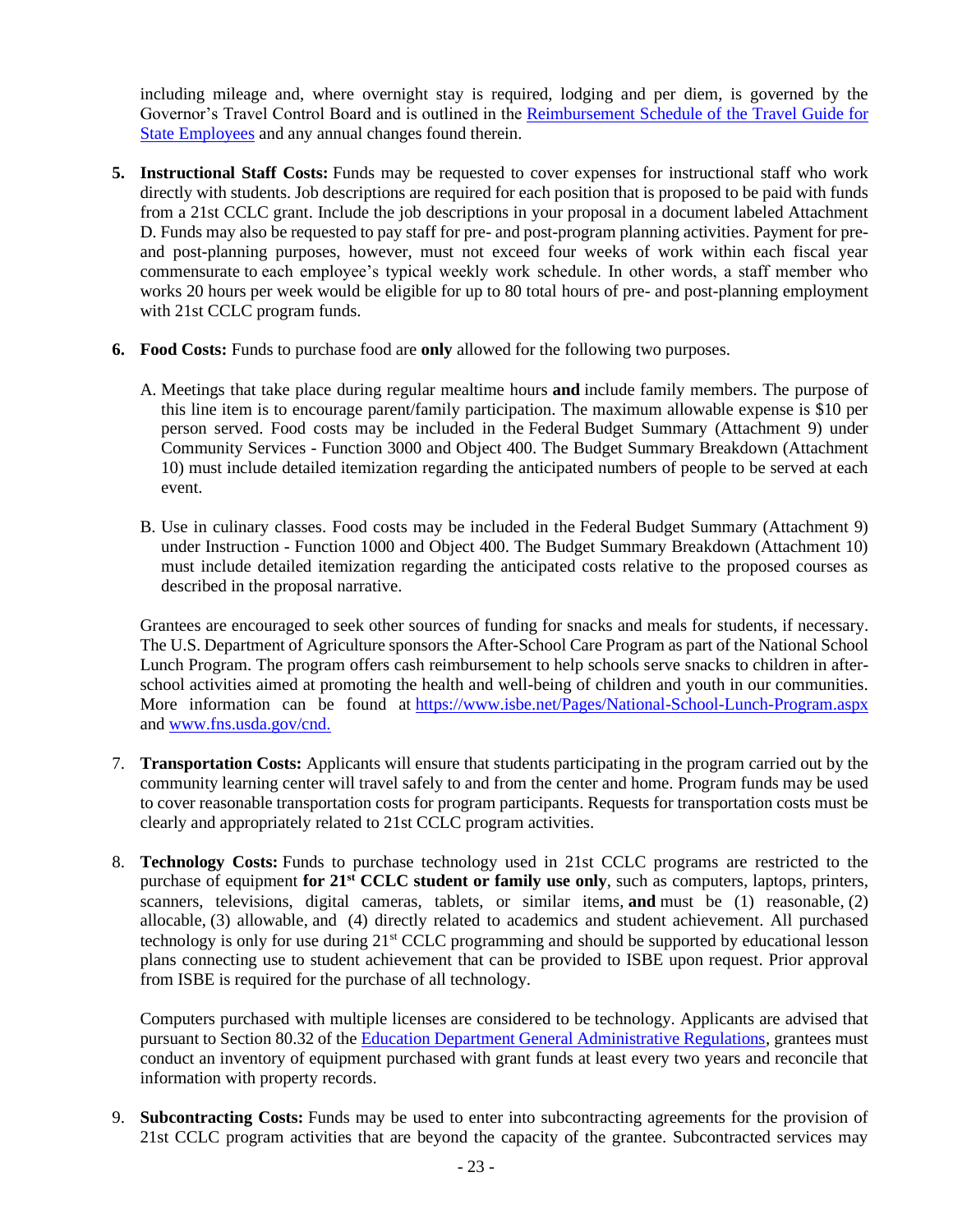include evaluation services. No subcontracting is allowed without prior written approval of the State Superintendent or her designee. This information must also be provided on the Budget Summary Breakdown (Attachment 10) for ISBE approval prior to the execution of services.

Funds for services provided by subcontractors typically include direct instruction to students (Function 1000, Object 300); teacher professional development (Function 2210, Object 300); and services by a governmental entity (Function 4000, Object 300). The [State and Federal Grant Administration Policy,](https://www.isbe.net/Documents/fiscal_procedure_handbk.pdf)  [Fiscal Requirements,](https://www.isbe.net/Documents/fiscal_procedure_handbk.pdf) and Procedures handbook provides further information about budget coding.

10. **Program Evaluation Costs:** Funds should be allocated to pay for costs associated with participating in the state evaluation and conducting the local evaluation. Funds proposed for evaluation purposes must be reasonable when compared to other proposed costs. Grant funds should be used primarily to provide services to students, so the cost of the evaluation should not exceed 10 percent of the overall budget. Grantees may subcontract for local program evaluation services (Function 2620, Object 300).

**Non-Allowable Uses of Funds:** 21st CCLC grant funds **may not** be used for the following:

- 1. Proposal preparation costs;
- 2. Pre-award costs;
- 3. Overnight or out-of-state travel for students;
- 4. Food, including daily snacks and/or meals for students;
- 5. Food for professional development events, faculty, staff, administrative meetings, or for staff in any setting other than described under the Allowable Uses of Funds section on page 22;
- 6. Clothing;
- 7. Purchase of equipment, such as computers, laptops, DVD players, printers, scanners, fax machines, telephones, cell phones, televisions, digital cameras, or similar items, regardless of cost unless prior approval has been given by ISBE;
- 8. Incentives of cash, clothing, gas cards, gift cards, movie passes, or other incentives that are not reasonable in proportion to the amount of funding;
- 9. Furniture;
- 10. Staff events that include retreats, lock-ins, or other events of a similar nature;
- 11. Field trips that are purely recreational in nature (field trips without academic support will be considered entertainment and cannot be funded);
- 12. Membership dues to organizations, federations, or societies for students or staff;
- 13. Promotional or marketing items (e.g., flags, banners, mugs, pens, totes);
- 14. Decorative items;
- 15. Capital improvements, such as facility construction, remodeling, or renovation;
- 16. Classes previously offered and paid for by district or other fund sources; and
- 17. Supplanting federal, state, or local funds.

**Continuation Funding:** Continuation funding beyond the initial grant period will be based on the grantee's progress toward meeting the objectives stated in the approved proposal.

Grants will not be automatically renewed. Grantees that want to receive continued funding will be required to complete an annual *Continuation Application* provided by ISBE and submit an annual written project evaluation no later than December 1. (See Program Evaluation on page 18). The results of any monitoring efforts, including a risk analysis, will also be considered in determining eligibility for continued funding. Funding in subsequent years will also be contingent upon a grantee's ability to spend 85 percent of their funds in Year 1 and 92 percent in Year 2. Grantee must also meet terms outlined to remain in Good Standing per ISBE. (See page 3 of this NOFO/RFP). Programs that do not improve student outcomes will also be considered in determining eligibility for continued funding.

Grantees who fall within a higher risk level, as determined by the monitoring risk analysis, may be asked to submit and comply with a corrective action plan for improvement. Grantees who continue to fail in demonstrating substantial annual progress in implementation during the final years of the grant and/or do not submit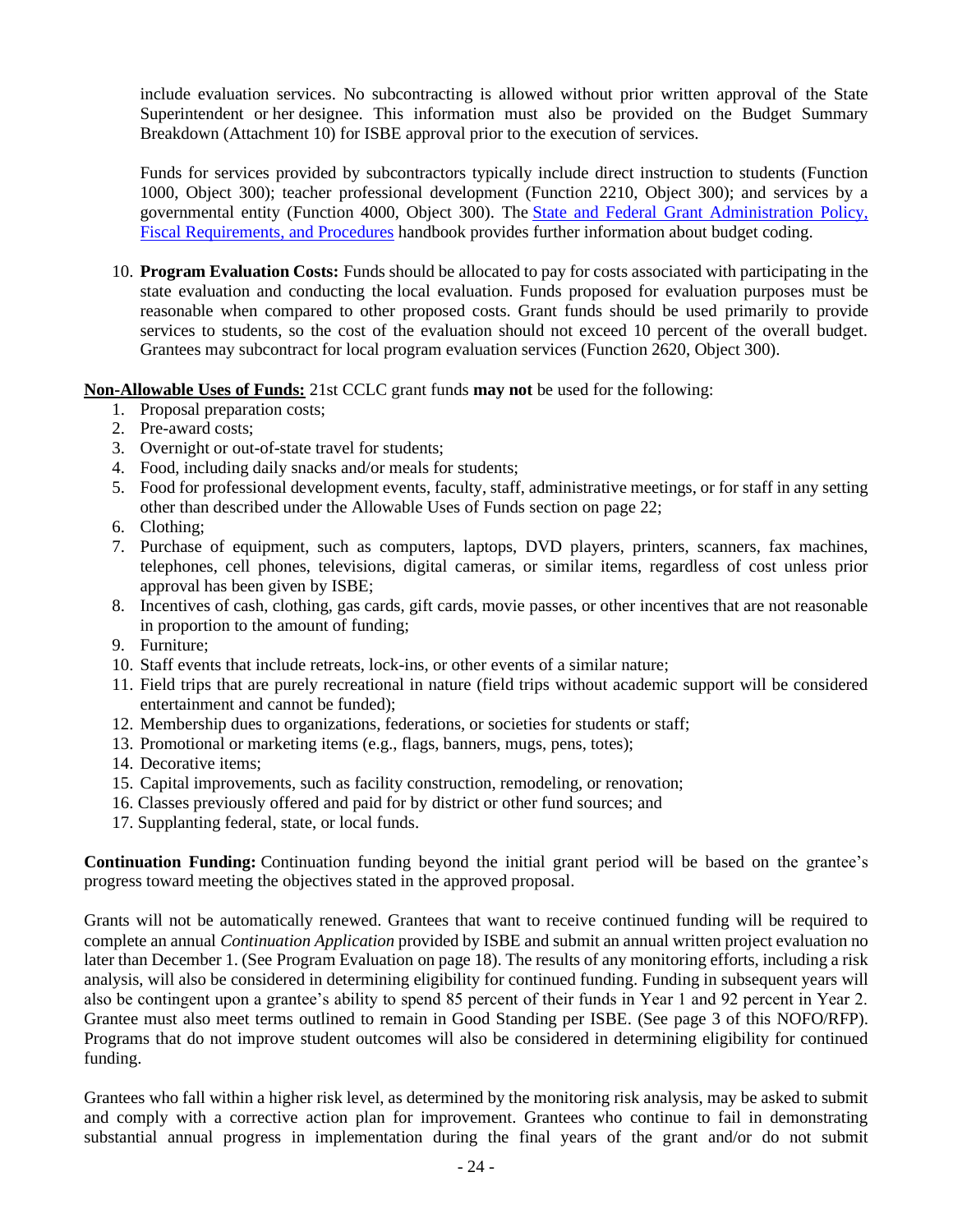the *Continuation Application* with an approvable budget and required documentation in a timely manner may not receive a funding allocation or may receive a reduced funding allocation in the following fiscal year of the grant cycle. Grantees should submit the *Continuation Application* by or before the posted deadline, corrections to applications that have been disapproved should be resubmitted to ISBE within 14 business days. Grantees may submit explanations regarding the inability to meet their goals. ISBE will take this information into consideration when determining the reallocation.

Budget submissions will be reviewed routinely to ensure appropriate use of funds. Unspent funds at the end of each fiscal year may result in a decrease in grantee allocations in subsequent years of the grant cycle.

**Supplanting:** Grantees must use program funds for the purpose intended and to supplement and not supplant other federal, state, and local funds. This prohibition includes using funds awarded under this grant competition for any activities and programs currently funded with 21st CCLC grant funds. The supplanting prohibition does not, however, prohibit 21st CCLC funds under this NOFO/RFP from being used to continue programs where a previous federal grant has ended and other federal, state, or local funds are no longer available.

**Coordination of Resources**: Each applicant must be a good steward of public funds and take action to prevent the duplication of services. As such, applicants should identify other federal, state, and local programs that offer beforeand after-school and summer services and work to coordinate and/or combine efforts for the most effective use of public resources.

**Flexibility of Funding:** LEAs are provided certain flexibilities in the use of 21st CCLC funds under ESSA. These flexibilities are described below.

- 1. **Consolidation of Local Administrative Funds:** LEAs may get approval from ISBE to consolidate administrative funds with any other administrative funds available from ESSA programs, consistent with the administrative provisions established for each program. Such consolidation may enhance the effective and coordinated use of administrative funds under the consolidated programs.
- 2. **Programs:** LEAs are permitted to consolidate and use funds from Title I Part A; Title IV Part B (i.e., 21st CCLC); and other ESSA program funds received at the school to upgrade the entire educational program of a school that serves a school attendance area where not less than 40 percent of the children are from lowincome families or where not less than 40 percent of the children enrolled in the school are from such families. These schools are otherwise recognized under Section 1114 of ESSA as schoolwide programs and are eligible to consolidate their federal, state, and local funds accordingly. Under this provision, however, schools are still responsible for implementing the activities for which they received the 21st CCLC funds and would have to be part of the individual school's Schoolwide Plan and the District Title I Plan prior to consolidating funds.
- 3. **Rural Education Initiatives:** LEAs eligible for the Rural Education Achievement Program may use their "applicable funding" (funds received under the Improving Teacher Quality State Grants, Educational Technology State Grants, State Grants for Innovative Programs, and the Safe and Drug-Free Schools and Communities program) to carry out activities authorized under the 21st CCLC, Title I Part A, Title III, or any of these particular programs.

All applicants and co-applicants must individually comply with all applicable state and federal laws, regulations, and executive orders, including without limitation those regarding the confidentiality of student records, such as the Family Educational Rights and Privacy Act) (20 U.S.C. 1232g) and the Illinois School Student Records Act (105 ILCS 10/1 et seq.), and those prohibiting discrimination on the basis of race, color, national origin, sex, age, or handicap, such as Title IX of the Amendments of 1972 (20 U.S.C. 1681 et seq.), the Illinois Human Rights Act (775 ILCS 5/1-101 et seq.), the Individuals with Disabilities Education Act (20 U.S.C. 1400 et seq.), the Age Discrimination in Employment Act of 1967 (29 U.S.C. 621 et seq.), and Titles VI and VII of the Civil Rights Act of 1964 (42 U.S.C. 2000d et seq.). **Further, all co-applicants participating in a joint application must certify that they are individually and jointly responsible to ISBE and to the administrative agent for the grant.**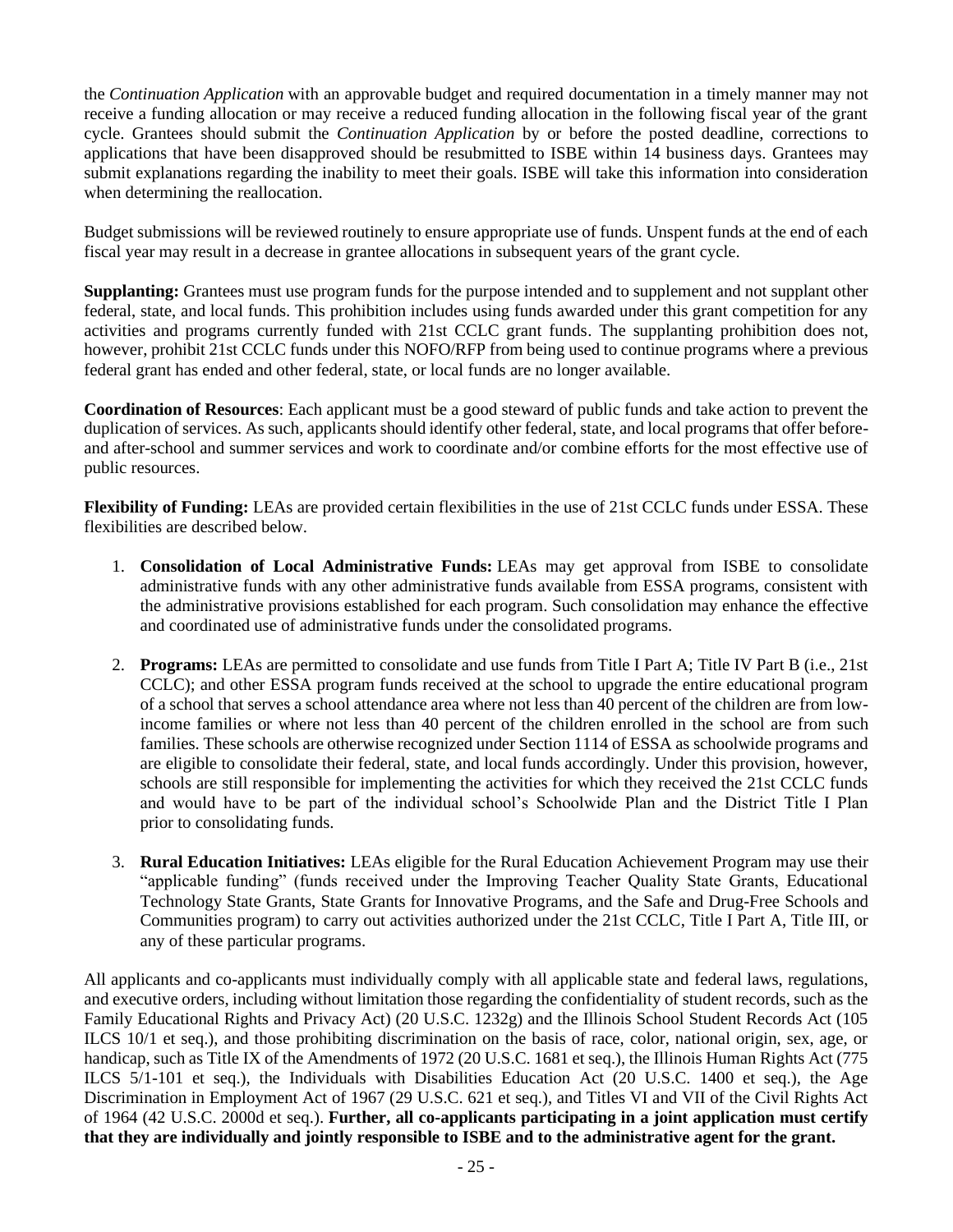The entity serving as the administrative agent (i.e., the applicant) must certify via the Program-Specific Terms of the Grant (Attachment 13A ) that it is responsible for administering the grant program; all related services, including all reports; and all funds in accordance with the authorizing legislation, the corresponding federal guidance, the [State and Federal Grant Administration Policy, Fiscal Requirements,](https://www.isbe.net/Documents/fiscal_procedure_handbk.pdf) and Procedures handbook, and [23 Illinois](https://www.isbe.net/Documents/100ARK.pdf)  [Administrative Code 100](https://www.isbe.net/Documents/100ARK.pdf) (Requirements for Accounting, Budgeting, Financial Reporting, and Auditing) and that it will specifically conduct the following fiscal activities:

- 1. Provide fully executed Program-Specific Terms of the Grant forms from the applicant (Attachment 13A) and each co-applicant (Attachment 13B) participating in the grant and return the forms to ISBE prior to the execution of a grant agreement.
- 2. Maintain separate accounts and ledgers for the project.
- 3. Provide a proper accounting of all revenue from ISBE for the project pursuant to [23 Illinois Administrative](https://www.isbe.net/Documents/100ARK.pdf)  [Code 100](https://www.isbe.net/Documents/100ARK.pdf) (Requirements for Accounting, Budgeting, Financial Reporting, and Auditing).
- 4. Properly post all expenditures made on behalf of the project.
- 5. Be responsible for the accountability, documentation, and cash management of the project; the approval and payment of all expenses, obligations, and contracts; and the hiring of personnel on behalf of the project in accordance with the executed grant agreement.
- 6. Disburse all funds to joint applicants in accordance with the executed grant agreement (i.e., approved budget).
- 7. Require joint applicants to report expenditures to the fiscal agent based on actual expenditures and obligations. Require appropriate fiscal documentation from all joint applicants.
- 8. Submit all financial reports to ISBE to reflect actual expenditures and/or obligations for the fiscal agent and the joint applicants.
- 9. Make financial records available to outside auditors and ISBE personnel, as requested.
- 10. Establish a recovery-of-funds process with all joint applicants for the collection of any funds that must be returned to ISBE.
- 11. Be responsible for the payment of any funds that are to be returned to ISBE.

## **Stevens Amendment:**

For purposes of compliance with Section 511 of P.L. 101-166 (the "Stevens Amendment"), applicants are advised that 100 percent of the funds for this program are derived from federal sources. The total amount of federal funding involved is \$10 million.

## *Reporting Requirements*

Periodic financial reporting should be completed at a minimum of quarterly via the IWAS system. Programmatic reporting should be completed at a minimum of semiannually via the 21<sup>st</sup> CCLC biannual call and corresponding data information form. Additional reporting requirements are listed below.

- 1. Grantees are required to submit an Annual Performance Report (APR) that describes participant information, project activities, staffing, participation, and outcomes. All information related to the APR must be entered into the 21st CCLC electronic 21APR as required by ED. Failure to do so based on the timeline provided by ISBE and/or the federal government will result in the freezing of funds until the information is completed. The dual purpose of the APR is to:
	- A. Demonstrate that substantial progress has been made toward meeting the goals and objectives of the project.
	- B. Collect data that addresses the performance indicators for the Nita M. Lowey 21st Century Community Learning Centers program. This will be aligned with the integrated evaluation system that the Illinois State Board of Education has developed. Grantees are also required to conduct needs assessments and parent and student satisfaction surveys.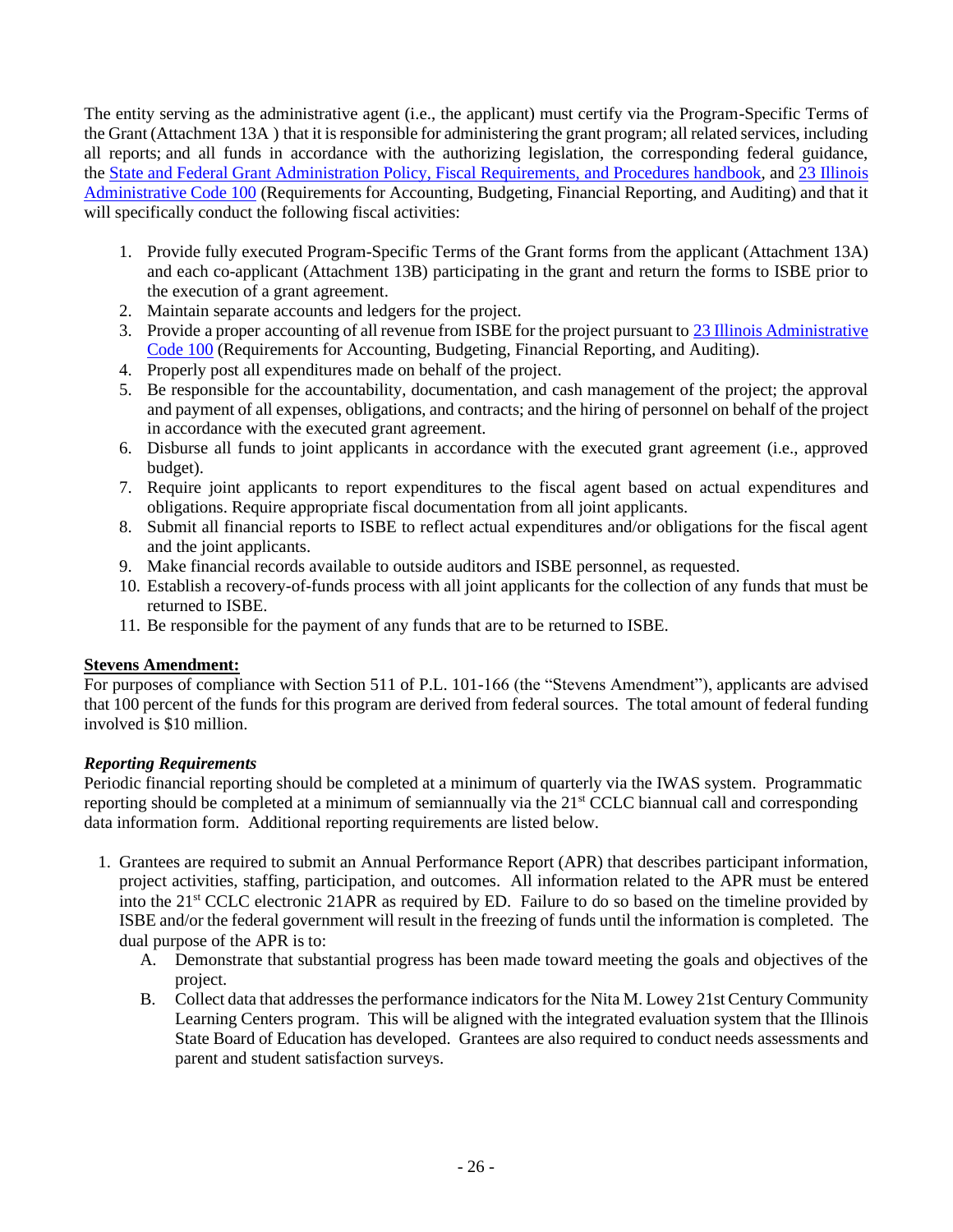# **Content and Form of Application Submission**

**Instructions**: Each application must be submitted in the format outlined below to be considered complete. A complete application will include all required components (the numbered items below) and signatures when mentioned. Please use the checkboxes in front of the numbers as a checklist when assembling your completed application. An abbreviated version of this checklist is included in Appendix B. It is advised that the abbreviated version of the checklist be completed and included with proposal submission.

- ☐ **1. Uniform Application for State Grant Assistance (Attachment 1)**: Include the name, address, and telephone and fax numbers of the entity; email, name, and telephone number of the contact person; Federal Employer Identification number; DUNS number; SAM CAGE Code; and all other listed information. The Application page must be signed by the official authorized to submit proposals.
- $\Box$  **2. Joint Application Agreement (Attachment 2)**: Must be signed by the official(s) authorized to submit the proposal. Potential applicants should review the requirements for joint applications and for signatures necessary to receive the competitive priority points.

Those entities wishing to apply to provide services to public school(s) in the City of Chicago must obtain appropriate permission via original signature from the designated official with authority to act on behalf of Chicago Public Schools District 299. Additional information required for applications proposing to serve Chicago Public Schools District 299 is posted with RFP information on the ISBE 21<sup>st</sup> [CCLC website.](https://www.isbe.net/Pages/21st-Century-Community-Learning-Centers.aspx)

- □ 2A. **Program Summary (Attachment 2A)**: Potential applicants should provide requested information and review requirements to receive the competitive priority points. Duplicate as needed to provide requested information about the partners involved with the program.
- ☐ **3. Program Sites and Schools (Attachment 3)**: Complete the information for each proposed program site for which funding is requested, including information about the school(s) whose students will be served at that site. Duplicate as needed.
- ☐ **4. Proposal Abstract (Attachment 4):** Briefly describe the overall objectives and activities of the 21st CCLC project, including students' and families' needs, the activities proposed, the intended outcomes, and key people who will be involved in the project. Limit to one page.
- ☐ **5. Project Service Chart (Attachment 5):** Complete the required information for each site. Duplicate as needed.
- ☐ **6. Evaluation Design (Attachment 6)** Provide the information requested and limit to two pages.
- ☐ **7 7A and 7B Sustainability Chart (Attachment 7A) and Program Income (Attachment 7B)**: Provide the information as requested in the Sustainability Plan section on page 20 of this NOFO/RFP. Limit 7A to three pages each. If Program Income (Attachment 7B) is not applicable, an authorized official should indicate as such and sign.
- ☐ **8. Goals and Objectives (Attachment 8)** Create local goals for the program that align to the seven program objectives and describe the objectives, timelines, and measurable outcomes to reach each goal. Include a strategy or activity to help achieve the objective and indicate a target date for completion. Refer to Program Objectives section on page 8 for guidance. Address student achievement in the core academic areas as aligned to the Illinois Learning Standards, family involvement, sustainability, attendance, and participation regarding each goal. Goals must be specific, measurable, attainable, realistic, and time bound (SMART). Duplicate as needed.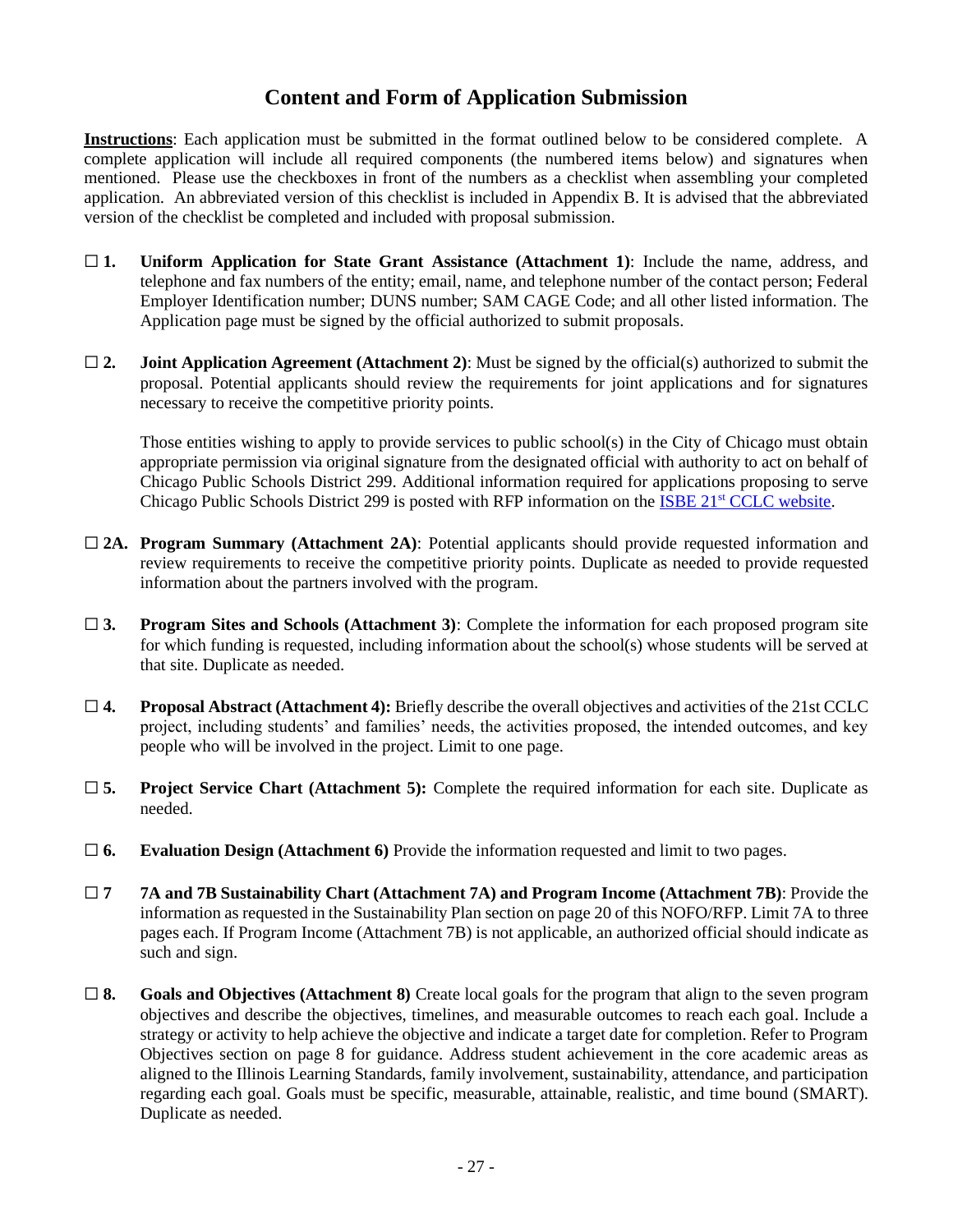- ☐ **9. Federal Budget Summary (Attachment 9)**: The budget MUST be submitted on this form. No other budget form will be accepted. District budgets MUST be signed by the district superintendent. Other applicants should have an authorized official sign the form. Salaries and fringe benefits should be requested in equal intervals on the schedule. Supplies, equipment, contracted services, and professional development should be requested in the month for which the expenditure is anticipated.
- ☐**10. Budget Summary Breakdown (Attachment 10)**: The Budget Summary Breakdown MUST include descriptions of the anticipated expenditures, correlated to the line items set forth on the Federal Budget Summary. The Budget Summary Breakdown should also include subcontract information, if applicable.

Applicants must include funds for the required professional development provided by ISBE (a minimum of three workshops a year and related travel costs); other professional development for staff; and program evaluation. In addition, the budget should include any funds needed for transportation of students and family programming. Applicants may refer to the State and Federal Grant Administration Policy, Fiscal [Requirements, and Procedures handbook.](https://www.isbe.net/Documents/fiscal_procedure_handbk.pdf#search=fiscal%20handbook)

- ☐ **11. Equitable Participation of Private Schools (Attachment 11A) and Equitable Participation of Public Schools (Attachment 11B):** Complete as directed including signatures from authorized officials. Duplicate as needed and as applicable. If not applicable, applicant must indicate as such and sign. If no schools to consult are in area to be served, applicant should be prepared to submit additional documentation to ISBE upon request.
- □ 12. **State-Required Graduation Courses (Attachment 12):** Each applicant that proposes to provide staterequired courses for credit must complete Attachment 12. This attachment must be signed by both the superintendent of the district issuing credit and the fiscal agent for the proposal. If not applicable, authorized official from fiscal agent should indicate as such and sign.
- ☐**13. Program-Specific Terms of the Grant (Attachments 13A and 13B):** The applicant must complete and sign Attachment 13; co-applicants (if participating in a joint application) must complete and sign Attachment 13B. These must be signed an official legally authorized to submit the proposal and to bind the applicant to its contents. If application is not being submitted with a co-applicant, fiscal agent should indicate N/A on Attachment 13B, sign, and submit this form with proposal.
- ☐**14. Program Narrative Responses (Attachments 14A-14N):** Please provide narrative responses to the questions/prompts on each of these attachments.
- ☐**15**. **Applicant-Generated Attachments:** Include the following documents as application appendices to the proposal and label as directed. See directions beginning on page 39.

#### **Labeled as Attachment A**

Memorandum of Understanding (MOU): Include an MOU between the LEA and the principal of each participating school to be served by the 21st CCLC program and the non-LEA co-applicant (as applicable) as Attachment A of the proposal.

## **Labeled as Attachment B**

Letters of Agreement: Include the written agreements from each partner listed on Attachment 2A as Attachment B of the proposal. The agreements must describe the roles and responsibilities of the partners in the 21st CCLC program, including any in-kind services, such as, but not limited to, access to grades, access to the facilities, janitorial services, transportation, etc. The letters must indicate the names of the partners and be signed by the partners' chief executive officers or persons authorized to commit the partners' staff and/or resources to the center (as applicable).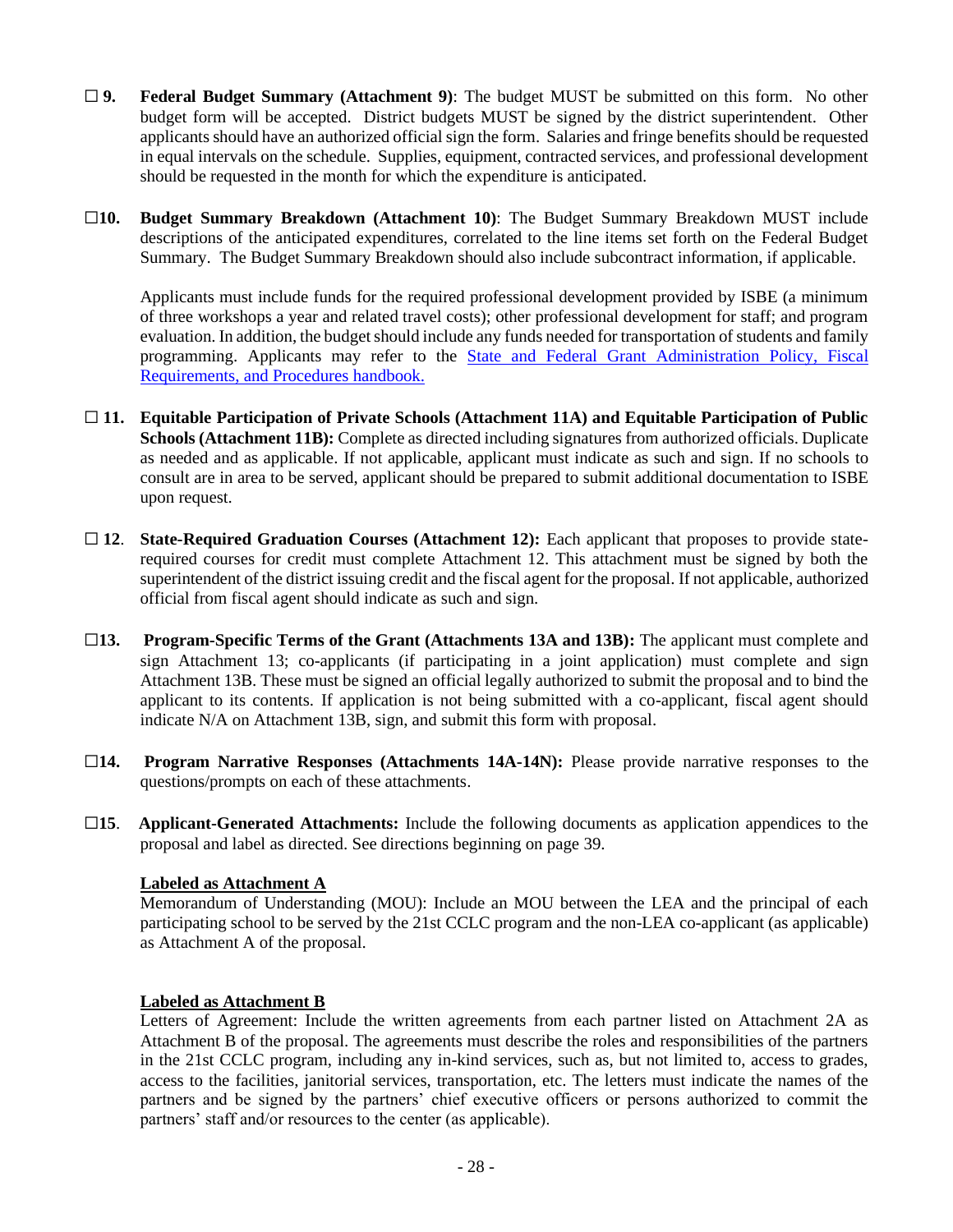### **Labeled as Attachment C**

Provide a table incorporating the various components of the management plan and organized by project goals and objectives. The inclusion of a personnel chart that also provides the amount of time each proposed staff member will devote to a given activity is encouraged.

#### **Labeled as Attachment D**

Job Descriptions: Include detailed job descriptions with duties and required qualifications for each position to be funded by the 21st CCLC grant as outlined in the Program Narrative Requirements section below as Attachment D of the proposal.

#### **Labeled as Attachment E**

Provide a sample program schedule of operation for one week of programming for each location. If summer programming is taking place, provide a sample schedule for one week of summer programming, as well. For each activity proposed in the sample schedule, provide the name of the proposed activity; rationale for the proposed activity; a description of the proposed activity, including covered content; the frequency of the proposed activity (e.g., daily, weekly); the number of sessions the proposed activity will meet; the length of each session of the proposed activity (e.g., 1 hour); and the target population for the proposed activity (e.g., grade levels, parents, etc.).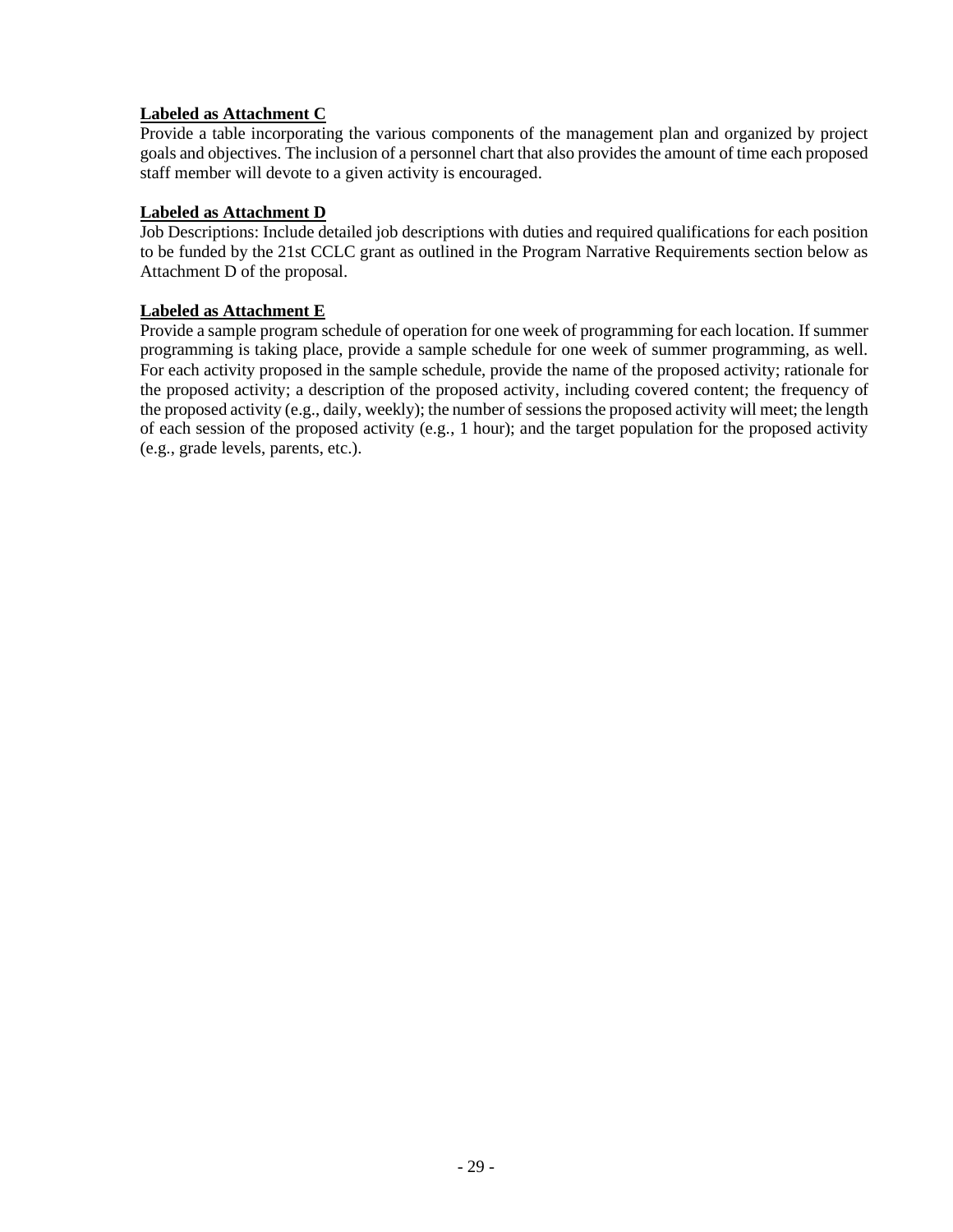## *Program Narrative Responses (Attachments 14A-14N)*

Provide narrative responses to the following questions/prompts on ISBE-provided attachments 14A-14N.

- Respond to each prompt in the space provided on each attachment, ensuring your responses do not exceed the page limit specified, where applicable. **Portions of responses that exceed the page limit will not be read or considered.**
- Unless otherwise directed, compose responses in paragraph format. Including occasional bulleted lists within otherwise paragraph-formatted responses is acceptable.

### *NEED*

Attachment 14A

Summarize the comprehensive needs assessment by describing the process used with the school and community to determine the need for the project in the community, the availability of resources for the center, and the data used to determine the need (e.g., student achievement data, demographic data, student behavioral data, substance abuse, teen pregnancy birth rates, and parent data). **(1 page limit)**

■ Attachment 14B

Provide evidence of the need and resources, including the source and year the data was collected. Use the most recent data (e.g., student achievement data, demographic data, student behavioral data, substance abuse, teen pregnancy birth rates, and parent data) and the data that best represents the schools and geographic area. Self-reported survey results that an applicant chooses to use must have been compiled within the past three years (i.e., since 2019). **(1 page limit)**

■ Attachment 14C

Address the results of the needs and resources assessment. Include a gap analysis of strengths and weaknesses of the youth developmental needs and available community services. Use the gap analysis to draw conclusions and discuss how the proposed program will address the needs of the community; the students, including homeless children; neglected, delinquent, and migrant youth; and the families, including the needs of working families. **(2 page limit)**

■ Attachment 14D

Describe the partnership between the LEA, CBO, and any other public or private entity, and the relevance and commitment of each collaborative partner in the proposed program to the implementation and success of the project. Describe how the historical performance of each partner demonstrates its capacity to collaborate with the applicant to implement the services as described in either the written agreement or the MOU, including the commitment of the partners to sustain the project after the grant has expired. **(1 page limit)**

## *PROJECT*

Attachment 14<sub>E</sub>

Describe how the program will identify, recruit, and retain those students who are underperforming academically and most in need of academic assistance, including what criteria will be used to recommend students for services, and what process will be used to select students for participation. **(2 page limit)**

■ Attachment 14F

The community must be notified at least 45 days prior to submission of the proposal. Describe how information about the 21st CCLC program, including its availability and location, will be disseminated to the community in a manner that is understandable and accessible. Describe the method for outreach and a plan for securing the student's regular participation. Indicate how the entity will maintain before and after school programming that will meet the needs of working families and students. **(1 page limit)**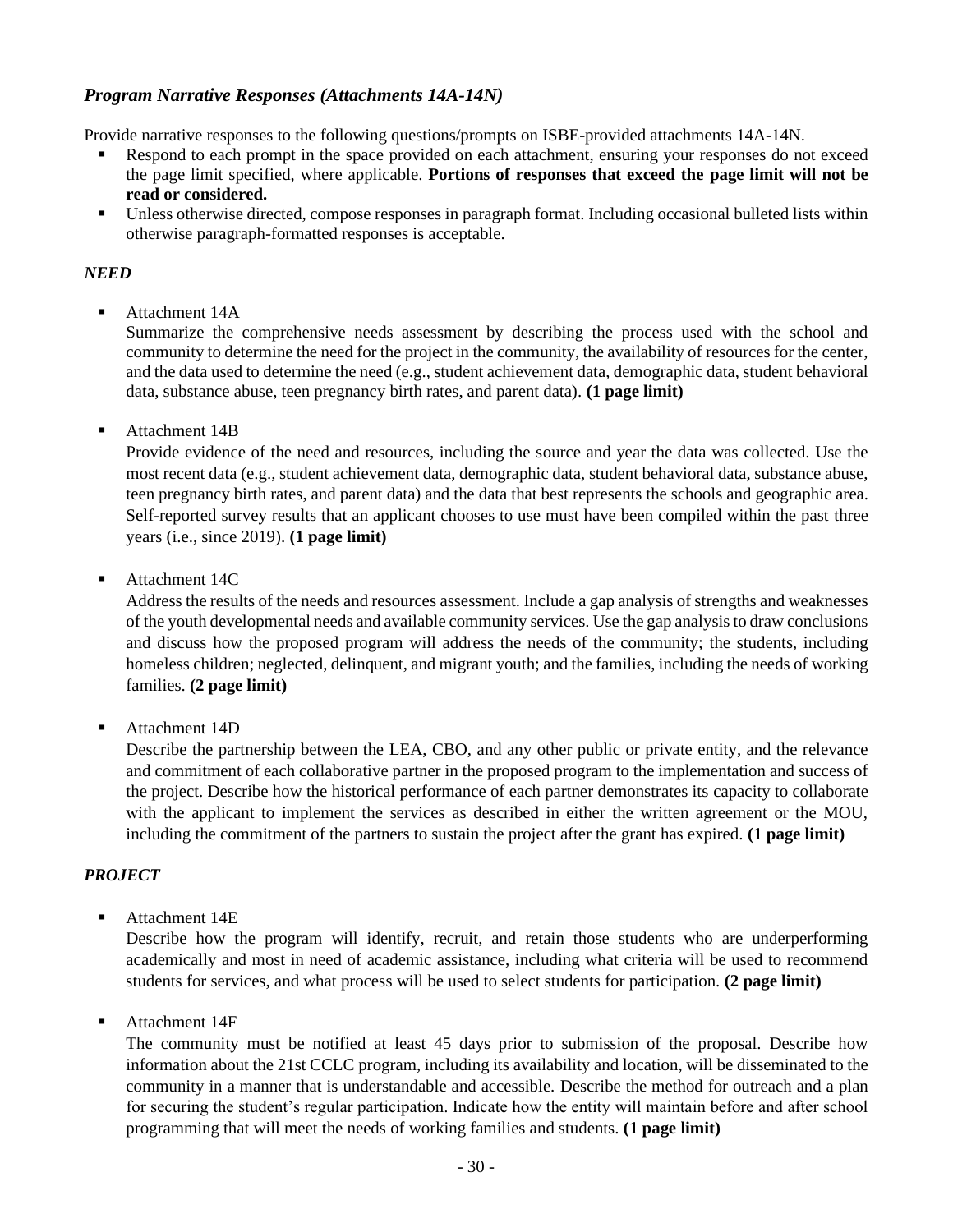Attachment 14G

Identify and describe how program systems, policies, services, and activities are developed and delivered in equitable ways for all students served. This includes ensuring that there is adequate funding for staff training in issues such as equity; ability to collect robust data at disaggregate levels, establishment of high standards, differentiation of learning (especially for English Learners, students with disabilities, and students living in poverty); allocation of resources in responsive ways; ensuring that all programming takes place in safe and accessible facilities; describing how students are able to travel safely between the center and home; and collaboration with key stakeholders to better leverage and coordinate supports. **(1 page limit)**

■ Attachment 14H

Describe in detail how the proposed activities are expected to improve student academic achievement and overall student success, including how they will:

- 1. Support college and career readiness skills,
- 2. Be aligned to the Illinois Learning Standards,
- 3. Will use best practices, including research- or evidence-based practices, to provide educational and related activities that will complement and enhance academic performance, achievement, postsecondary and workforce preparation, and positive youth development of the students.
- 4. Explain how the proposed program will incorporate innovative and evidence-based practices to support the enhancement of students' academic, social, and career skills.

Sufficient detail must be provided to relay that the program will supplement programs already being provided to improve student achievement and not supplant federal, state, and local funding. **(3 page limit)**

## *FAMILY AND COMMUNITY ENGAGEMENT*

■ Attachment 14I

Describe the types of services to be offered to the families of students who participate and an estimate of the number of families to be served. All services should be ongoing. Indicate how the proposed program will promote parent involvement, family literacy, and related educational development activities. **(2 page limit)**

- 1. Identify the community's needs and current resources in this regard
- 2. Describe how the program will recruit and engage community partners to serve parents and families
- 3. Illustrate how parents and families will be supported as a key strategy to student success.

## *MANAGEMENT & RESOURCES*

Attachment 14J (Applicants that are not LEAs only)

Provide brief background information about the applying entity. **(1 page limit)**

- 1. Provide a summary of the types of services you provide and to whom
- 2. Provide evidence of the applying entity's cultural and linguistic competence to provide services as described in this proposal
- 3. Provide a description of existing linkages, or a plan to establish linkages, with community resources and services, particularly the organizations addressing substance abuse treatment, mental health treatment, and other human services that will not be provided by the applying entity.
- Attachment 14K

Identify the ongoing professional development that will be provided to staff and explain how it will contribute to student achievement. Describe the professional development activities, including targeted staff, frequency, format, etc. Indicate how staff will be trained on the [Illinois Quality Statewide Afterschool Standards.](http://www.actnowillinois.org/quality-standards/) Describe how the [You for Youth](https://y4y.ed.gov/) portal will be used for professional development purposes. **(1 page limit)**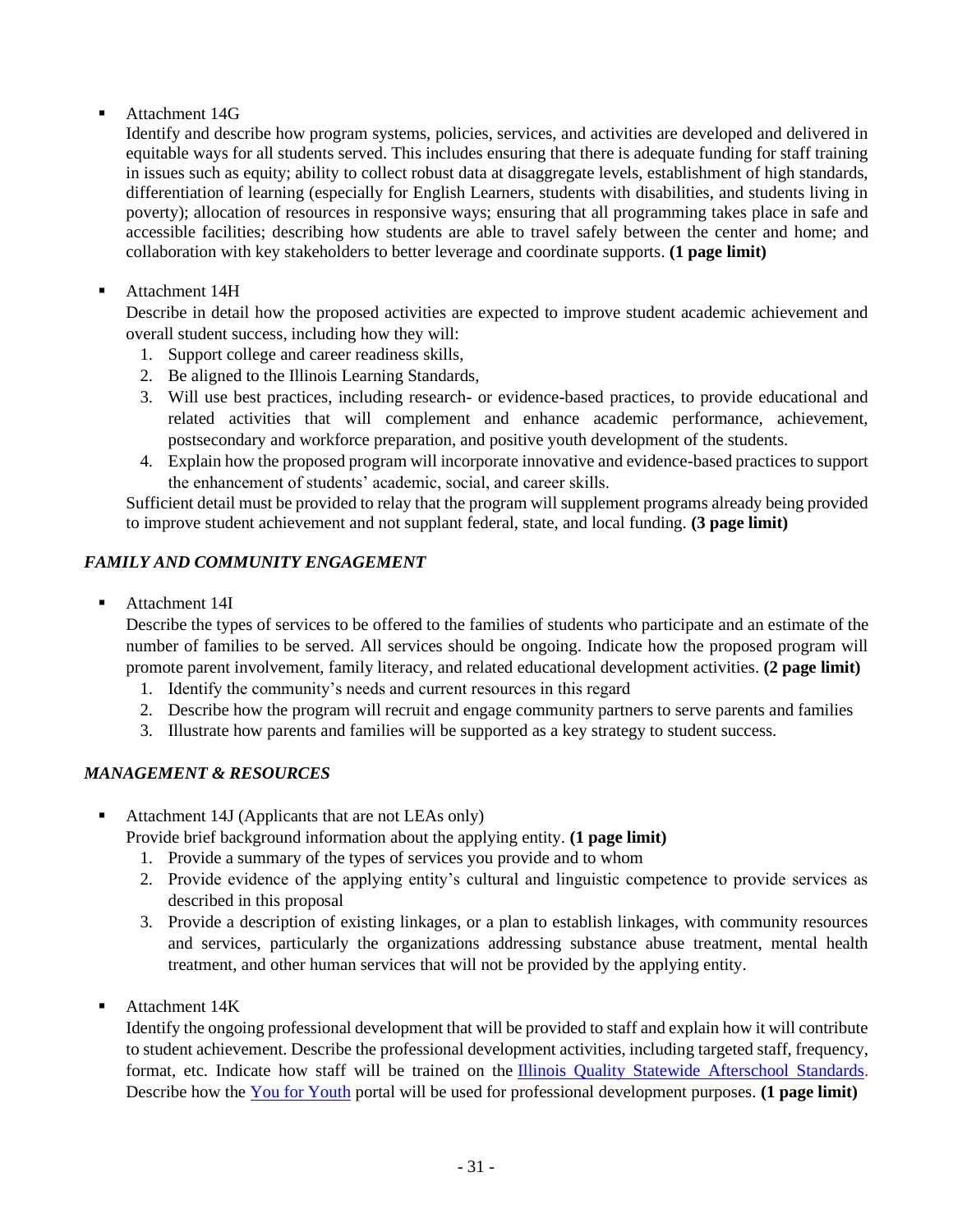## ■ Attachment 14L

Provide a statement to demonstrate the applicant's ability to be successful in providing educational and related activities that will increase student outcomes and enhance positive youth development of the students to be served. The statement can include a summary of any local needs assessments, surveys, grant awards, evaluations, studies, reports, or research that supported the applicant's past successes in providing activities and services of this type. **(1 page limit)**

### ■ Attachment 14M

Provide a statement describing past after-school programming, whether through 21<sup>st</sup> CCLC programs or not. Include the length (per day and per year), frequency, average number of students served, and any differences between proposed services and actual services delivered. Describe the successes and challenges of the previous after-school program(s). **(1 page limit)**

## ■ Attachment 14N

Describe how federal, state, and local funding will be used in coordination with 21st CCLC grant funds to maximize the effective use of public resources. Indicate any after-school programs already in operation and identify specifically all other funding sources that will be used to supplement the program. **(1 page limit)**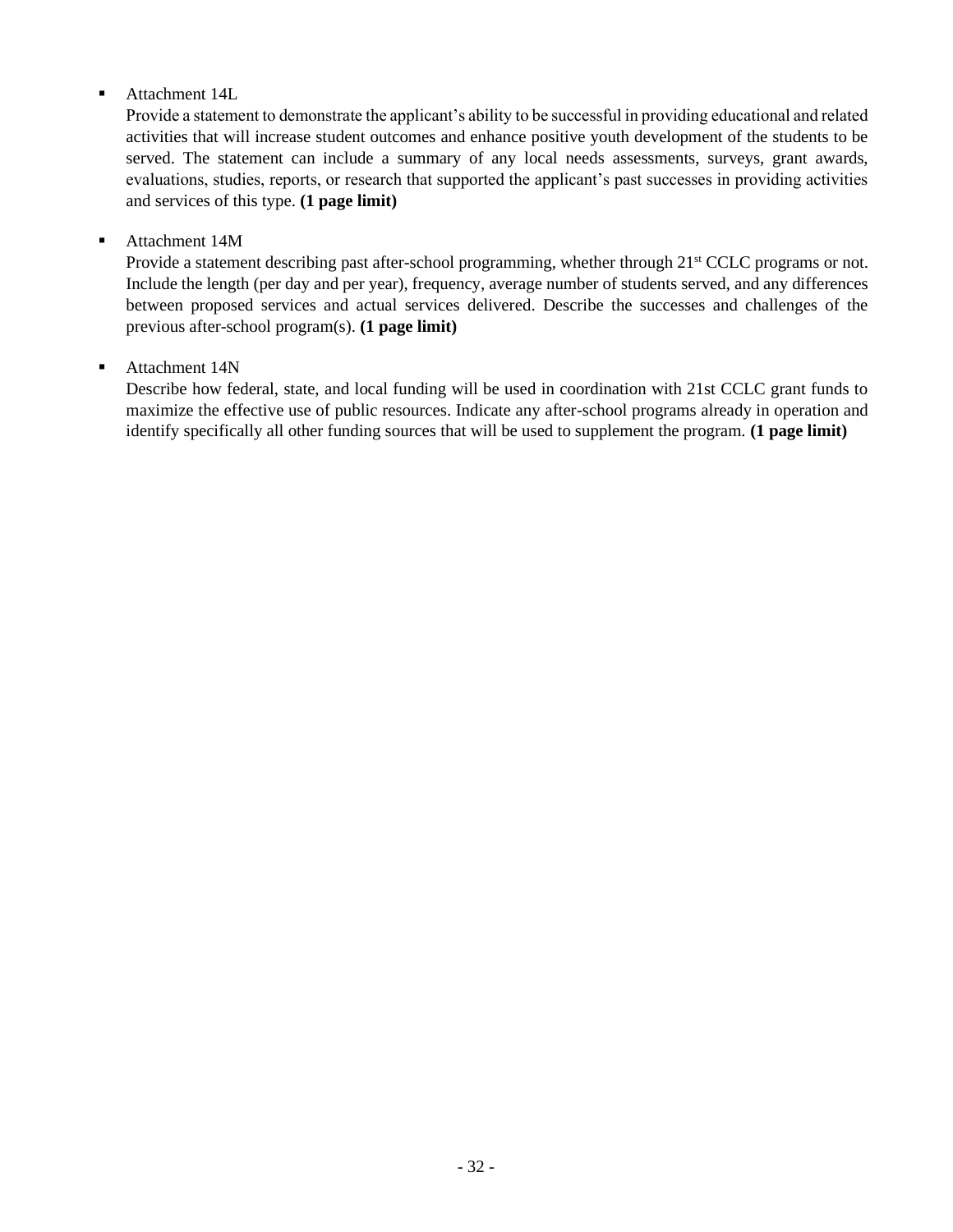# **Review Criteria**

## *Application Review and Selection Process*

The selection of the grantees will be based upon the overall quality of the application. The scoring is based upon the following criteria:

- Need is defined as the identification of stakeholders, facts, and evidence that demonstrate the proposal supports the grant program purpose.
- Capacity is defined as the ability of an entity to execute the grant project according to the project requirements.
- Quality is defined as the totality of features and characteristics of a service, project, or product that indicate its ability to satisfy the requirements of the grant program.
- Evaluation is defined as the ability to judge or determine the significance, worth, or quality of a service, project, or product.
- Sustainability is defined the ability to maintain programming and its benefits over time.

*Proposals must receive 60 points to be eligible for priority points. Proposals that score under 80 points will not be funded.*

## *Tiebreaker*

In the event of a tie, the applicant that proposes to serve an underrepresented area will be given priority.

## *Evaluation Criteria*

These overall criteria are built into the rubric on the next page. The points for each section as well as the individual criteria are also included in the rubric.

Following the notification of grant awards, an applicant may request copies of reviewer scores and comments by contacting Katie Elvidge at [21stcclc@isbe.net.](mailto:21stcclc@isbe.net)

All proposals will be read, reviewed, and scored by readers who have been selected for their expertise and experience with extended learning programs and grants management. A proposal must receive a minimum of 80 points to be considered for funding. The maximum proposal score is 100 points. Proposals submitted as joint applications must score a minimum of 60 points to be eligible for priority points. Eligible proposals may have a total of up to 30 competitive priority points can be assigned, meaning that after the assignment of competitive priority points proposals may receive a maximum score of **130** points. Please refer to the [Merit-Based Review](https://www.isbe.net/Documents/Merit_Based_Review_Policy.pdf)  [Policy](https://www.isbe.net/Documents/Merit_Based_Review_Policy.pdf) for more information.

ISBE intends to award grants equitably to the extent practicable among geographic areas within the state, including urban and rural communities. ISBE has divided the state into seven [regions](https://www.isbe.net/Documents/21st-CCLC-Regional-Map.pdf) based on the IARSS regional service model, and it plans to award not more than 50 percent of eligible funds to any one region. Among substantially similar proposals, priority will be given to applicants that propose to serve students from schools that either are listed as priority schools or are in areas of the state that are currently underrepresented regarding 21st CCLC awards.

| Not Provided                            | Very Limited                                                              | Somewhat<br>Limited                                                                 | Moderate                                                                                      | Strong                                                                                  | <b>Very Strong</b>                                                                            |
|-----------------------------------------|---------------------------------------------------------------------------|-------------------------------------------------------------------------------------|-----------------------------------------------------------------------------------------------|-----------------------------------------------------------------------------------------|-----------------------------------------------------------------------------------------------|
|                                         |                                                                           |                                                                                     |                                                                                               |                                                                                         |                                                                                               |
| Proposal<br>requirements are<br>absent. | Proposal provides<br>very few details<br>to meet the<br>project outcomes. | Proposal is<br>unclear and lacks<br>enough evidence<br>to meet project<br>outcomes. | Proposal provides<br>moderate detail<br>and conveys<br>potential to meet<br>project outcomes. | Proposal provides<br>good detail and<br>strong evidence<br>to meet project<br>outcomes. | Proposal exceeds<br>expectations and<br>provides a solid<br>plan to meet<br>project outcomes. |

#### **Selection criteria and point values are as follows:**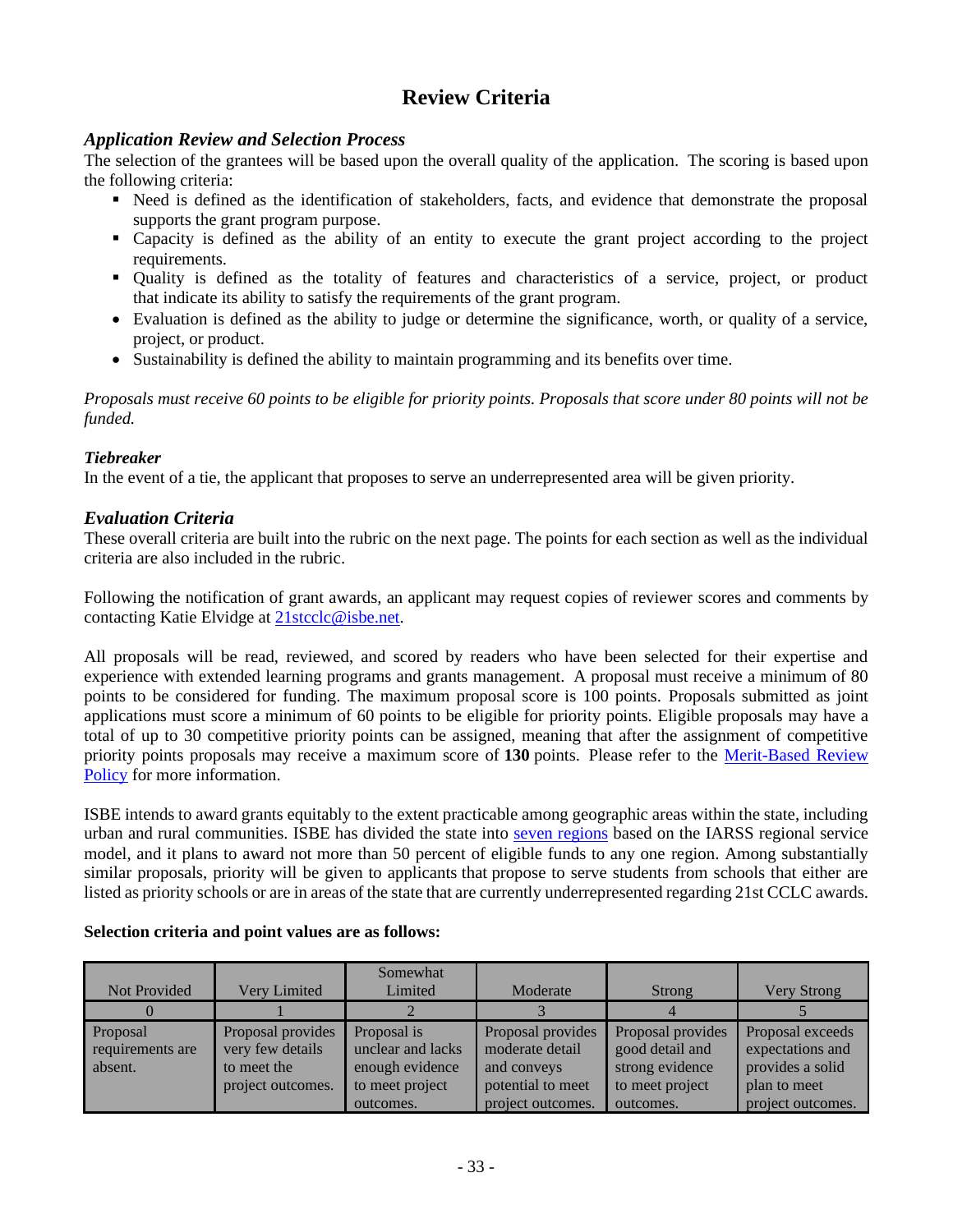| Section 1:<br><b>Need</b><br>25 Points                                                                                                                                                                                                                                                                                                                                                                                                                                                                                                                                            | Possible<br>Points |
|-----------------------------------------------------------------------------------------------------------------------------------------------------------------------------------------------------------------------------------------------------------------------------------------------------------------------------------------------------------------------------------------------------------------------------------------------------------------------------------------------------------------------------------------------------------------------------------|--------------------|
| The magnitude or severity of the need(s) to be addressed by the proposed project is<br>substantiated in the needs assessment and in the analysis of state assessment results and other<br>academic achievement factors. (Attachments 14A, 14B, 14C)                                                                                                                                                                                                                                                                                                                               | 5                  |
| The proposed project addresses the specific gaps and weaknesses in services, infrastructure, or<br>opportunities as identified by the needs assessment results, including, but not limited to, drug<br>and violence programs and counseling programs. (Attachment 14C)                                                                                                                                                                                                                                                                                                            | 5                  |
| Demographic and/or behavior data provide convincing evidence as to the need for the learning<br>center in the proposed school or schools. (Attachments 14A and 14B)                                                                                                                                                                                                                                                                                                                                                                                                               | 5                  |
| Proposal explains how the program will notify the community about the 21st CCLC program,<br>including its availability and location, and how the program will address familial needs and<br>provide wraparound services to support the needs of homeless, neglected, delinquent, and/or<br>migrant youth. (Attachments 14C, 14F, 14G)                                                                                                                                                                                                                                             | 5                  |
| There is a detailed description of evidence of working with the principal and teachers using<br>school-based data to determine the need of the neediest students and to determine the academic<br>need of participants. A detailed communication plan describes how program staff will work<br>with schools to be served to ensure strong communication and coordination with the school day<br>curriculum. Proposal describes a detailed plan for securing the students' regular participation<br>and meeting the needs of working families and students. (Attachments 14D, 14F) | 5                  |
| Section 2:<br><b>Quality</b><br>20 Points                                                                                                                                                                                                                                                                                                                                                                                                                                                                                                                                         | Possible<br>Points |
| The quality of strategies for ensuring equal access to services for eligible project participants is<br>sufficient. Proposed program meets minimum service requirements (e.g. 12 hours per week, 28<br>weeks per year) and is of sufficient quality to achieve grant objectives. (Attachments 3, 5, 14G)                                                                                                                                                                                                                                                                          | 5                  |
| The services to be provided, including student transportation, are appropriate and commensurate<br>to the needs of the intended beneficiaries of the services. The scope of the proposed activities is<br>reasonable for the amount of funding to be provided, and the project will be cost-effective<br>relative to the number of students and families to be served and the types of activities proposed.<br>The proposed budget aligns to the narrative description. (Attachments 2, 2A 4, 9, 10, 14G,<br>14N                                                                  | 5                  |
| The services to be provided reflect current evidence- and research-based practices that clearly<br>show how the program will academically support and enhance students' academic, social, and<br>career skills. Sufficient detail is provided to ensure that the program will supplement programs                                                                                                                                                                                                                                                                                 | 5                  |
| already being provided to improve achievement and not supplant federal, state, and local<br>funding. (Attachments 2, 2A, 4, 9, 10, 14N)<br>The plans to recruit and retain students who are the lowest-achieving students are practicable.                                                                                                                                                                                                                                                                                                                                        |                    |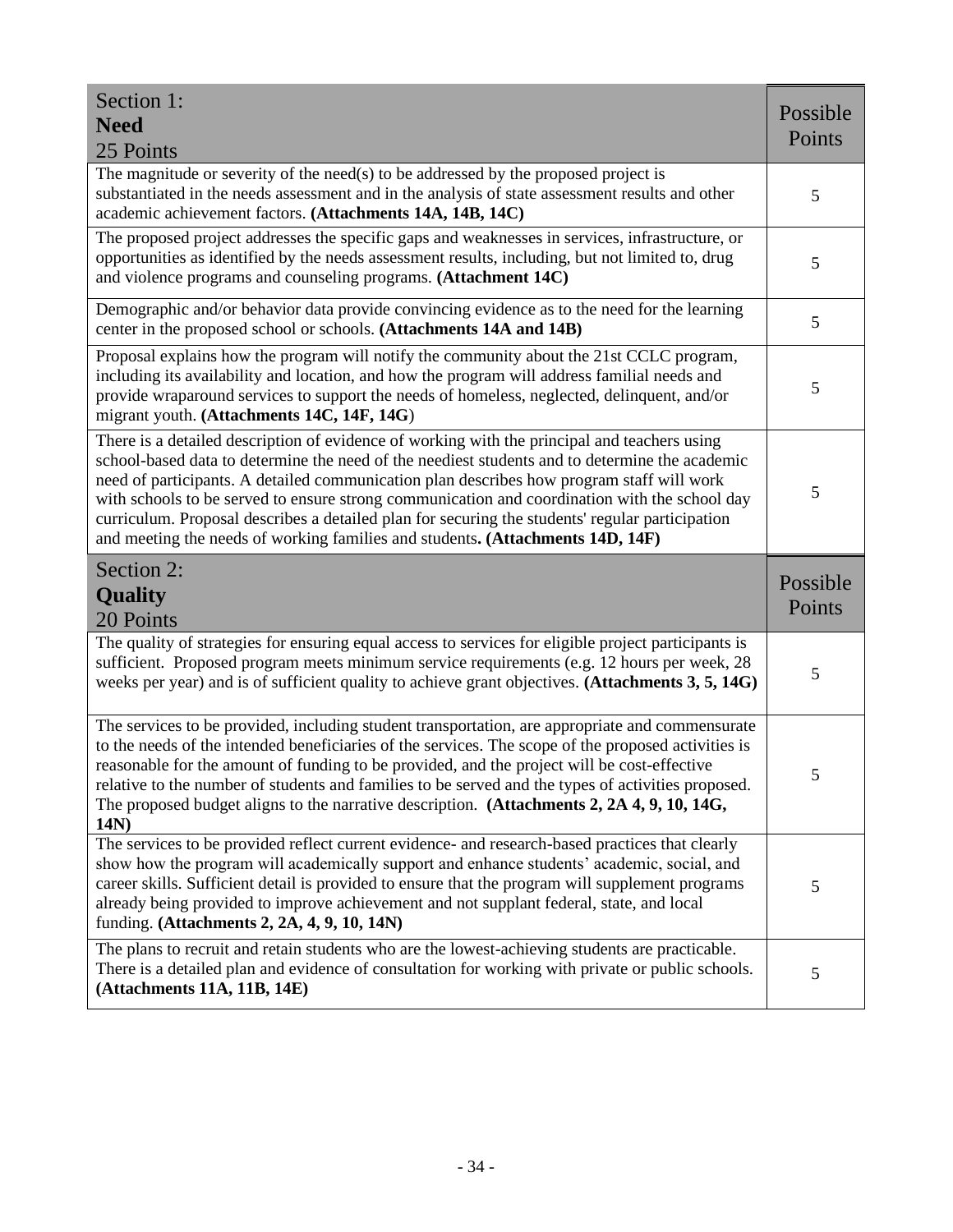| Section 3:<br><b>Capacity</b><br>15 Points                                                                                                                                                                                                                                                                                                                                                                                                                     | Possible<br>Points |
|----------------------------------------------------------------------------------------------------------------------------------------------------------------------------------------------------------------------------------------------------------------------------------------------------------------------------------------------------------------------------------------------------------------------------------------------------------------|--------------------|
| The management plan is practicable, and the proposed activities are likely to contribute to the<br>achievement of program goals and objectives. The management plan includes major milestones<br>and a realistic timeline, and proposed activities correlate to the proposed budget. Demonstrates<br>the organizational capacity to fulfill the requirements of the grant and provide adequate support<br>for the program. (Attachments 9, 10, 14J, 14L, C, D) | 5                  |
| The time commitments of the project director and other key project personnel are appropriate<br>and adequate to meet the goals and objectives of the proposed project. There is a detailed<br>description of the plan for ongoing professional development and staff training that<br>demonstrates how professional development will lead to improvement of practice. Costs are<br>aligned with the plan. (Attachments 9, 10, 14K, C, D)                       | 5                  |
| Previous experience and/or capacity demonstrate the ability to provide educational and related<br>activities that will complement and enhance the academic performance, achievement, and<br>positive youth development of the students to be served. (Attachments 14J, 14M)                                                                                                                                                                                    | 5                  |
| Section 4:                                                                                                                                                                                                                                                                                                                                                                                                                                                     |                    |
| <b>Evaluation</b>                                                                                                                                                                                                                                                                                                                                                                                                                                              | Possible           |
| 15 Points                                                                                                                                                                                                                                                                                                                                                                                                                                                      | Points             |
| Evaluation methods include the use of objective performance measures that are clearly related to<br>the intended outcomes of the project and will produce quantitative and qualitative data. The<br>evaluation plan sufficiently incorporates all the state (i.e., as provided in the Program Objectives<br>section) and local objectives, indicators, and measures. (Attachments 6, 8)                                                                        | 5                  |
| The program evaluation process includes procedures for reviewing and analyzing results and<br>making recommendations for program improvement. (Attachment 6)                                                                                                                                                                                                                                                                                                   | 5                  |
| The program evaluation process includes sufficient controls to ensure that the evaluation is<br>administered as proposed. (Attachment 6)                                                                                                                                                                                                                                                                                                                       | 5                  |
| Section 5:<br><b>Sustainability</b><br>25 Points                                                                                                                                                                                                                                                                                                                                                                                                               | Possible<br>Points |
| Written letters of agreement from each community partner sufficiently detail the roles and<br>responsibilities of the partnerships. Memorandum/a of Understanding have been obtained and<br>included. (Attachments A, B)                                                                                                                                                                                                                                       | 5                  |
| The contributions of resources from each community partner, either cash or in-kind services,<br>over the course of the grant are sufficient to sustaining the program after the grant expires.<br>(Attachments 2A, 7A, 7B, A)                                                                                                                                                                                                                                  | 5                  |
| The plan to identify and recruit additional partners that will contribute useful and meaningful<br>resources specifically aligned to program needs during the grant period and after is practicable.<br>(Attachments 2A, 7A, 7B, A)                                                                                                                                                                                                                            | 5                  |
| The procedures for collecting and sharing feedback to the staff and the community for the<br>purpose of continuous program improvement are practicable. (Attachment 6)                                                                                                                                                                                                                                                                                         | 5                  |
| Proposed partnerships adequately reflect the community as a whole, and the grantee has funding<br>in place to supplement the program. The potential for continued support of the project after the<br>grant expires is evident and practicable. (Attachments 2A, 7A, 7B, A)                                                                                                                                                                                    | 5                  |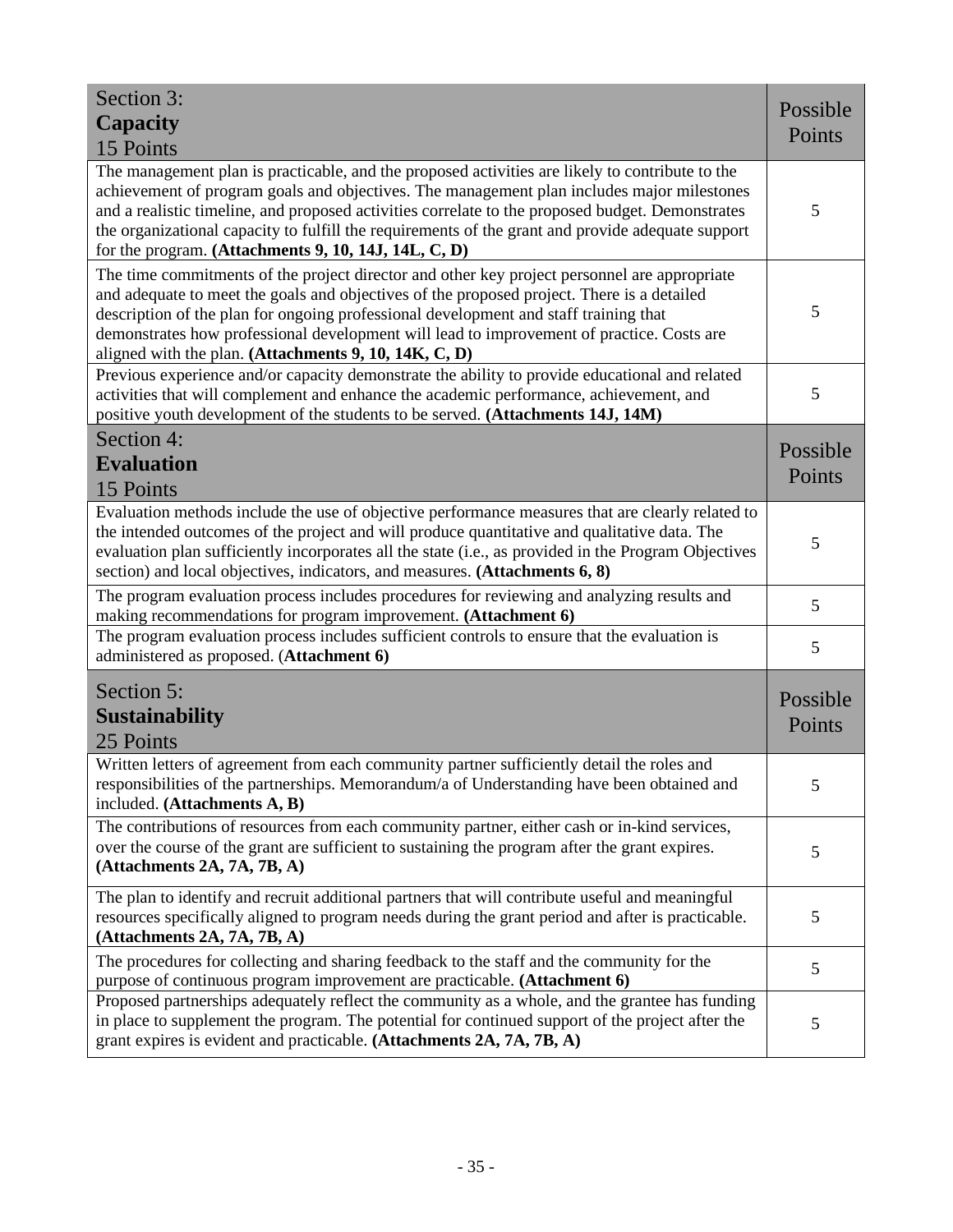## **Grant Competition Priorities (30 points)**

Only those proposals that receive a base score of 60 points or higher (out of 100 total points) will be considered eligible for competitive priority points. Once a minimum score of 60 has been earned in the initial proposal review process, applicants may receive up to 30 additional competitive priority points for proposals that address any combination of the following areas.

#### **In order to be eligible for any priority points, proposals must be submitted as a joint application between at least one LEA receiving funds under Title I Part A** *and* **at least one public or private community organization.**

### **1. Comprehensive or Targeted Eligible Schools and Joint Applications:** *5 priority points*

These are programs that serve the state's comprehensive or targeted schools (as designated by the 2020-21 Illinois Report Card) and are submitted as a joint application between at least one LEA receiving funds under Title I Part A **and** at least one public or private community organization.

#### **2. Tier 1 or Tier 2 School Districts Not Served and Joint Applications:** *10 priority points*

These are programs that serve schools from Tier 1 or Tier 2 districts (status as determined by EBF in FY 2022 found at [https://www.isbe.net/Pages/ebfdistribution.aspx\)](https://www.isbe.net/Pages/ebfdistribution.aspx) identified as not having  $21^{st}$ CCLC services funded in Cohorts 15, 19, 21 **and** 22 **and** are submitted as a joint application between at least one LEA receiving funds under Title I Part A **and** at least one public or private community organization.

### **3. Middle and High Schools and Joint Applications:** *5 priority points*

These are programs that serve eligible middle schools or high schools **and** are submitted as a joint application between at least one LEA receiving funds under Title I Part A **and** at least one public or private community organization ("eligible schools" as indicated in the Population to be Served section on page 2 of this NOFO/RFP).

For the purpose of this NOFO/RFP, middle schools are defined as eligible schools that contain exclusively grades 5 through 8, 6 through 8, or 7 and 8. High schools are defined as eligible schools that serve any combination of grades 9 through 12 that grant a diploma upon completion.

#### **4. Rural Schools and Joint Applications:** *10 priority points*

These programs propose to serve students who attend 40 percent or higher low-income rural schools **and** are submitted as a joint application between at least one LEA receiving funds under Title I Part A **and** at least one public or private community organization.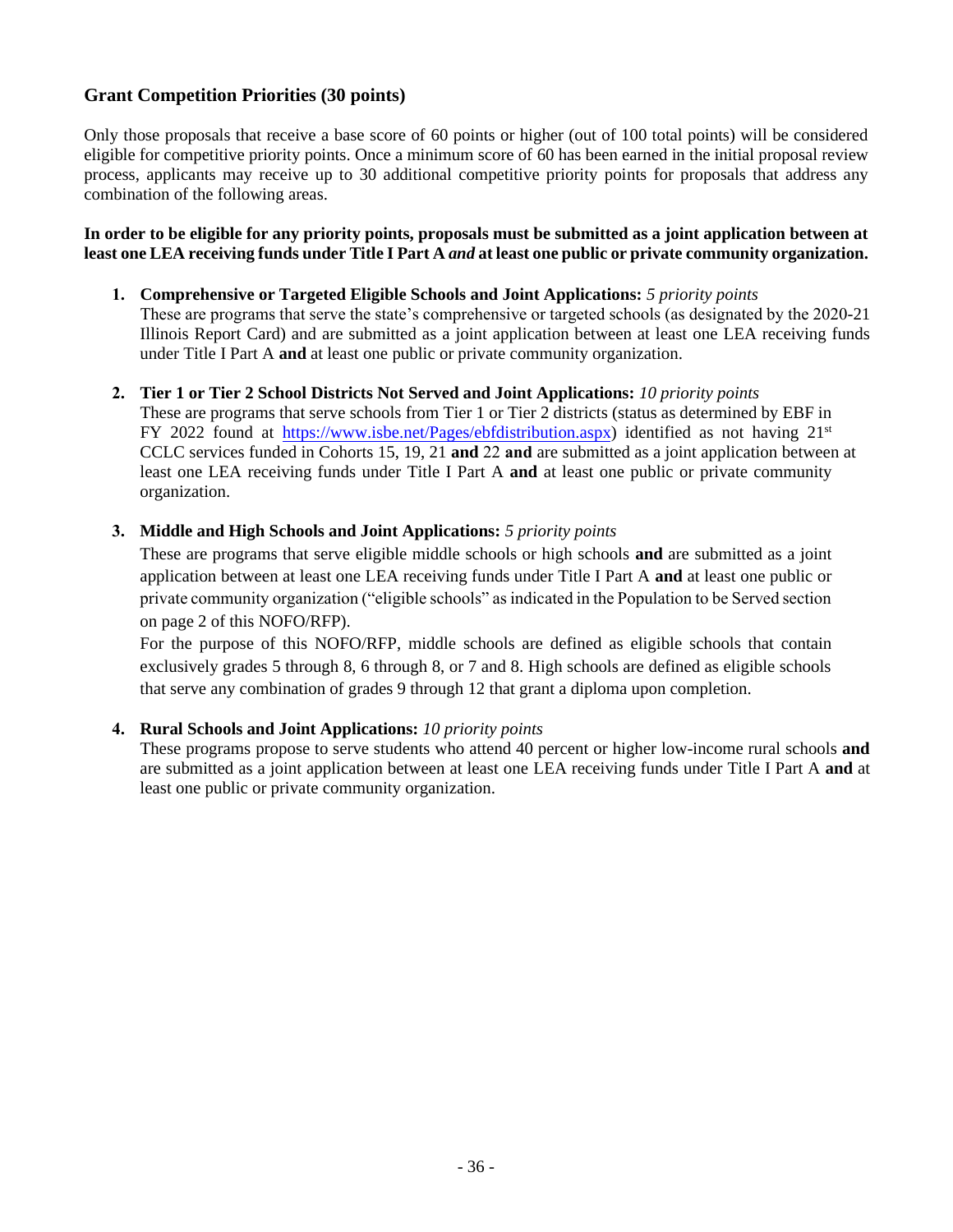### **NOFO/RFP Appendix A**

#### **Letter of Intent to Apply**

Date:

Name of Applicant: Address of Applicant: Name of Contact Person: Phone of Contact Person: Email of Contact Person:

Please accept this correspondence as [applicant(s) name(s)] official letter of intent to apply for FY 2023 Nita M. Lowey 21st Century Community Learning Centers grant funds. Requested information is provided below.

- $\blacksquare$  Official name(s) of the school(s) to be served by the grant:
- **•** Site name(s) if different than school(s):
- Name and contact information for any co-applicants:
- Grant years if previously funded:

Return via email to [21stcclc@isbe.net.](mailto:to 21stcclc@isbe.net. )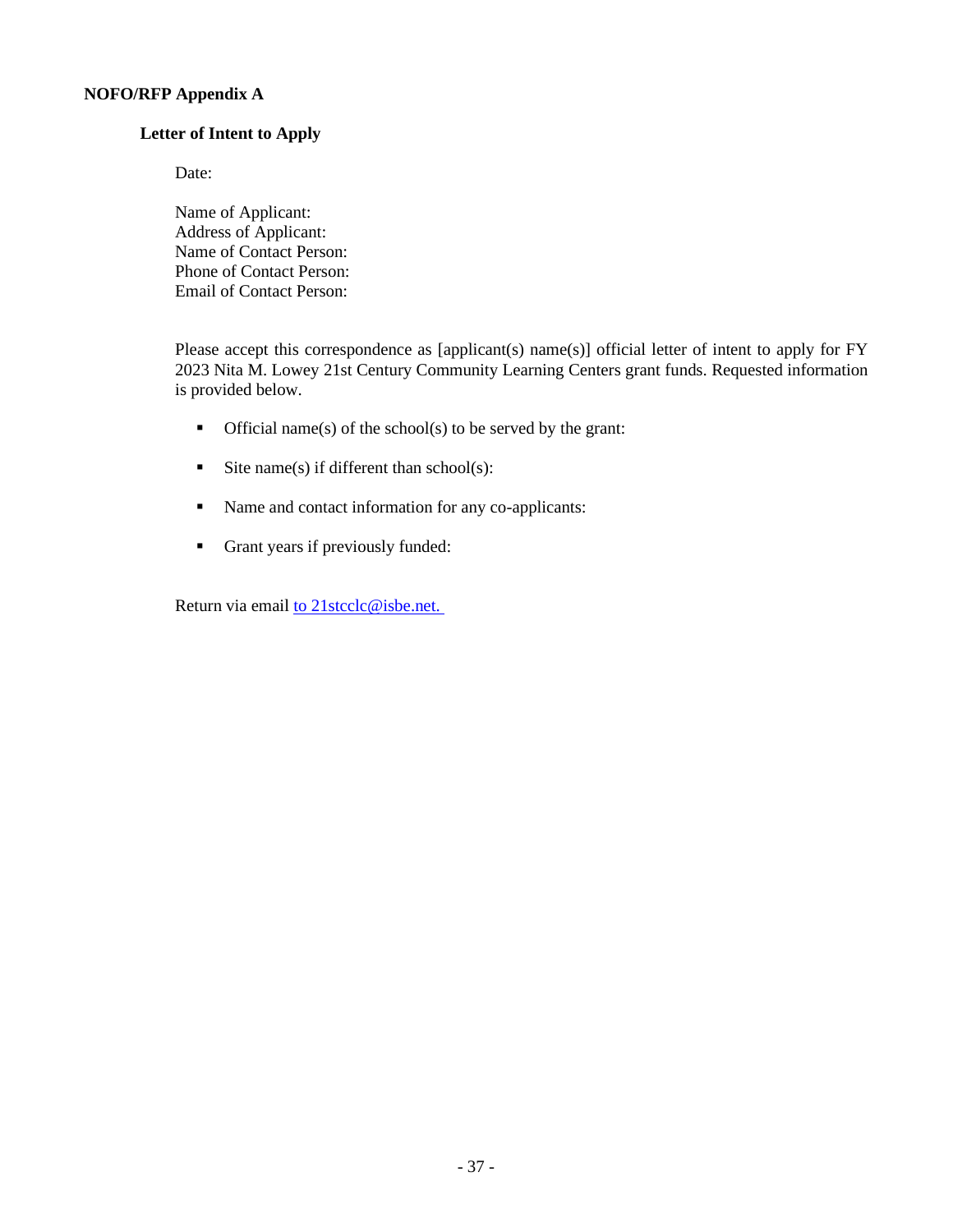## **NOFO/RFP Appendix B: Proposal Submission Requirement Checklist**

Reference the following two checklists to assure that all required materials are submitted complete with necessary signatures and other requirements. For detailed requirements for each attachment, refer to the section of the NOFO/RFP titled **Content and Form of Application Submission** (page 28). These checklists are for applicant reference. It is advised but not required that applicants submit these checklists with application materials.

| Attachment#              | <b>Title</b>                                                                                     | <b>Check when</b>         |
|--------------------------|--------------------------------------------------------------------------------------------------|---------------------------|
|                          | <b>Relevant Notes/Requirements</b>                                                               | completed<br>and attached |
| 1                        | Uniform Application for State Grant Assistance                                                   |                           |
|                          | Applicant must sign.                                                                             |                           |
|                          | Joint Application Agreement                                                                      |                           |
| $\overline{2}$           | Applicant must sign.                                                                             |                           |
|                          | Co-applicant must sign.                                                                          |                           |
| 2A                       | Program Summary                                                                                  |                           |
|                          | Duplicate as needed to provide additional partner information.                                   |                           |
| 3                        | Program Sites and Schools                                                                        |                           |
|                          | Duplicate as needed to provide additional site information.                                      |                           |
| $\overline{\mathcal{A}}$ | Proposal Abstract                                                                                |                           |
|                          | Do not duplicate; responses limited to page provided.                                            |                           |
| 5                        | Project Service Chart                                                                            |                           |
|                          | Duplicate as needed to provide information for additional sites.                                 |                           |
| 6                        | <b>Evaluation Design</b>                                                                         |                           |
|                          | Duplicate as needed; limited to two pages.                                                       |                           |
| <b>7A</b>                | <b>Sustainability Chart</b>                                                                      |                           |
|                          | Duplicate as needed; limited to three pages.                                                     |                           |
|                          | Program Income                                                                                   |                           |
| 7B                       | If not applicable, indicate as such.                                                             |                           |
|                          | Applicant must sign.<br>Goals and Objectives                                                     |                           |
| 8                        | Complete all three pages.                                                                        |                           |
|                          |                                                                                                  |                           |
|                          | Duplicate individual pages as needed for additional objectives.<br><b>Federal Budget Summary</b> |                           |
|                          | MUST be submitted on the provided form.                                                          |                           |
|                          | $\bullet$<br>Forms from district-based applicants must be signed by the district<br>$\bullet$    |                           |
| 9                        | superintendent.                                                                                  |                           |
|                          | Forms from other applicants (not districts) must be signed by an                                 |                           |
|                          | authorized representative.                                                                       |                           |
|                          | <b>Budget Summary Breakdown</b>                                                                  |                           |
| 10                       | Duplicate as needed.                                                                             |                           |
|                          | <b>Equitable Participation of Private Schools</b>                                                |                           |
|                          | Public school applicants must consult all area private schools.                                  |                           |
|                          | School official must complete and sign.                                                          |                           |
| 11A                      | Applicant must sign.                                                                             |                           |
|                          | Duplicate as needed for additional private schools.                                              |                           |
|                          | If not applicable, applicant must indicate as such and sign.                                     |                           |
| 11B                      | Equitable Participation of Public Schools                                                        |                           |
|                          | Private school applicants must consult all area public schools.                                  |                           |
|                          | School official must complete and sign.                                                          |                           |
|                          | Applicant must sign.                                                                             |                           |
|                          | Duplicate as needed for additional public schools.                                               |                           |
|                          | If not applicable, applicant must indicate as such and sign.                                     |                           |

#### **ISBE-Provided Attachments**